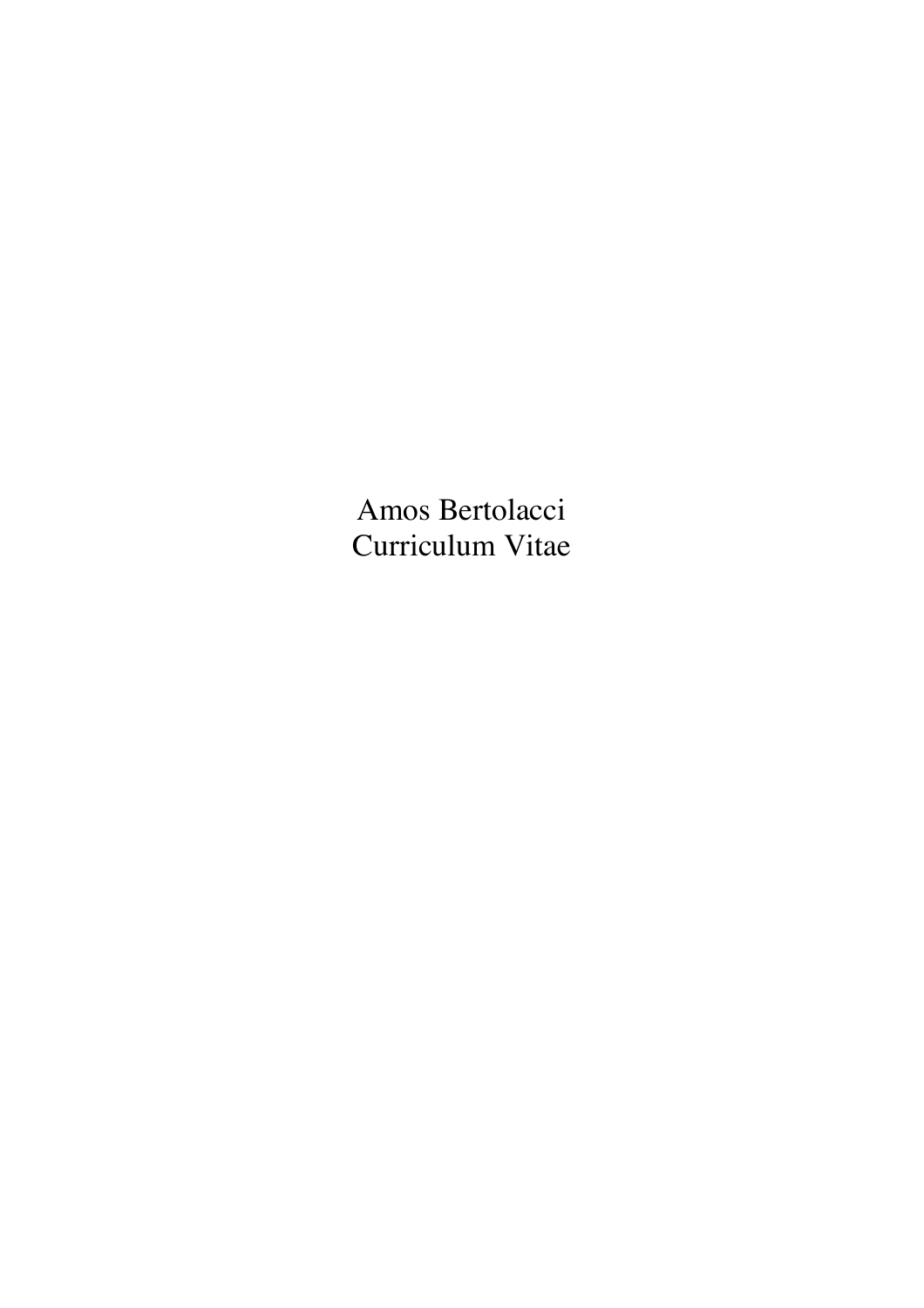last update: 7 March 2022

### **Amos Bertolacci**

### **Full Professor**

History of Medieval Philosophy (Islamic Philosophy) (SSD: M-FIL/08; SC: History of Philosophy 11/C5)

IMT School for Advanced Studies Lucca Ph.D. Track: Analysis and Management of Cultural Heritage Research Unit: PhiBor (Philosophy on the Border of Civilizations and Intellectual Endeavours) http://www.imtlucca.it/it/amos.bertolacci amos.bertolacci@imtlucca.it

ORCID nr · 0000-0001-7375-8750

## **I - EDUCATION**

### **Yale University**, New Haven, CT, U.S.A.

Ph.D., Near Eastern Languages and Civilizations, May 2005. Dissertation: "The Reception of Aristotle's *Metaphysics* in Avicenna's *Kitāb al-Šifā*ʾ: Textual and Doctrinal Analysis"; Dimitri Gutas, adviser. M.Phil., 2001.

Orals passed with distinction, May 2000.

#### **Università degli Studi di Firenze**, Florence, Italy

Doctorate (Ph.D. equivalent), Philosophy, 1998. Dissertation: "Avicenna ed Averroè come fonti del Commento di Alberto Magno alla *Metafisica* di Aristotele: la dottrina dei trascendentali nei commentatori arabi di Aristotele e nel tredicesimo secolo latino" (Avicenna and Averroes as Sources of Albertus Magnus' Commentary on Aristotle's *Metaphysics*: The Doctrine of Transcendentals in the Arab Commentators of Aristotle and in the Latin 13th c.); Massimo Mugnai, adviser.

#### **Università degli Studi di Pisa**, Pisa, Italy

Laurea (M.A. equivalent), Philosophy, 1991. Dissertation: "Il Commento di Paolo Veneto ai libri IV e VI della *Metafisica* di Aristotele e la tradizione esegetica medievale" (Paul of Venice's Commentary on Books IV and VI of Aristotle's *Metaphysics* and the Medieval Exegetical Tradition); Francesco Del Punta, adviser.

### **II - ACADEMIC CAPACITIES**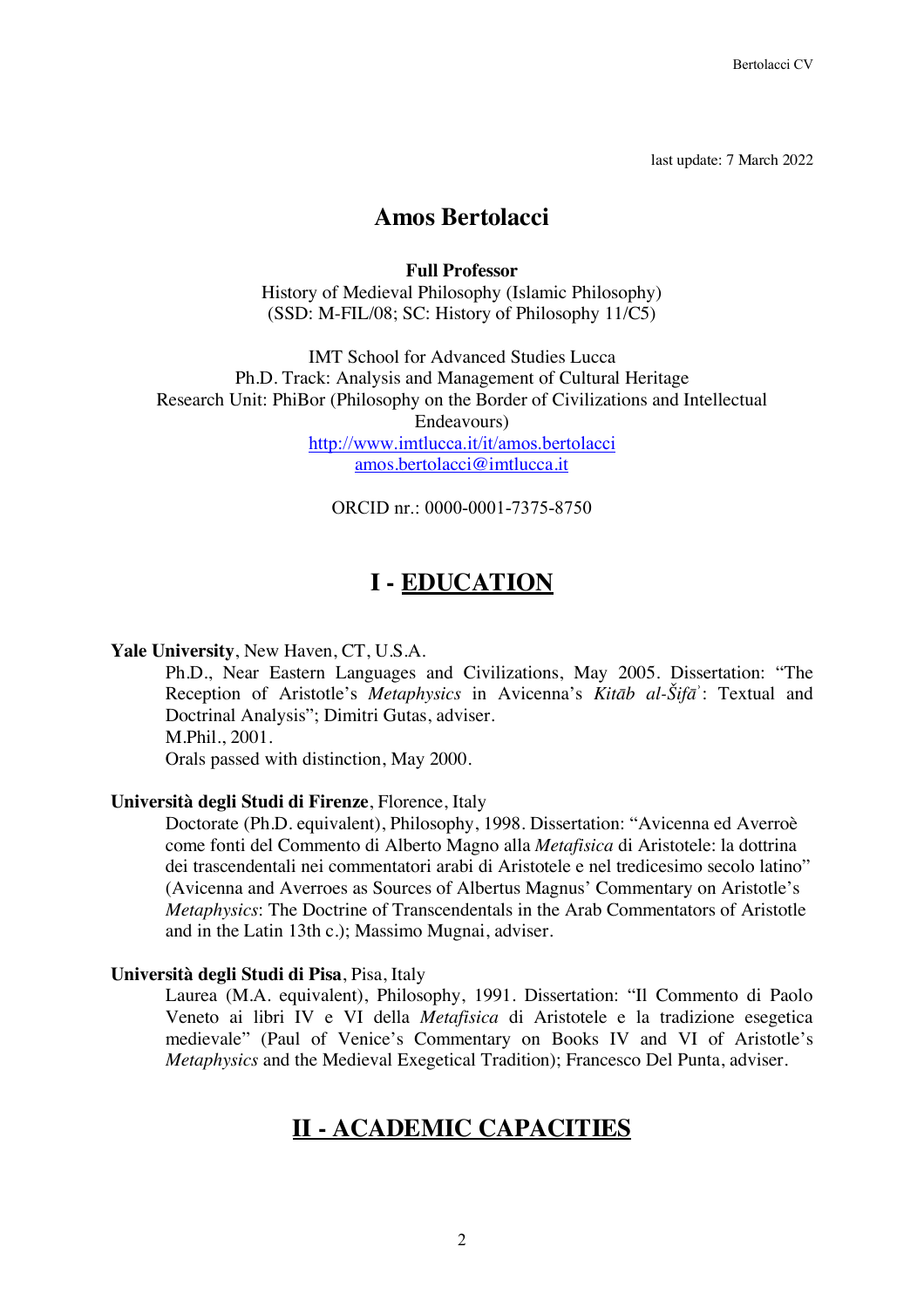### **II.1 - POSITIONS**

#### **IMT School for Advanced Studies Lucca**

Full Professor (March 2018-)

### **Scuola Normale Superiore**, Pisa, Italy

External scientist (= Collaboratore esterno alla ricerca) (October 2021 -) Adjunct Professor of History of Ancient Philosophy (March 2018-October 2020) Associate Professor of History of Medieval Philosophy (April 2010-March 2018) Fellow of the Program "'Incentivazione alla mobilità di studiosi stranieri e italiani residenti all'estero' (DM 1.2.2005, n.18)" (= "Rientro dei Cervelli") (September 2006- April 2010)

### **II.2 – INSTITUTIONAL FUNCTIONS**

### **IMT School for Advanced Studies Lucca**

Joint Students and Teachers Board **(**Commissione Paritetica Docenti-Studenti), President (April 2019-)

Commissione Elettorale Centrale, President (September 2019-)

Board of Governors (Consiglio di Amministrazione), Member (November 2019-) Network SAR (Scholars at Risk), Representative (January 2021-)

Research Unit: PhiBor (Philosophy on the Border of Civilizations and Intellectual Endeavours), Director (Febraury 2022-)

### **Scuola Normale Superiore**, Pisa, Italy

Delegate of the Director for International Strategies (November 2010-December 2012) Member and President of the Commissione Contributi per la Mobilità degli Studenti della Classe di Scienze Umane Member of the Doctoral Committee in Philosophy Member of the Doctoral Committee in Classics Member of the Commissione Ricerca Member of the Comitato Scientifico del Centro Biblioteca Member of the Collegio di Disciplina Member of the Commissione Convegni della Classe di Scienze Umane

### **SISMEL (Società Internazionale per lo Studio del Medioevo Latino)**

Head of the Committee of Philosophy

### **II.3 – REVIEWING ACTIVITIES**

### **DFG (Deutsche Forschungsgemeinschaft)**

Referee Gottfried Wilhelm Leibniz Prize 2016 Referee Research Projects

### **École Normale Supérieure de Lyon**, Lyon, France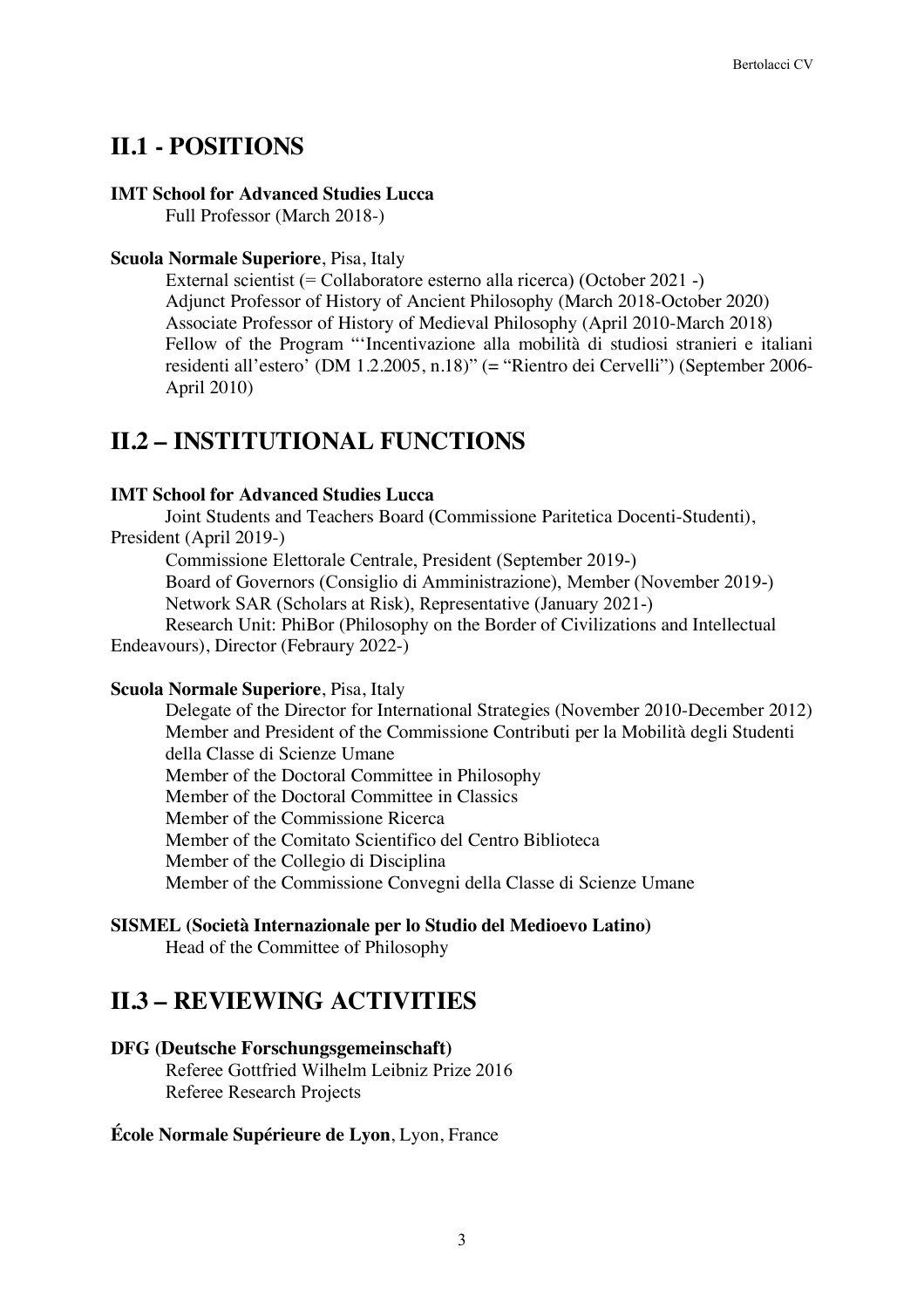Member of the committee for the soutenance d'habilitation of Makram Abbès, "Autour du politique en Islam: arts de gouverner, pensée de la guerre et problème théologico-politique", 25 November 2013.

#### **École Normale Supérieure de Paris, rue d'Ulm,** Paris, France

Member of the committee for the evaluation of the Ph.D. thesis of Yamina Adhouane, "Une critique ash'arite post-rushdienne de la cosmologie d'Avicenne: traduction et commentaire de la « Quintessence des Intellects » d'Abû al-Ḥajjâj al-Miklâtî (m. 1229)", 12 December 2015

#### **ERC (European Research Council)**

Expert contracted to help manage the EU and Euratom research and innovation programmes (2015-)

#### **IMT School for Advanced Studies Lucca**

Commissione per la procedura di selezione per il conferimento di un incarico di lavoro autonomo per le attività di Comunicazione e Divulgazione Scientifica bandita con DD 03162(27)VII.1.12.04.19, Member (2019)

Commissione per la procedura di selezione mediante trasferimento di una unità di categoria D, posizione economica D1 tempo indeterminato, dell'area amministrativagestionale, da inserire nell'Ufficio Ricerca e Trasferimento Tecnologico, Member (2019)

#### **Israel Science Foundation**

Referee of Research Project (2019)

#### **MIUR (Ministero Italiano dell'Università e della Ricerca)**

Referee of the Programma per Giovani Ricercatori "Rita Levi Montalcini" 2012 Referee of SIR 2016 Referee of VQR 2011-2014 Referee of FIRB Ex-post 2018

### **NRW AWK (Nordrhein-Westfälische Akademie der Wissenschaften und der Künste)** Referee of Research Projects

### **Sorbonne Université**, Paris, France

Pre-rapporteur and member of the committee for the soutenance d'habilitation of Cristina Cerami, "Entre ciel et terre. La doctrine de la génération substantielle, d'Aristote au néoaristotélisme", 6 July 2020.

### **Università degli Studi di Bari**

Componente della Commissione della procedura valutativa per la chiamata di n. 1 professore universitario di seconda fascia, ai sensi dell'art. 24, comma 5, della Legge 30 dicembre 2010, n.240, presso il Dipartimento di Studi Umanistici dell'Università degli Studi di Bari Aldo Moro per il settore concorsuale 11/C5 – Storia della Filosofia ed il settore scientifico-disciplinare M-FIL/08 – Storia della Filosofia, D.R. n. 3054 del 07-10-2019.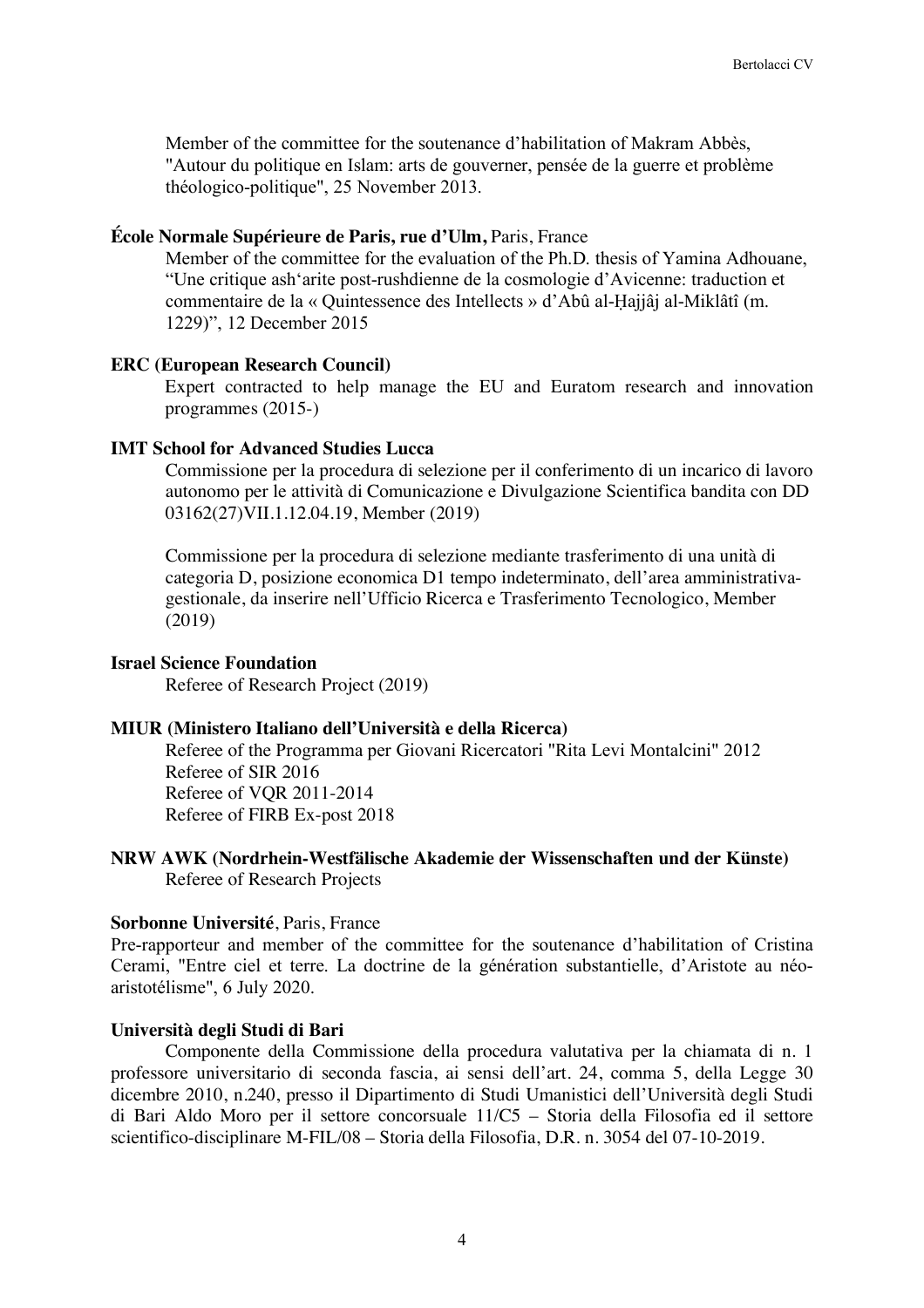### **Università degli Studi di Bergamo**

Componente della Commissione della procedura pubblica di selezione per la copertura di n. 1 posto di ricercatore universitario a tempo determinato ai sensi dell'art 24, comma 3, lettera B) della Legge 240/10, settore concorsuale 11/c5, settore scientifico-disciplinare M-FIL /08, presso il Dipartimento di Lettere, Filosofia, Comunicazione, bando DR rep. n. 508/2021 del 22/06/2021 - avviso pubblicato in g.u. n. 51 - 4^ serie speciale - del 29/06/2021

### **Università del Salento**

Componente della Commissione giudicatrice per la procedura di selezione per n. 1 posto di Ricercatore a tempo determinato (ai sensi dell'art. 24, comma 3, lettera B), Legge 240/2010) - s.c. 11/C5 (Storia della filosofia), settore scientifico disciplinare M-FIL/08 (Storia della filosofia medievale), presso il Dipartimento di Studi Umanistici, D.R. n. 608 del 31-8-2019.

### **Università degli Studi di Torino**

Componente della Commissione giudicatrice per la procedura di selezione per n. 1 posto di Ricercatore a tempo determinato (ai sensi dell'art. 24, comma 3, lettera B), Legge 240/2010) - s.c. 11/C5 (Storia della filosofia), settore scientifico disciplinare M-FIL/08 (Storia della filosofia medievale), avviso G.U n. 58 del 24-7-2018.

# **III - RESEARCH**

# **III.1 – PROJECTS FINANCED**

- **ERC FP7 Advanced Grant 2013** (ERC-2013-ADG), Grant Agreement 339621 PI of the Project "Philosophy on the Border of Civilizations and Intellectual Endeavours: Towards a Critical Edition of the Metaphysics (Ilahiyyat of Kitab al-Shifa') of Avicenna (Ibn Sina)" (PhiBor), 2014-2019,  $\in$  1.140.800; Host Institutions: Scuola Normale Superiore di Pisa, IMT School For Advanced Studies Lucca, http://www.avicennaproject.eu/
- **ERC FP7 Advanced Grant 2011** (ERC-2011-ADG), Grant agreement 269774 Scientific coordinator of the technical side of the project "Digital Archive for the Study of pre-Islamic Arabian Inscriptions" (DASI) (2011-2016, University of Pisa, PI: Prof. Alessandra Avanzini) at its Additional Institution, 2012-2016, Scuola Normale Superiore di Pisa, € 852.400 http://dasi.cnr.it/

### **MIUR, Bando PRIN 2012**

PI of the Local Unit at SNS ("Greco-Arabo-Latino: Aristotelismo e Platonismo nella tradizione esegetica tardo-antica e medievale") of the national project "L'universalità e i suoi limiti: meccanismi di inclusione ed esclusione nella storia della filosofia e nei dibattiti filosofici contemporanei" (Università del Salento, PI: Prof. Loris Sturlese),  $2014-2017 \in 34.200$  https://sites.google.com/site/philosophiamediaevi/programmi-diricerca/prin-2012

### **Scuola Normale Superiore di Pisa**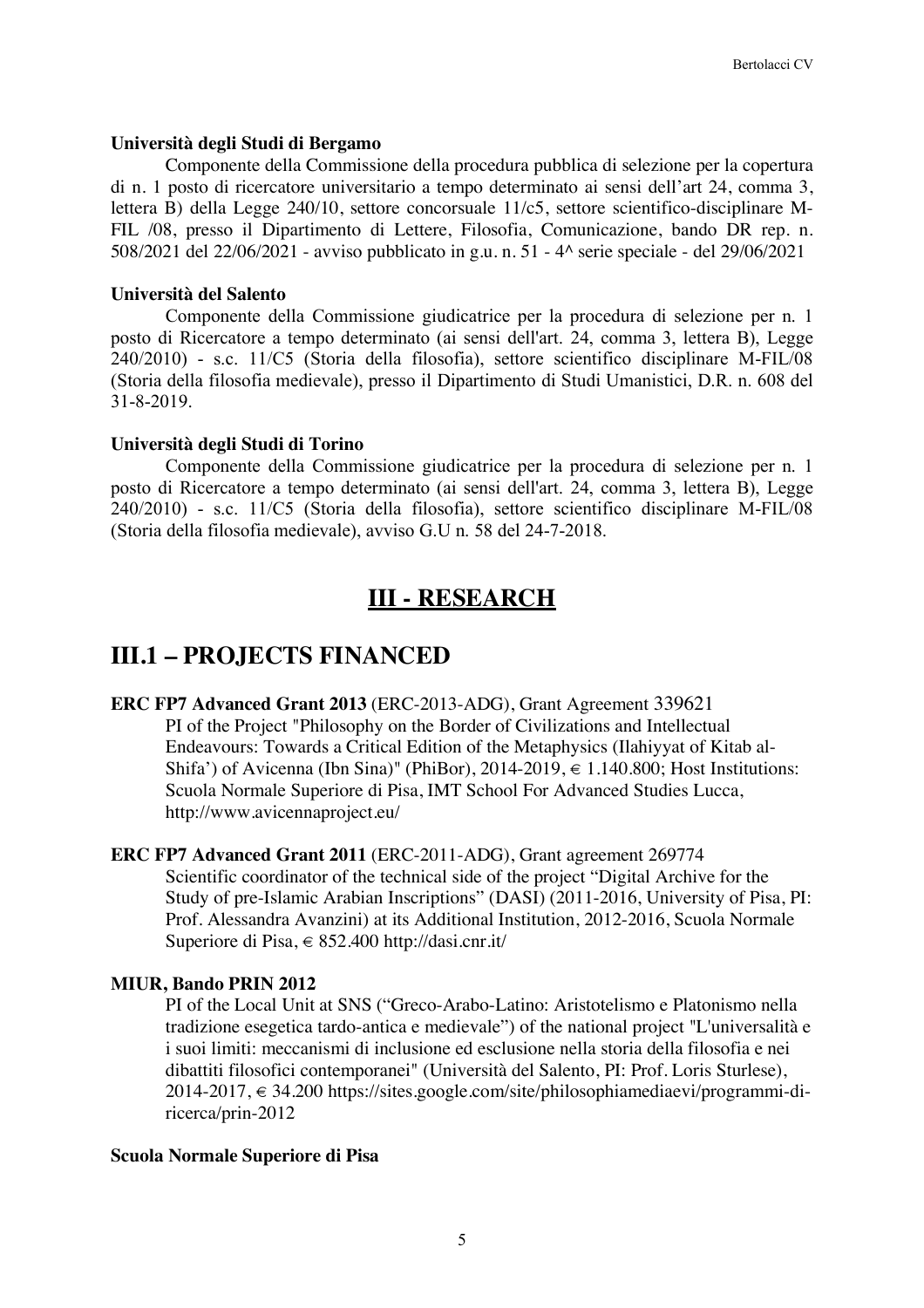Research Project: "The Status of Specific Difference in Arabic Logic and Natural Philosophy during the X-XI centuries", 2015-16 ( $\in$  56.800)

Research Project: "The Manuscripts of Avicenna's Metaphysics: Reproduction, Inventory, On-line Publication", 2011-2012 ( $\in$  46.000)

Research Project: "Studio della tradizione manoscritta araba della Metafisica di Avicenna (*Scienza delle cose divine* del *Libro della Guarigione*)", 2008 (€ 3.000)

### **III.2 - FELLOWSHIPS AND GRANTS**

#### **Alexander von Humboldt Foundation**

Special Research Fellowship, September 2005-August 2006 (University of Cologne, Thomas-Institut; research project: "The Arabic Sources of Albertus Magnus' Commentary on the *Metaphysics*: Avicenna and Averroes") Residence Allowance, January 2008 (University of Cologne, Thomas-Institut;

research project: Arabic-Latin apparatus and Lexica in Averroes, Middle Commentary on Aristotle's *Categories*)

### **Yale University**

Ph.D. fellowship, academic years 1998-2003

J. F. Enders research grant, Summer 2001

J. F. Enders research grant, Summer 2002

### **University of Florence**

Doctorate fellowship, academic years 1993-1997

#### **Istituto Italiano per gli Studi Filosofici, Napoli**

Grant for the attendance of the seminar *Alfarabi and the Classical Tradition* (prof. M. Mahdi), Istituto Italiano per gli Studi Filosofici, Naples, 21-25 March 1994.

### **III.3 – COMPETITIONS AND PRIZES**

#### **Falling Walls Foundation**, Berlin, Germany

Winner in the Social Sciences and Humanities category, Falling Walls Remote 2020 https://falling-walls.com/event/social-sciences-and-humanities-the-breakthroughs-of-the-year-winnerssession/?utm\_source=drip&utm\_medium=email&utm\_campaign=Daily+Mailing+5+NOV+&utm\_content=Wel come+to+Day+5+at+the%C2%A0World+Science+Summit+2020

"Breaking the Wall of Religious Diversity Through Philosophy" https://falling-walls.com/remote2020/finalists/breaking-the-wall-of-religious-diversity-through-philosophy/

#### **Yale University**, New Haven, CT, U.S.A.

William J. Horwitz Prize for continuous excellence and distinction in a chosen discipline in the field of Near Eastern Languages and Civilizations, 2005.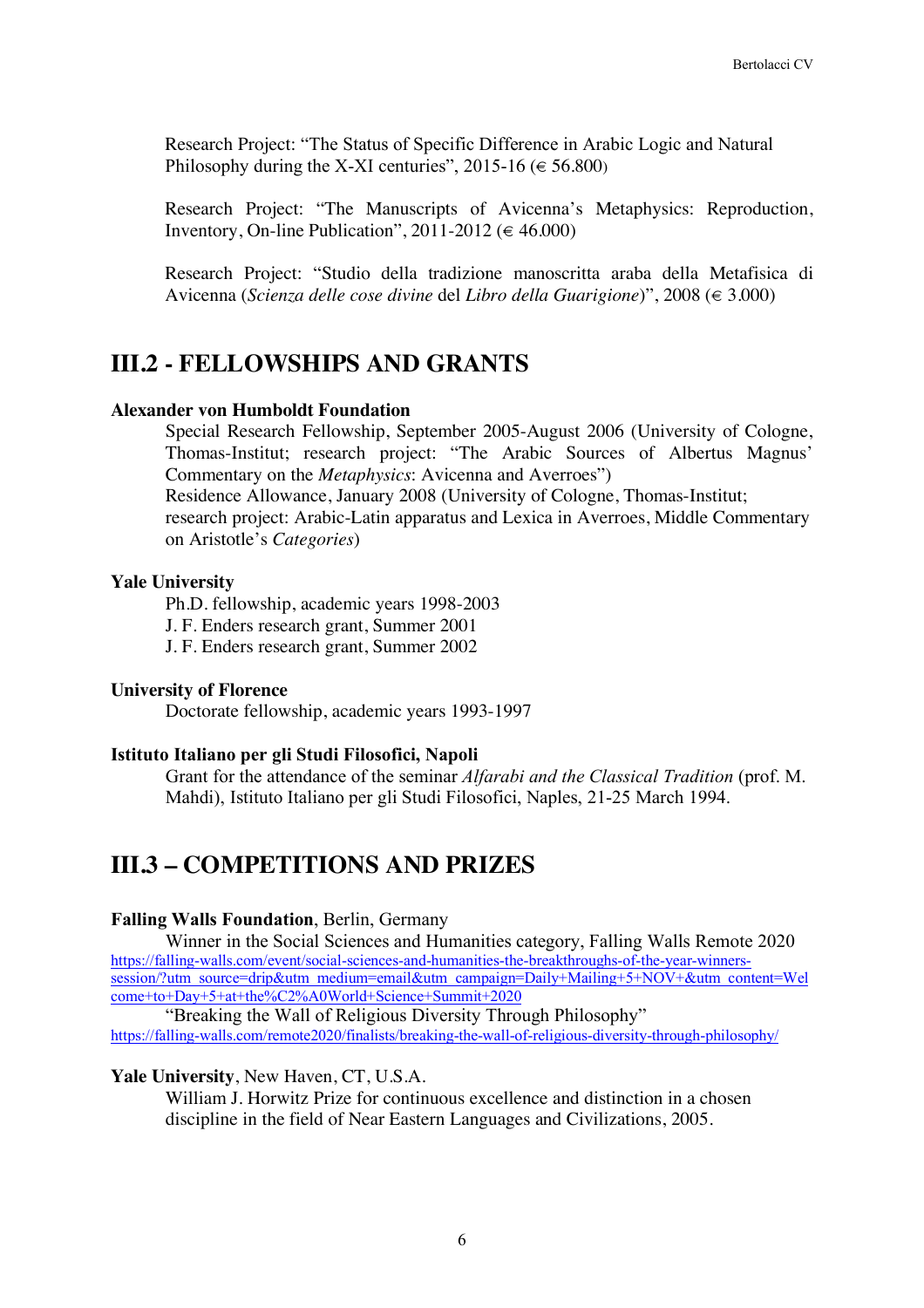# **IV - JOURNALS AND SERIES**

### **Managing Board**:

Co-director of *Documenti e Studi sulla Tradizione Filosofica Medievale. An International Journal on the Philosophical Tradition from Late Antiquity to the Late Middle Ages of the Società Internazionale per lo Studio del Medioevo Latino (S.I.S.M.E.L.)*

### **Advisory Board**:

*AION – Annali dell' Università degli Studi di Napoli 'L'' Orientale' – sezione di filologia e letteratura classica*, Brill, Leiden

*Arabic Sciences and Philosophy*, Cambridge University Press

*Oriens: Journal of Philosophy, Theology and Science in Islamic Societies*, Brill, Leiden *Recherches de Théologie et Philosophie Médiévales*, Peeters, Leuven

Series "Studies on the Faculty of Arts: History and Influence (SFAHI)", Brepols, Turnhout Series "Ediciones y Estudios Benito Arias Montano", Sindéresis, Madrid-Oporto

Series "Irānshahr Scientific and Philosophical Writings", Mazda Publishers, Costa Mesa  $(CA)$ 

## **V – SCIENTIFIC BOARDS**

1) Exhibition *Competizione e condivisione. La lingua araba e l'editoria come luogo di incontro dal secolo XVI al XVIII secolo*, Milano, Biblioteca Nazionale Braidense, 6 ottobre-14 novembre 2021.

Member of the Scientific Board and Scientific Supervisor of the Section on Philosophy, Sciences and Medicine.

2) *ORIGO. Alle origini della Biblioteca Palatina di Parma: Il mercato librario toscano nella prima metà del XIX secolo e la costituzione della Biblioteca Palatina di Lucca*

## **VI - ACADEMIC ASSOCIATIONS**

Società Filosofica Italiana (S.F.I.), member

Société Internationale pour l'Étude de la Philosophie Médiévale (S.I.E.P.M.), member

Société Internationale d'Histoire des Sciences et de la Philosophie Arabes et Islamiques (S.I.H.S.P.A.I.), member

Società Internazionale per lo Studio del Medioevo Latino (S.I.S.M.E.L.), member and head of the philosophical committee

Società Italiana per lo Studio del Pensiero Medievale (S.I.S.P.M.), member

Fondazione Paolo Cresci per la Storia dell'Emigrazione Italiana, member of the Managing Board (Consiglio di gestione)

## **VII - PUBLICATIONS**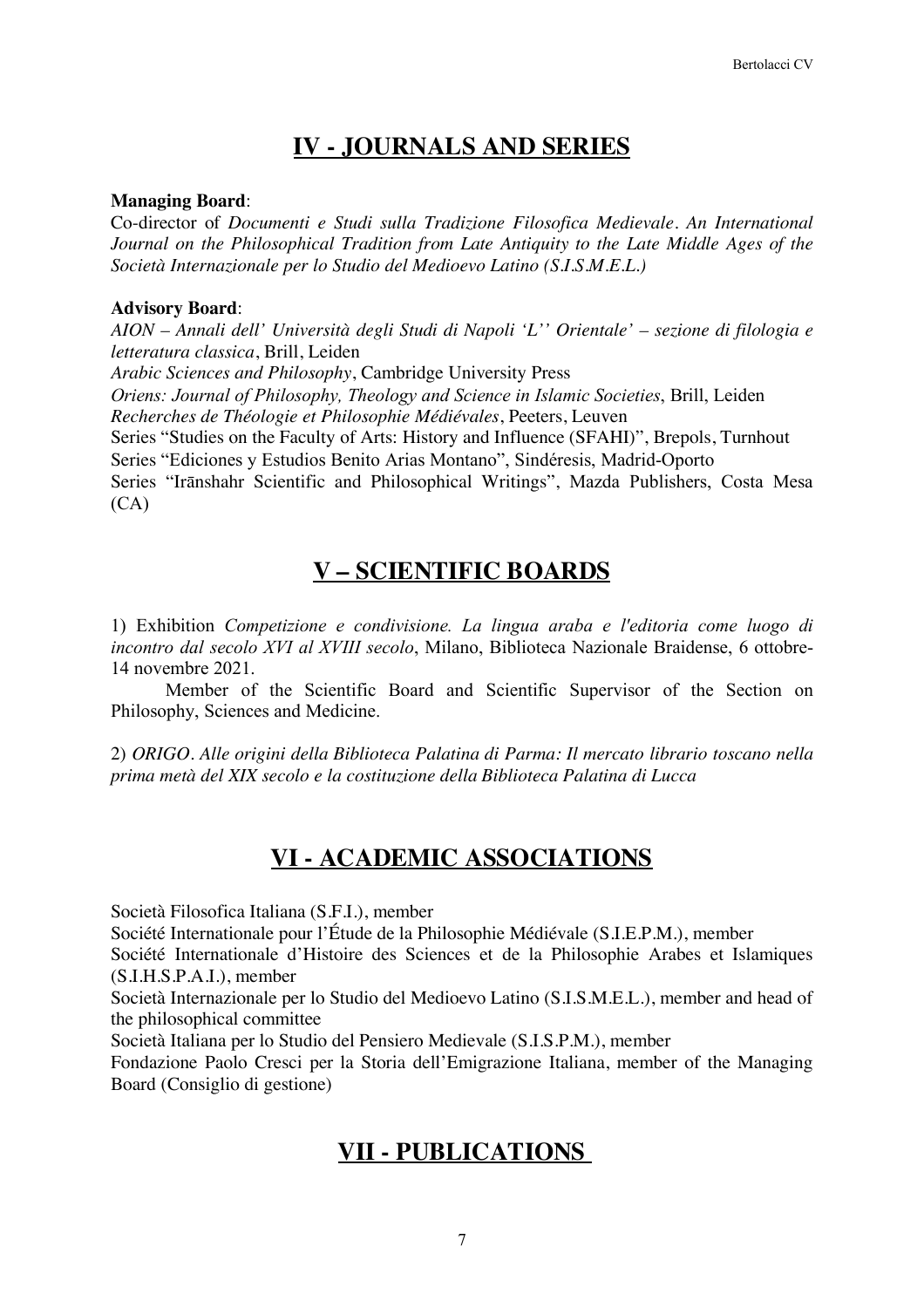## **(in progressive chronological order)**

# **VII.1 - MONOGRAPHS**

1) *The Reception of Aristotle's* Metaphysics *in Avicenna's* Kitāb al-Šifāʾ: *A Milestone of Western Metaphysical Thought*, Brill, Leiden-Boston ("Islamic Philosophy, Theology and Science", vol. 63), 2006, xvii + 675 pp. ISBN: 9789004148994 http://www.brill.nl/default.aspx?partid=18&pid=24713

Presented at the meeting "JOURNEE INCIPIT 2007", Centre Pierre Abélard, Université Paris-IV Sorbonne (09/06/2007)

Presented at the meeting "Polymath of Millennia", a seminar to pay tribute to Persian scientist and philosopher Avicenna (980-1037), Ibn-Sina Cultural Center, Tehran (20/08/2016) https://financialtribune.com/articles/art-and-culture/47855/seminar-on-polymath-of-millennia

Reviews:

Th.-A. Druart, *Journal of Islamic Studies*, 19, 2008, pp. 104-106.

J. McGinnis, *International Journal of Middle East Studies*, 40, 2008, pp. 354-356.

M. Benedetto, "Avicenna e la risistemazione della Metafisica di Aristotele", *Quaestio*, 7, 2007, pp. 541-546.

T. Mazzola Verza, *Cadernos de História e Filosofia da Ciência*, University of Campinas (Brasil): www.cle.unicamp.br/cadernos/pdf/(7)Resenha(Tadeu%20Verza).pdf

C. D'Ancona, "Avicenna and the Metaphysics: Reflections about a New Approach", *International Journal of the Classical Tradition*, 15.3, 2008, pp. 457-465.

B. Gencer, *Bilimname*, 16, 2009, pp. 242-243.

2) *The Arabic Sources of Albertus Magnus' Commentary on the* Metaphysics: *Avicenna and Averroes*, in progress.

3) *Storia della Filosofia Araba. La Metafisica*, Carocci Editore, Roma, in progress.

4) *Avicenna*, Editrice La Scuola ("Profili"), in progress.

# **VII.2 - TRANSLATIONS**

1) *Libro della guarigione. Le cose divine* di Avicenna (Ibn Sīnā), a cura di A. Bertolacci, 856 pp. (Italian annotated translation of the *Ilāhiyyāt* of Avicenna's *Kitāb al-Šifā*<sup>ʾ</sup>, with historicodoctrinal introduction, corrections of the Arabic text, indexes):

Hard-cover edition: Collezione "Classici della Filosofia", UTET (Unione Tipografico-Editrice Torinese), Torino 2007, 856 pp. ISBN: 9788802078045

Avicenna, *Libro della guarigione. Le cose divine*, a cura di A. Bertolacci, Paperback edition, Collezione "Classici del Pensiero" 53, UTET Libreria, Turin 2008; repr. with e-book, De Agostini Libri, Novara 2015. ISBN: 9788802079127

Reviews:

M. Benedetto, "Avicenna e la risistemazione della Metafisica di Aristotele", *Quaestio*, 7, 2007, pp. 541-546. A. Corbini, *Rivista di Filosofia*, 99.1, 2008, pp. 128-130.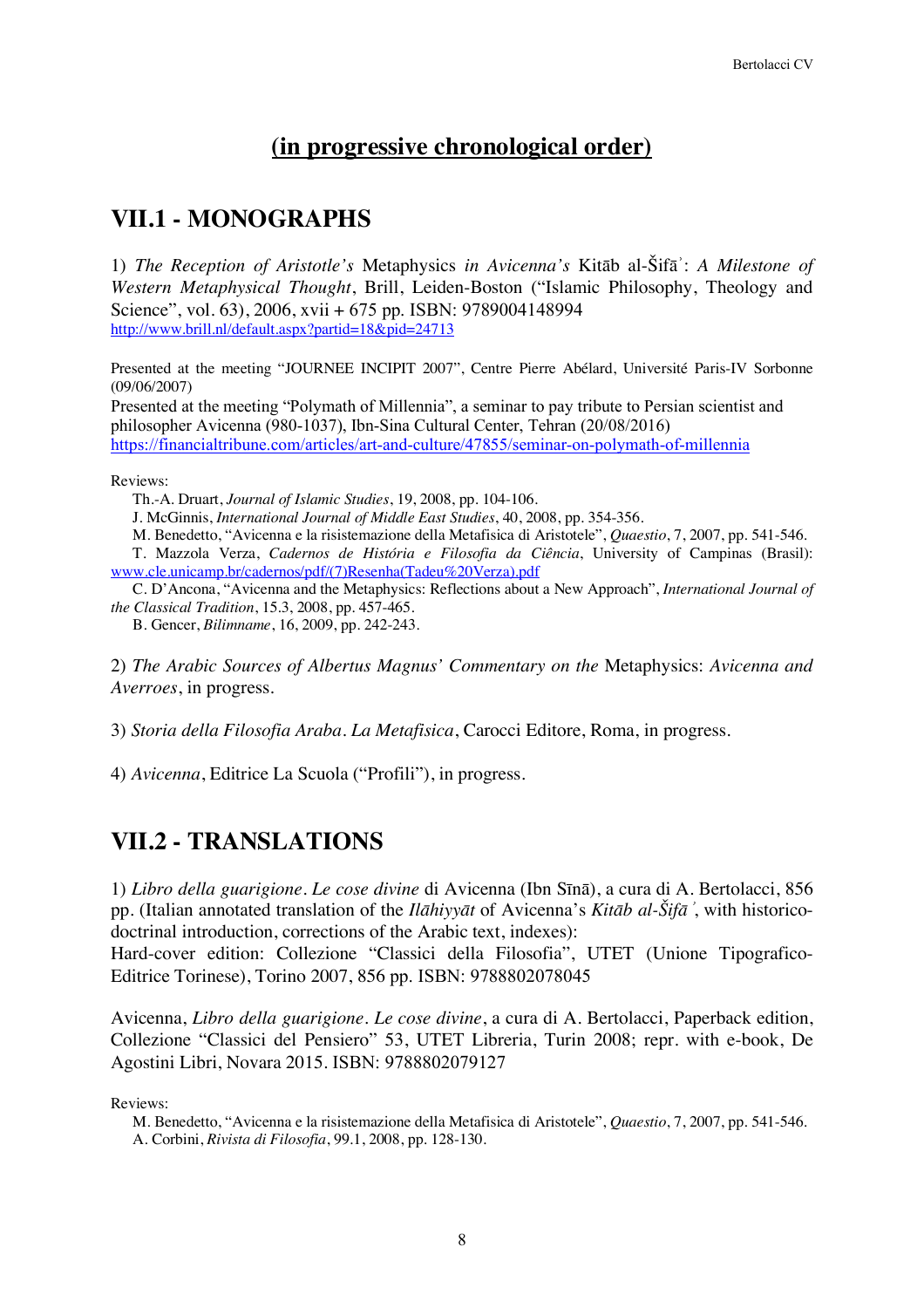### **VII.3 - CRITICAL EDITIONS (BOOKS)**

1) Averroes Latinus, *Commentum Medium Super Librum* Praedicamentorum *Aristotelis*. Translatio Wilhelmo De Luna Adscripta, edidit R. Hissette, apparatu arabo-latino supplementoque adnotationum instruxit A. Bertolacci, Lexica confecerunt R. Hissette et A. Bertolacci, praesentatione auxit † L. J. Bataillon (= Averrois Opera. Series B. Averroes latinus, XI), Peeters, Leuven 2010. ISBN: 9789042922822

Presented at the Meeting "Journée Thomas d'Aquin" (SOCIÉTÉ THOMISTE. CENTRE D'ÉTUDES DU SAULCHOIR) 3/12/2011 (Iacopo Costa)

2) *Avicenna (Ibn Sīnā): The Metaphysics of the Šifāʾ. Facsimile Edition of MS Malek Library (Tehran) 1085, Dated 509H/1115*. With Introductions in English and Persian by Amos Bertolacci and Gholamreza Dadkhah, Mazda Publishers ("Irānshahr Scientific and Philosophical Writings", 5), Costa Mesa (CA), 2019. ISBN 978-1568593128 http://www.mazdapublishers.com/book/avicennas-metaphysics-of-the-Shif%C4%81

[Cf. VI.4.24, below: (D. C. Reisman co-author) "Thābit Ibn Qurra's Concise Exposition of Aristotle's *Metaphysics*: Text, Translation and Commentary", in *Thābit Ibn Qurra. Sciences and Philosophy in 9th Century Baghdad,* ed. R. Rashed, M. Rashed, De Gruyter ("Scientia Graeco-Arabica" 4), Berlin-New York 2009, pp. 715-776**]**

## **VII.4 – ARTICLES AND BOOK CHAPTERS**

- 1) "«Subtilius speculando». Le citazioni della *Philosophia Prima* di Avicenna nel Commento alla *Metafisica* di Alberto Magno", *Documenti e Studi sulla Tradizione Filosofica Medievale*, 9, 1998, pp. 261-339. [RIVISTA CLASSE A]
- 2) "Albert the Great, *Metaph*. IV, 1, 5: From the *Refutatio* to the *Excusatio* of Avicenna's Theory of Unity", in *Was ist Philosophie im Mittelalter? Qu'est-ce que la philosophie au moyen âge? What is Philosophy in the Middle Ages? Akten des X. Internationalen Kongresses für Mittelalterliche Philosophie der Société Internationale pour l'Etude de la Philosophie Médiévale, 25. bis 30. August 1997 in Erfurt*, ed. J. A. Aertsen, A. Speer, Miscellanea Mediaevalia 26, Walter de Gruyter, Berlin-New York 1998, pp. 881-887.
- 3) *"Metafisica* A, 5, 986 a 22-26 nell'*Ilāhiyyāt* del *Kitāb al-Šifā*ʾ di Ibn Sīnā", *Documenti e Studi sulla Tradizione Filosofica Medievale*, 10, 1999, pp. 205-231. [RIVISTA CLASSE A]
- 4) "Le citazioni implicite testuali della *Philosophia prima* di Avicenna nel Commento alla *Metafisica* di Alberto Magno: analisi tipologica", *Documenti e Studi sulla Tradizione Filosofica Medievale*, 12, 2001, pp. 179-274. [RIVISTA CLASSE A]
- 5) "From al-Kindī to al-Fārābī: Avicenna's Progressive Knowledge of Aristotle's *Metaphysics* according to his Autobiography", *Arabic Sciences and Philosophy* 11.2, 2001, pp. 257-295 (peer-reviewed). [RIVISTA CLASSE A]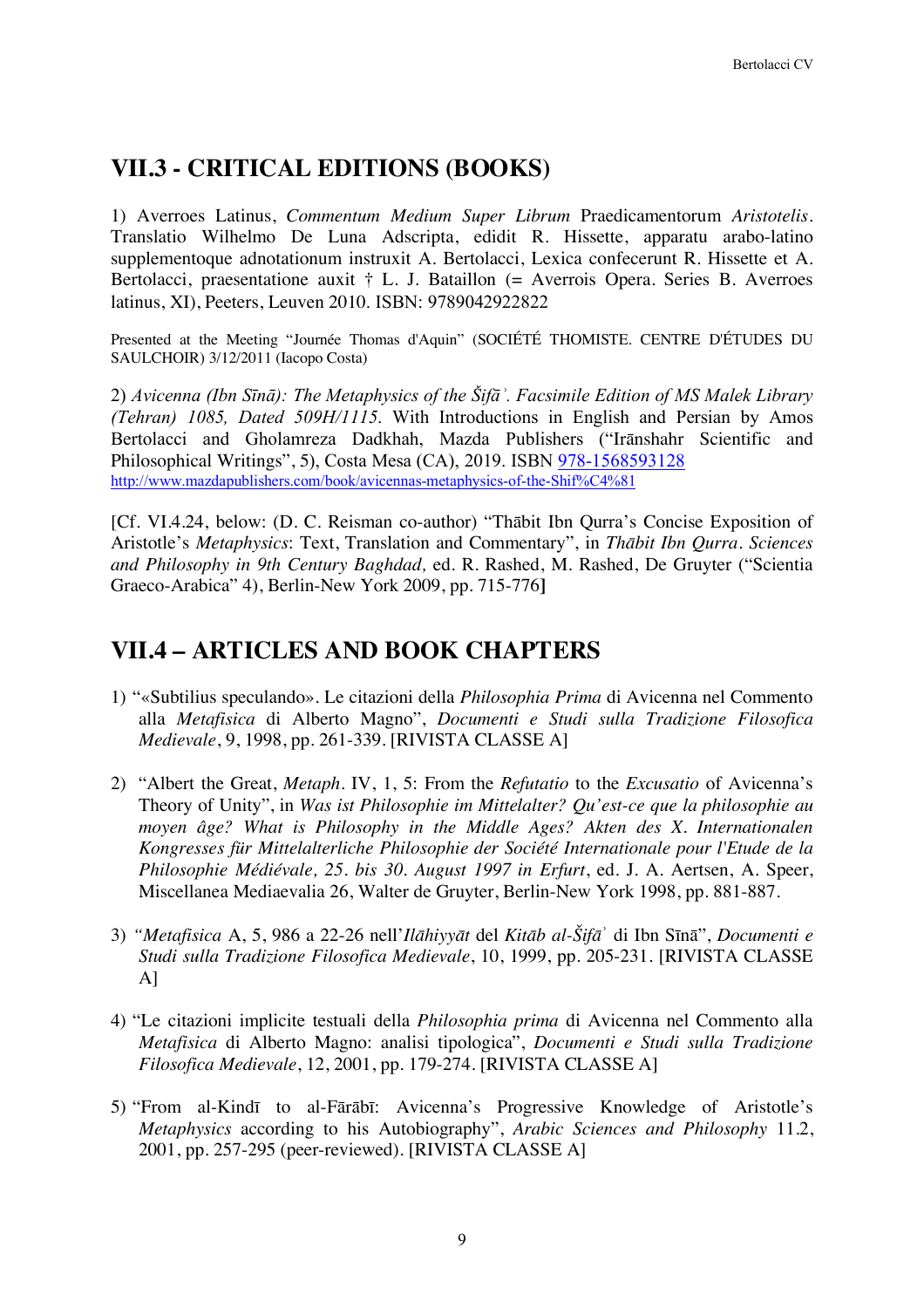Arabic translation: "Min al-Kindī ilā al-Fārābī: Maʿrifat Ibn Sīnā al-tadrīǧiyya li-Kitāb «Mā Baʿd al-Ṭabīʾa» li-Arisṭū bi-ḥasab sīratihi al-ḏātiyya", in *Dirāsāt fī tārīḫ* <sup>ʿ</sup>*ilm al-kalām wa-al-falsafa, Išrāf al-Duktūr Rušdī Rāšid*, Markaz Dirāsāt al-Waḥda al-ʿArabiyya, Beirut 2013, pp. 367-411.

- 6) "La divisione della filosofia nel primo capitolo del Commento di Alberto Magno alla *Fisica*: le fonti avicenniane", in *La Divisione della Filosofia e le sue Ragioni. Lettura di testi medievali (VI-XIII secolo)* (Atti del Settimo Convegno della Società Italiana per lo Studio del Pensiero Medievale [S.I.S.P.M.], Assisi, 14-15 novembre 1997), ed. G. D'Onofrio, Avagliano Editore, Cava de' Tirreni (Salerno) 2001, pp. 137-155.
- 7) "The Reception of Avicenna's 'Philosophia Prima' in Albert the Great's Commentary on the 'Metaphysics': The Case of the Doctrine of Unity", in *Albertus Magnus 1200-2000. Zum Gedenken nach 800 Jahren: neue Zugänge, Aspekte und Perspektiven*, ed. W. Senner et al., Akademie Verlag, Berlin 2001, pp. 67-78.
- 8) "The Structure of Metaphysical Science in the *Ilāhiyyāt* (*Divine Science*) of Avicenna's *Kitāb al-Šifā*ʾ (*Book of the Cure*)", *Documenti e Studi sulla Tradizione Filosofica Medievale*, 13, 2002, pp. 1-69. [RIVISTA CLASSE A]
- 9) "The Doctrine of Material and Formal Causality in the *Ilāhiyyāt* of Avicenna's *Kitāb al-Šifā*ʾ", *Quaestio*, 2, 2002, pp. 125-154. [RIVISTA CLASSE A]
- 10) "Albert the Great and The Preface of Avicenna's *Kitāb al-Šifā*ʾ*"*, in *Avicenna and His Heritage*. Acts of the International Colloquium, Leuven-Louvain-la-Neuve September 8- September 11, 1999, ed. J. Janssens, D. De Smet, Leuven University Press, Leuven 2002, pp. 131-152.
- 11) "Some Texts of Aristotle's *Metaphysics* in the *Ilāhīyāt* of Avicenna's *Kitāb al-Šifā*ʾ", in *Before and After Avicenna*. *Proceedings of the First Conference of the Avicenna Study Group*, ed. D. C. Reisman, A. H. al-Rahim, Brill, Leiden 2003, pp. 25-45.
- 12) "La ricezione del libro Γ della *Metafisica* nell'*Ilāhiyyāt* del *Kitāb al-Šifā*ʾ di Avicenna", in *Aristotele e i suoi esegeti neoplatonici. Logica e ontologia nelle interpretazioni greche e arabe*. *Atti del convegno internazionale, Roma, 19-20 ottobre 2001*, ed. V. Celluprica, C. D'Ancona, R. Chiaradonna, Bibliopolis, Napoli, 2004, pp. 173-210.
- 13) "The Reception of Book Β (Beta) of Aristotle's *Metaphysics* in the *Ilāhiyyāt* of Avicenna's *Kitāb al-Šifā*ʾ", in *Interpreting Avicenna: Science and Philosophy in Medieval Islam. Proceedings of the Second Conference of the Avicenna Study Group*, ed. J. McGinnis with the assistance of D. C. Reisman, Brill, Leiden 2004, pp. 157-174.
- 14) "Biblioteche e centri di cultura nell'Oriente musulmano tra il X e l'XI secolo", in *Storia della Filosofia nell'Islam Medievale*, ed. C. D'Ancona Costa, Einaudi, Torino 2005, vol. II, pp. 495-521.
- 15) "Il pensiero filosofico di Avicenna", in *Storia della Filosofia nell'Islam Medievale*, ed. C. D'Ancona Costa, Einaudi, Torino 2005, vol. II, pp. 522-626.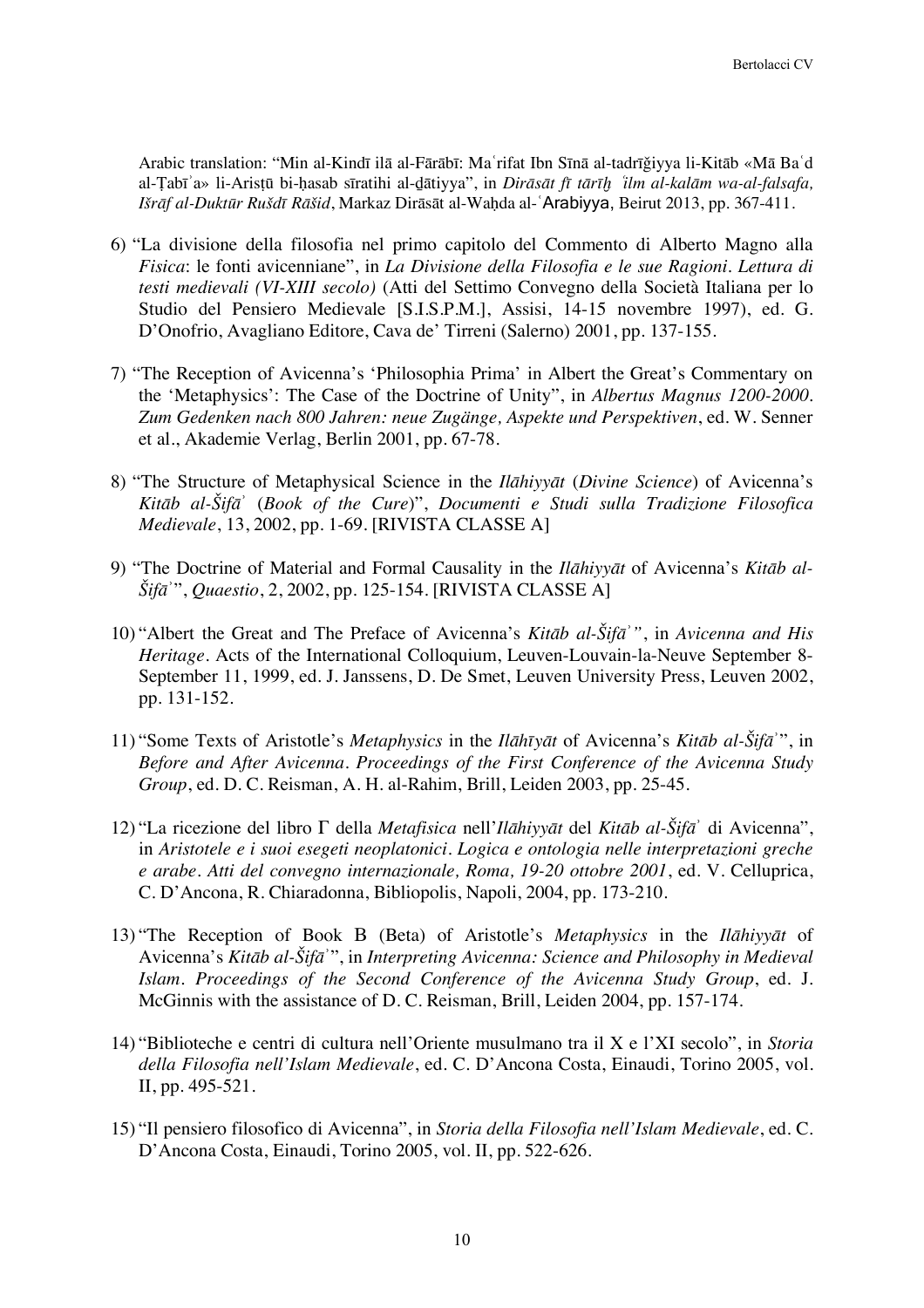- 16) "Ammonius and al-Fārābī: The Sources of Avicenna's Concept of Metaphysics", in *Metaphysica, sapientia, scientia divina. Soggetto e statuto della filosofia prima nel Medioevo. Atti del XIV Convegno della Società Italiana per lo Studio del Pensiero Medievale (S.I.S.P.M.), Bari, 9-12 giugno 2004*, ed. P. Porro, M. Benedetto, *Quaestio*, 5, 2005, pp. 287-305.
- 17) "On the Arabic Translations of Aristotle's *Metaphysics*", *Arabic Sciences and Philosophy*, 15, 2005, pp. 241-275 (peer-reviewed). [RIVISTA CLASSE A]
- 18) "Introduzione", "Nota biografica", "Nota bibliografica", "La presente edizione", in *Libro della Guarigione, Le Cose Divine* di Avicenna (Ibn Sīnā), a cura di A. Bertolacci, "Classici della Filosofia", UTET, Turin 2007; "Classici del Pensiero" 53, UTET Libreria, Turin 2008; repr. with e-book, De Agostini Libri, Novara 2015, pp. 7-89; 91-92; 93-109; 111-130.
- 19) "Avicenna and Averroes on the Proof of God's Existence and the Subject-Matter of Metaphysics", *Medioevo. Rivista di Storia della Filosofia Medievale*, 32, 2007, pp. 61-97. [RIVISTA CLASSE A]
- 20) "On the Manuscripts of the *Ilāhiyyāt* of Avicenna's *Kitāb al-Šifā*ʾ", in *Islamic Thought in the Middle Ages. Studies in Text, Transmission and Translation, in Honour of Hans Daiber*, ed. A. Akasoy, W. Raven, Brill, Leiden 2008, pp. 59-75.
- 21) "«Necessary» as Primary Concept in Avicenna's Metaphysics", in *Conoscenza e contingenza nella tradizione aristotelica medievale*, ed. G. Fioravanti, S. Perfetti, ETS, Pisa, 2008, pp. 31-50.

Discussed at the "Philosophical Review Club", De Wulf-Mansion Center, KU Leuven, on November 14 2013 (Daniel De Haan)

- 22) "The Reception of Averroes' Long Commentary on the *Metaphysics* in Latin Medieval Philosophy until Albertus Magnus", in *Via Alberti. Texte – Quellen – Interpretationen*, ed. L. Honnefelder, H. Möhle, S. Bullido del Barrio (Subsidia Albertina, Vol. 2), Aschendorff Verlag, Münster 2009, pp. 457-480.
- 23) "Different attitudes to Aristotle's authority in the Arabic Medieval commentaries on the *Metaphysics*", *Antiquorum Philosophia*, 3, 2009 ("L'autorità degli antichi e il commentario filosofico"), pp. 145-163. [RIVISTA CLASSE A]
- 24) (D. C. Reisman co-author) "Thābit Ibn Qurra's Concise Exposition of Aristotle's *Metaphysics*: Text, Translation and Commentary", in *Thābit Ibn Qurra. Sciences and Philosophy in 9th Century Baghdad,* ed. R. Rashed, M. Rashed, De Gruyter ("Scientia Graeco-Arabica" 4), Berlin-New York 2009, pp. 715-776
- 25) "The 'Ontologization' of Logic. Metaphysical Themes in Avicenna's Reworking of the *Organon*", in *Methods and Methodologies. Aristotelian Logic East and West 500-1500*, ed. M. Cameron, J. Marenbon, Brill Leiden-Boston 2011, pp. 27-51.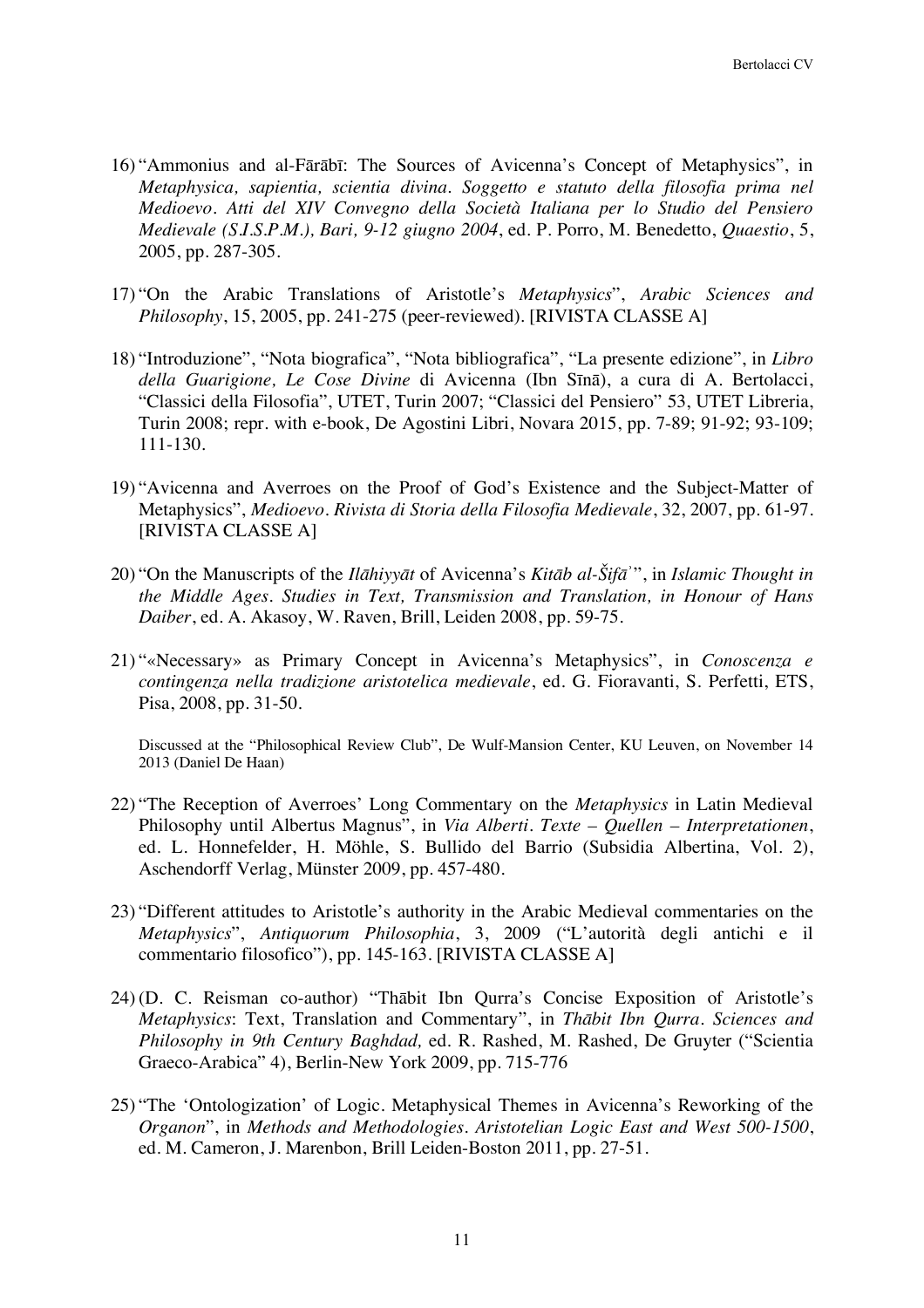- 26) "A New Phase of the Reception of Aristotle in the Latin West: Albertus Magnus and His Use of Arabic Sources in the Commentaries on Aristotle", in *Albertus Magnus und der Ursprung der Universitätsidee. Die Begegnung der Wissenschaftskulturen im 13. Jahrhundert und die Entdeckung des Konzepts der Bildung durch Wissenschaft*, ed. L. Honnefelder, Berlin University Press, Berlin 2011, pp. 259-276, 491-500.
- 27) "A Community of Translators: The Latin Medieval Versions of Avicenna's *Book of the Cure*", in *Communities of Learning: Networks and the Shaping of Intellectual Identity in Europe 1100-1500*, ed. C. J. Mews, J. N. Crossley, Brepols, Turnhout 2011, pp. 37-54.
- 28) "On the Latin Reception of Avicenna's Metaphysics before Albertus Magnus: An Attempt at Periodization", in *The Arabic, Hebrew and Latin Reception of Avicenna's Metaphysics*, ed. D. N. Hasse, A. Bertolacci, De Gruyter ("Scientia Graeco-Arabica" 7), Berlin 2012, pp. 197-223.
- 29) "The Distinction of Essence and Existence in Avicenna's Metaphysics: The Text and Its Context", in *Islamic Philosophy, Science, Culture, and Religion: Studies in Honor of Dimitri Gutas*, ed. F. Opwis, D. C. Reisman, Brill, Leiden 2012, pp. 257-288.
- 30) "How Many Recensions of Avicenna's *Kitāb al-Šifā*<sup>ʾ</sup>?", *Oriens*, 40.2, 2012, pp. 275-303. [RIVISTA CLASSE A]
- 31) "A Hidden *Hapax Legomenon* in Avicenna's Metaphysics: Considerations on the Use of *Anniyya* and *Ayyiyya* in the *Ilāhiyyāt* of the *Kitāb al-Šifā*'", in *The Letter before the Spirit. The Importance of Text Editions for the Study of the Reception of Aristotle*, ed. A. M. I. van Oppenraay, with the collaboration of R. Fontaine, Brill, Leiden-Boston, 2012 (Aristoteles Semitico-Latinus 22), pp. 289-309.
- 32) "Albert's Use of Avicenna and Islamic Philosophy", in *A Companion to Albert the Great. Theology, Philosophy, and the Sciences*, ed. I. M. Resnick, Brill, Leiden-Boston, 2013, pp. 601-611.
- 33) "Averroes against Avicenna on Human Spontaneous Generation: The Starting-Point of a Lasting Debate", in *Renaissance Averroism and its Aftermath. Arabic Philosophy in Early Modern Europe*, ed. A. Akasoy, G. Giglioni, Springer, Dordrecht 2013, pp. 37-54.
- 34) "Albertus Magnus and "Avenzoreth" (Ibn Zurʿa, d. 1008): Legend or Reality?", in *The Medieval Legends of Philosophers and Scholars.* Proceedings of the International Colloquium *Les légendes des savants et philosophes (Moyen Âge et Renaissance)*, Tours, 16-18 septembre 2010, Centre d'Études Supérieures de la Renaissance, ed. A. Paravicini Bagliani, J. P. Boudet, *Micrologus*, 21, 2013, pp. 369-396. [RIVISTA CLASSE A]
- 35) "From Athens to Buḫārā, to Cordoba, to Cologne: On the Transmission of Aristotle's *Metaphysics* in the Arab and Latin Worlds during the Middle Ages", in *Circolazione dei saperi nel Mediterraneo. Filosofia e Scienze (secoli IX-XVII). Circulation des savoirs autour de la Méditerranée. Philosophie et sciences (IXe -XVIe siècles). Atti del VII Colloquio Internazionale della Société Internationale d'Histoire des Sciences et de la*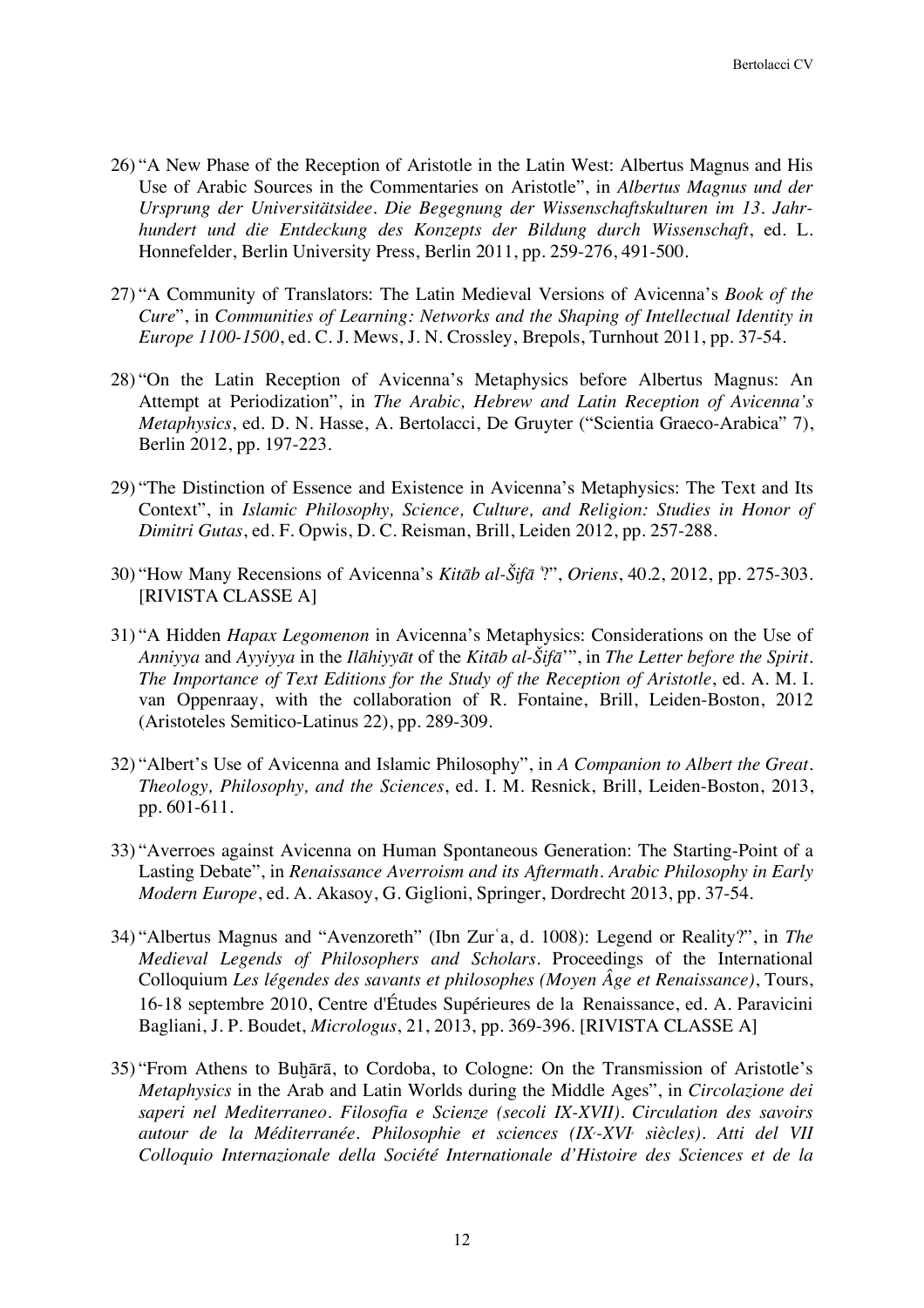*Philosophie Arabes et Islamiques. Firenze, 16-18 febbraio 2006*, ed. G. Federici Vescovini, A. Hasnaoui, Edizioni Cadmo, Firenze, 2013, pp. 217-233.

36) "The Reception of Avicenna in Latin Medieval Culture", in *Interpreting Avicenna. Critical Essays*, ed. P. Adamson, Cambridge University Press, Cambridge 2013, Paperback edition 2015, pp. 242-269.

Persian translation in Ibn Sīnā, *Maǧmūʿah Maqālāt Tafsīrī wa-Intiqādī*, ed. A. ʿAsgharī et al., Tarǧumān ʿUlūm Insānī, Tehran 2021, pp. 477-525 (transl. P. Raḥīmī) ISBN 978-600-809189-9

Reviews: http://ndpr.nd.edu/news/47098-interpreting-avicenna-critical-essays/ (Th.-A. Druart); *Ilahiyat Studies*, 5.1, 2014, pp. 135-144 (A. Treiger)

37) "Dall'arabo al greco. Considerazioni su una peculiarità del codice Vat. gr. 1087", in *Antiche stelle a Bisanzio. Cod. Vat. gr. 1087*, ed. F. Guidetti, A. Santoni, Pisa, Edizioni della Normale 2013, pp. 57-62, 181.

Review: http://www.bmcreview.org/2014/09/20140912.html

- 38) "Avicenna's and Averroes' Interpretations and Their Influence in Albert the Great", in *A Companion to the Latin Medieval Commentaries on Aristotle's Metaphysics*, ed. F. Amerini, G. Galluzzo, Brill, Leiden 2014, pp. 95-135.
- 39) "Arabi, Ebrei e Bizantini", in *Storia della Filosofia Occidentale*, ed. G. Cambiano, L. Fonnesu, M. Mori, vol. II: *Medioevo e Rinascimento*, Il Mulino, Bologna, 2014, pp. 111- 145 (Capitolo 3) + 401-404 (bibliografia).
- 40) "Establishing the Science of Metaphysics", in *The Routledge Companion to Islamic Philosophy,* ed. R. C. Taylor, L. X. López Farjeat, Routledge, London-New York, 2015, pp. 185-196. ISBN: 978-0-415-88160-9, doi: 10.4324/9781315708928

Review: *Nazariyat* 4.1, 2017 (S. H. Rizvi)

- 41) "Ibn Sīnā (d. 428/1037): Metaphysics of the Shifāʾ", in *The Oxford Handbook of Islamic Philosophy*, ed. Khaled El-Rouayheb, Sabine Schmidtke, Oxford University Press, Oxford 2017 [in fact 2016], pp. 143-168 (Chapter 7). ISBN: 9780199917389 https://global.oup.com/academic/product/the-oxford-handbook-of-islamic-philosophy-9780199917389?q=Oxford%20Handbook%20of%20Islamic%20Philosoph&lang=en&cc=it
- 42) "The Latin Translation and the Original Version of the *Ilāhiyyāt* (*Science of Divine Things*) of Avicenna's *Kitāb al-Šifāʾ*", *Documenti e Studi sulla Tradizione Filosofica Medievale*, 28, 2017, pp. 481-514. ISSN 1122-5750 [RIVISTA CLASSE A]

Open Access at: http://www.sismel.info/books/D&S\_2017\_ALL.pdf

43) "Averroes ubique Avicennam persequitur: Albert the Great's Approach to the Physics of the *Šifāʾ* in the Light of Averroes' Criticisms", in *The Arabic, Hebrew and Latin Reception of Avicenna's Physics and Cosmology*, ed. D. N. Hasse, A. Bertolacci, De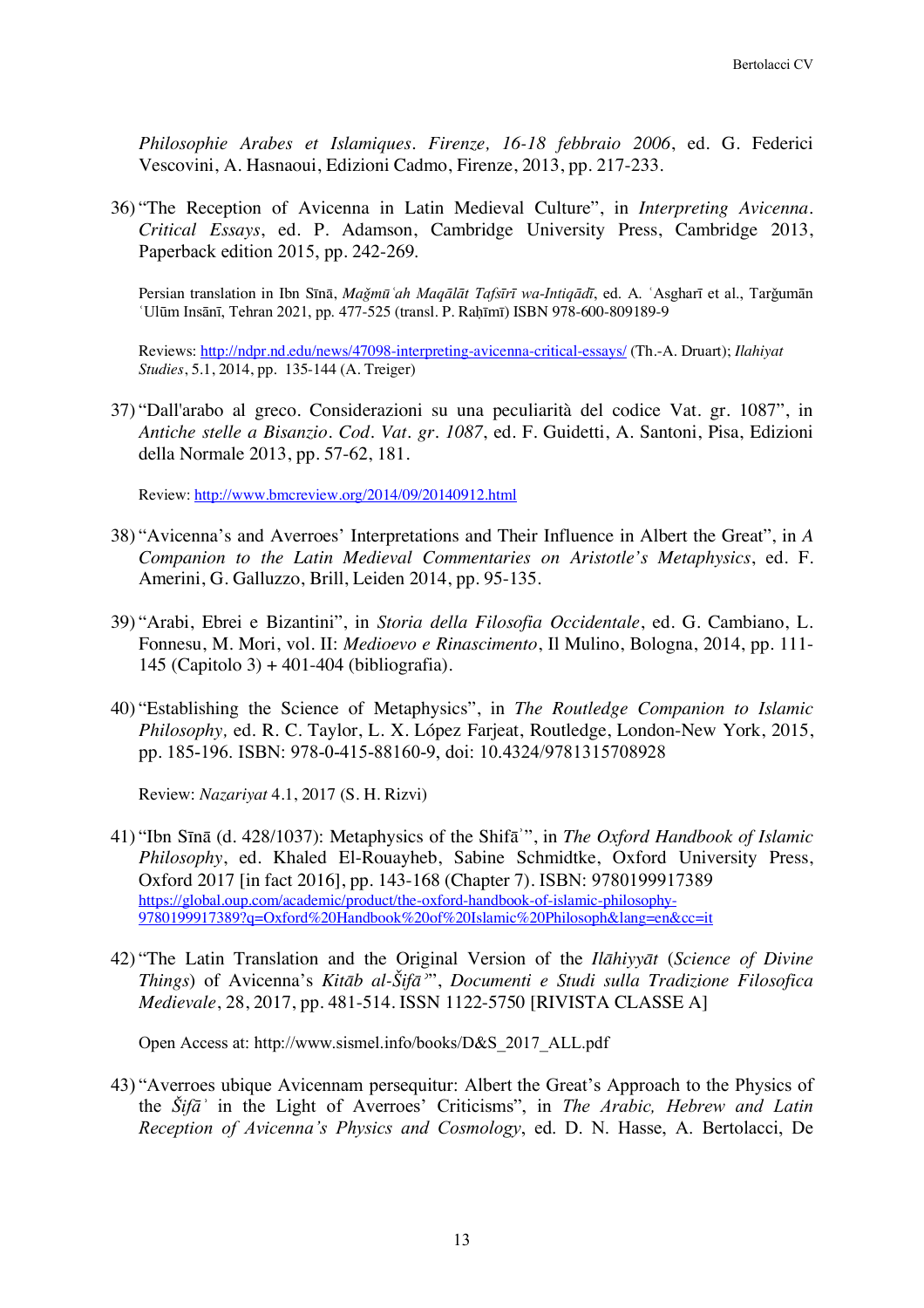Gruyter ("Scientia Graeco-Arabica"), Berlin, 2018, pp. 397-431. ISBN 978-1-61451-774-  $\theta$ 

- 44) "Avicenna's *Kitāb al-Šifāʾ* (*Book of the Cure/Healing*): The Manuscripts Preserved in Turkey and Their Significance", in *The Reception of the Classical Arabic Philosophy in the Ottoman Empire.* Proceedings of the Workshop of the International Associated Laboratory "Philosophie dans l'aire ottomane", Istanbul, 2-4 November 2015, ed. J. Jabbour, *Mélanges de l'Université Saint-Joseph*, 67, 2017-2018, pp. 265-304. ISSN 0253- 164X
- 45) "Migrazione in Occidente: sul retroterra arabo e la diffusione europea delle traduzioni latine di Avicenna", Proceedings of *Le migrazioni nell'alto Medioevo*, LXVI Settimana di studio, CISAM, Spoleto, 5-11 Aprile 2018, Fondazione Centro Italiano di Studi sull'Alto Medioevo, Spoleto 2019, pp. 585-607. ISBN 978-88-6809-252-8
- 46) "La metafisica arabo-islamica", in *Storia della metafisica*, ed. Enrico Berti, Carocci Editore, Roma 2019, pp. 93-133. ISBN 978-88-430-9499-8
- 47) "Introduction", in *Avicenna (Ibn Sīnā): The Metaphysics of the Šifāʾ. Facsimile Edition of MS Malek Library (Tehran) 1085, Dated 509H/1115*. With Introductions in English and Persian by Amos Bertolacci and Gholamreza Dadkhah, Mazda Publishers, Costa Mesa (CA), 2019, pp. 1-36. ISBN 978-1568593128
- 48) "Metaphysics, Elemental Transformation, Medicine: A Specimen of Avicenna's System of Thought in Ms. Escorial 621", *Oriens*, 47.3-4, 2019, pp. 389-417. doi: 10.1163/18778372-04701600 eISSN: 1877-8372 Print ISSN: 0078-6527 https://brill.com/view/journals/orie/aop/issue.xml [RIVISTA CLASSE A]
- 49) "Albert the Great's Disclaimers in the Aristotelian Paraphrases: A Reconsideration", *Documenti e Studi sulla Tradizione Filosofica Medievale*, 30, 2019, pp. 295-338. ISSN 1122-5750 [RIVISTA CLASSE A]
- 50) "Reading Aristotle with Avicenna: On the Reception of the *Philosophia Prima* in the *Summa Halensis*", in *The Summa Halensis: Sources and Context*, ed. L. Schumacher, De Gruyter, Berlin 2020, pp. 135-154. ISBN: 978-3-11-068492-6 https://doi.org/ 10.1515/9783110685022-010 Open Access at https://www.degruyter.com/view/title/571774
- 51) "The Metaphysical Proof of Prophecy in Avicenna", in *Prophecy and Prophets in the Middle Ages*, ed. A. Palazzo, A. Rodolfi (proceedings of the Convegno di Studi *Il profeta e la profezia tra XI e XIV secolo*, Università degli Studi di Firenze, 10-11 October 2019, org. A. Rodolfi), SISMEL-Edizioni del Galluzzo, Firenze 2020, pp. 39-75. ISSN 2465- 3276 ISBN 978-88-9290-041-7
- 52) "A Diamond and Its Light", *Studia graeco-arabica 10, 2020. Studies Dedicated to Rüdiger Arnzen on His Sixtieth Birthday*, ed. Yury Arzhanov, pp. I-VIII. Open access at: http://learningroads.cfs.unipi.it/wp-content/uploads/2021/01/SGA10- BERTOLACCI\_pp-I-VIII.pdf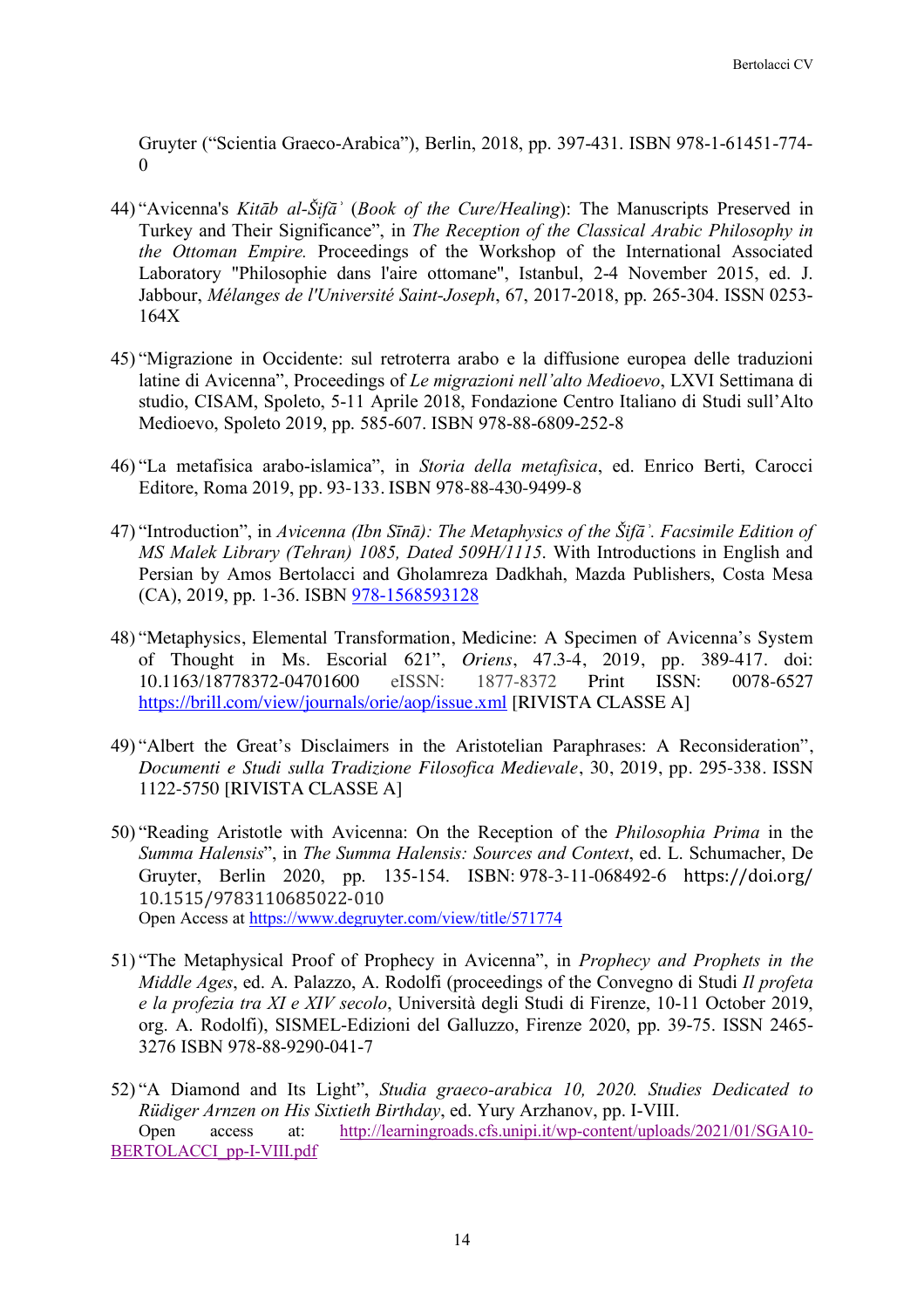- 53) "Ibn Sīnā. Metaphysik", in *Grundriss der Geschichte der Philosophie begründet von F. Überweg, völlig neu bearbeitete Ausgabe heraugegeben von H. Holzhey. Philosophie in der islamischen Welt. Band 2: 11.-12. Jahrhundert. Halbband 2/1: Zentrale und östliche Gebiete*, §1.4.5, ed. U. Rudolph, R. Würsch, Schwabe & Co, Basel 2021, pp. 143-159. ISBN 978-3-7965-2633-6
- 54) ""The Excellent among the Earlier Scholars": Alexander of Aphrodisias in Avicenna's Metaphysics", in *Alexander of Aphrodisias in the Middle Ages and the Renaissance.*  Proceedings of the Conference *Alessandro di Afrodisia nel Medioevo e nel Rinascimento.* Convegno internazionale in ricordo di Paolo Accattino*,* Torino, 27-28 ottobre 2017 (org. P. B. Rossi), ed. P. B. Rossi, M. Di Giovanni, A. Robiglio, Brepols, Turnhout 2021, pp. 33-58. ISBN: 978-2-503-58827-8
- 55) "God's Existence and Essence: The *Liber de Causis* and School Discussions in the Metaphysics of Avicenna", in *Reading Proclus and the* Book of Causes*, Volume III. On Causes and the Noetic Triad*, ed. D. Calma (proceedings of the Conference *Les traditions grecques, arabes et latines des* Elements de Théologie *et du* Livre des causes, org. Dragos Calma, avec les concours d'Olivier Boulnois, Ph. Hoffmann et Marc Geoffroy Paris, 16 April 2016), Brill, Leiden-Boston 2022, pp. 251-280 (Open Access at https://brill.com/view/title/61293; DOI: https://doi.org/10.1163/9789004501331\_012) ISBN Hardback: 978-90-04-50132-4 ISBN E-Book (PDF): 978-90-04-50133-1
- 56) "Inheritance and Emergence of Transcendentals: Albert the Great between Avicenna and Averroes on First Universals", in *Between Inheritance and Emergence: Albert the Great and the Arabic Peripatetics*, ed. K. Krause, R. Taylor, Brepols, Turnhout, forthcoming.
- 57) "«Incepit quasi a se»: Averroes on Avicenna's Philosophy in the Long Commentary on the *De Anima*"*,* in *Contextualizing Premodern Philosophy: Explorations of the Greek, Hebrew, Arabic, and Latin Traditions. Festschrift Richard Taylor*, ed. L. X. López Farjeat, K. Krause, Routledge, forthcoming.
- 58) (G. Dadkhah co-author) "Avicenna's *Šifāʾ* from Safavid Iran to the Mughal Empire: On Ms. Rampur Raza Library, 3476", *Entangled Religions. Interdisciplinary Journal for the Study of Religious Contact and Transfer* (proceedings of the Conference "Safavid and Mughal Empires in Contact: Intellectual and Religious Exchanges between Iran and India in the Early Modern Period", Ruhr-University of Bochum, June 07-08, 2018, org. Reza Pourjavady, Kianoosh Rezania), in print.
- 59) "Translator's Cut. Cultural Experience and Philosophical Narration in the Early Latin Translations of Avicenna", Proceedings of the Conference *Premodern Experience of the Natural World in Translation*, Berlin, Max Planck Institute for the History of Science, 26- 27 June 2019, org. Maria Avxentevskaya, Katja Krause, Dror Weil, in print.
- 60) "Avicenna ed Averroè «spiriti magni»: Dante Alighieri e la cultura araba nella *Divina Commedia*", *Medioevo. Rivista di Storia della Filosofia Medievale*, 46, 2021 (*Philosophy in Dante's Works/La filosofia nelle opere di Dante*), pp. 145-174, in print.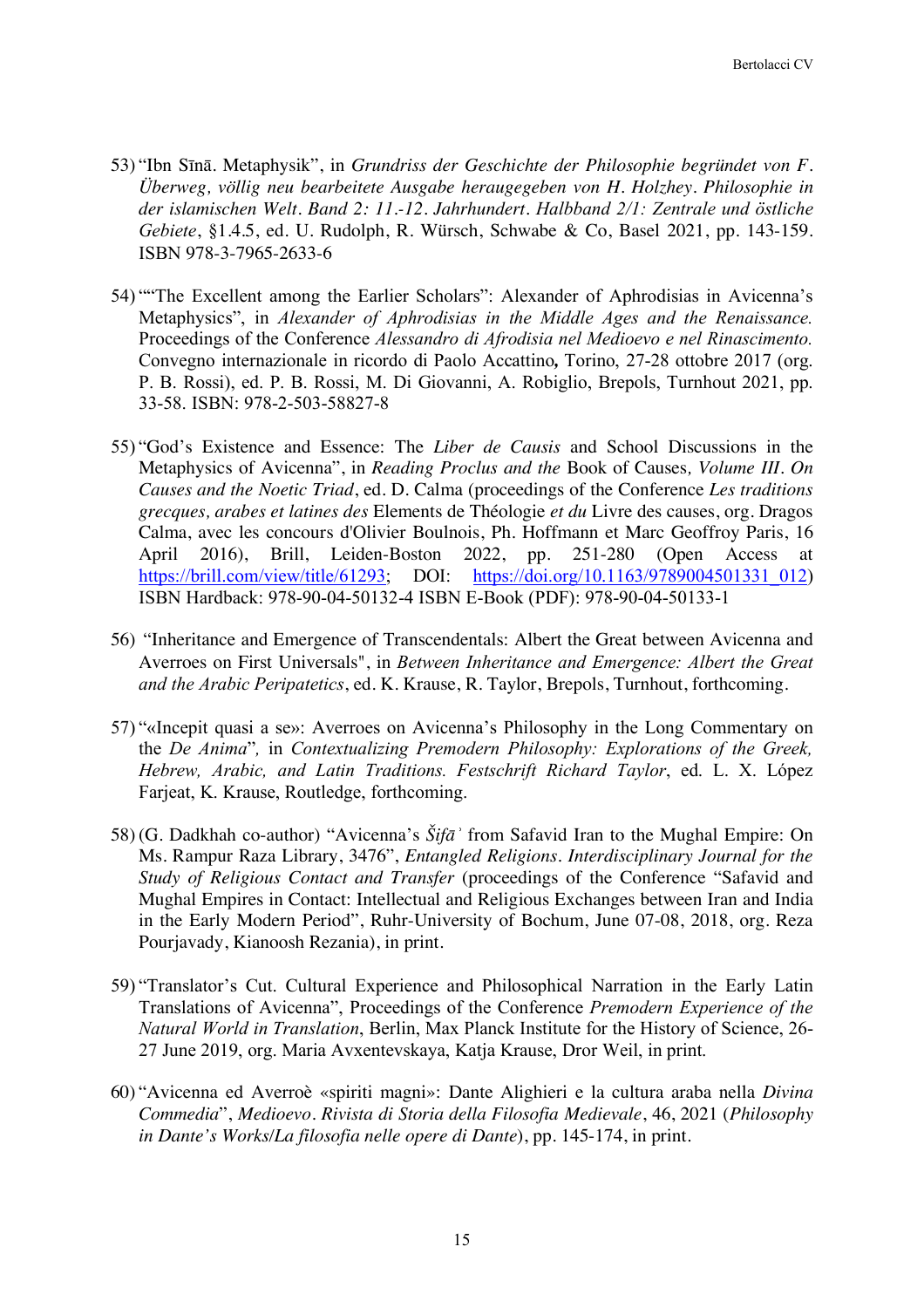- 61) "On the Arabic Titles of Aristotle's *Metaphysics*: The Case of "Book of Letters"", *Quaestio*, forthcoming.
- 62) "Avicenna's *Šifāʾ* and a Commentary on It in Twenty-five Volumes: the Bodleian Pococke Collection and Faḫr al-Dīn al-Rāzī", *Festschrift Jules Janssens*, ed. Daniel De Smet, Meryem Sebti, series «Bibliotheca» of the *Recherches de Théologie et Philosophie Médiévales*, in print.

# **VII.5 - ENTRIES IN ENCYCLOPAEDIAS**

1) "Arabic and Islamic Metaphysics", *Stanford Encyclopedia of Philosophy*, ed. E. N. Zalta (on-line). First published Thu Jul 5, 2012; substantive revision Wed May 16, 2018 (https://plato.stanford.edu/entries/arabic-islamic-metaphysics/).

Arabic on-line translation of the 2012 version "Al-Mitāfīzīqā al-ʿArabiyya wa-l-Islāmiyya" by Hāǧar Al-'Ubaydī in Hekmah (hekmah.org/ألعربية-الإسلامية-الميتافيزيقا/)

2) "Essence and existence", in *Encyclopaedia of Islam – Three*, ed. Kate Fleet, Gudrun Krämer, Denis Matringe, John Nawas and Everett Rowson (section editor: Ayman Shihadeh), Brill, Leiden-Boston, 2015, IV, pp. 118b-124b.

## **VII.6 - ENTRIES IN CATALOGUES**

Catalogue of the Exhibition *Competizione e condivisione. La lingua araba e l'editoria come luogo di incontro dal XVI al XVIII secolo*, Milano, Biblioteca Nazionale Braidense, 6 ottobre-14 novembre 2021, cur. A. Coletto, M. Zetti, Scalpendi Editore, Milano 2021: "Saggi. Filosofia, scienze esatte, scienze occulte, medicina", pp. 43-44; "Catalogo. 5 Filosofia. 6 Scienze esatte. 7 Scienze occulte. 8. Medicina", pp. 87-107.

## **VII.7 – WEB PORTALS**

"Avicenn@", Web-site of the ERC Advanced Project 2013 "Philosophy on the Border of Civilizations and Intellectual Endeavours: Towards a Critical Edition of the Metaphysics (Ilahiyyat of Kitab al-Shifa') of Avicenna (Ibn Sina)", 2014-2019, capacity: Principal Investigator, SNS-IMT Lucca http://avicennaproject.eu/

## **VII.8 - EDITIONS OF VOLUMES**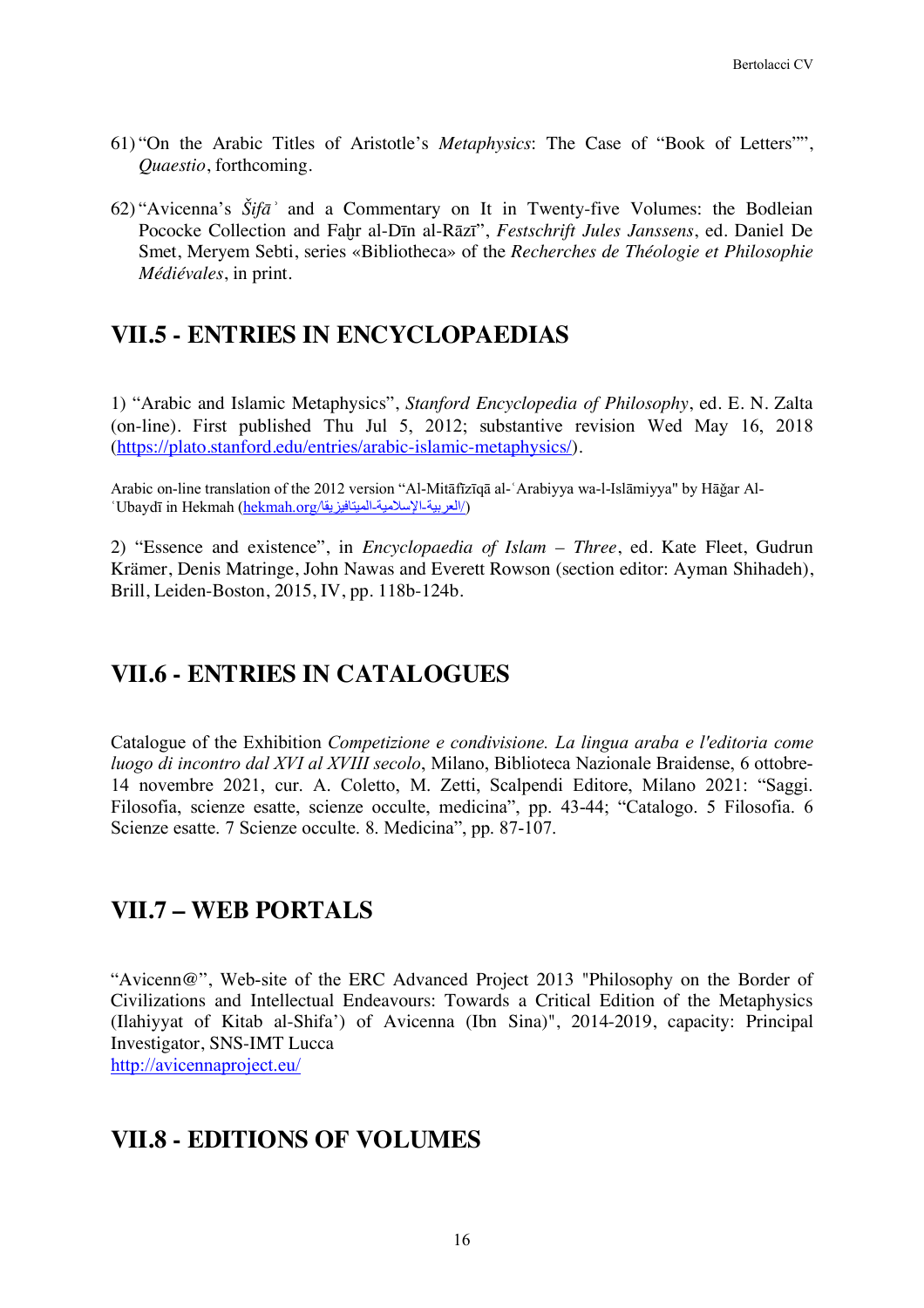1) *Documenti e Studi sulla Tradizione Filosofica Medievale*, 21, 2010, ed. M. Bertagna, A. Bertolacci, ISSN 1122-5750 E053148 Special Issue on Arabic Philosophy

2) *The Arabic, Hebrew and Latin Reception of Avicenna's Metaphysics*, ed. D. N. Hasse, A. Bertolacci, De Gruyter ("Scientia Graeco-Arabica" 7), Berlin, 2012. ISBN 978-1-61451-697- 2

http://www.degruyter.com/view/product/176665?rskey=3daVSk&result=2&q=

Reviews:

*Bryn Mawr Classical Review* (2013) (Mehmet Fatih Arslan) *Gnomon* 88.3, 2016, pp. 216-220 (Andreas Lammer) *International Journal of the Platonic Tradition* 7, 2013, pp. 99-107 (review essay by Tzvi Langermann) *Journal of the History of Philosophy* 51, 2013, pp. 677-678 (Tanneli Kukkonen)

3) Guest editor of *Oriens*, 40.2, 2012: "The Manuscript Tradition of Avicenna's *Kitāb al-Šifāʾ*: The Current State of Research and Future Prospects".

4) *La Filosofia Medievale tra Antichità ed Età Moderna. Saggi in memoria di Francesco Del Punta*. A cura di Amos Bertolacci e Agostino Paravicini Bagliani, con la collaborazione di Mario Bertagna, SISMEL Edizioni Del Galluzzo ("Medii Aevi"), Firenze 2017

Proceedings of the meeting "Giornata di Studi in memoria di Francesco Del Punta", Firenze, 17 November 2014). ISBN 978-88-8450-759-4

Presentation by Ruedi Imbach and Pasquale Porro, Pisa, SNS, 26 September 2017 https://youtu.be/Z1M0GYlyygQ https://www.sns.it/eventi/la-filosofia-medievale-tra-antichit%C3%A0-e-et%C3%A0-moderna

5) *Documenti e Studi sulla Tradizione Filosofica Medievale*, 28, 2017, ed. T. Alpina, A. Bertolacci,

Special issue: Proceedings of the Conference "A Crossroad between East and West: The Latin Medieval Translations of the *Kitāb al-Šifāʾ* (*Book of the Cure*) of Ibn Sīnā (Avicenna)", Pisa, Scuola Normale Superiore, 1-3 July 2015, in the framework of the Project "Philosophy on the Border of Civilizations and Intellectual Endeavours: Towards a Critical Edition of the Metaphysics (Ilahiyyat of Kitab al-Shifa') of Avicenna (Ibn Sina)", ERC Advanced Grant 2013, xviii + 584 pp. ISSN 1122-5750 E053148 — ISBN 978-88-8450-812- 6

Open Access at: http://www.sismel.info/books/D&S\_2017\_ALL.pdf

6) *The Arabic, Hebrew and Latin Reception of Avicenna's Physics and Cosmology*, ed. D. N. Hasse, A. Bertolacci, De Gruyter ("Scientia Graeco-Arabica" 23), Berlin, 2018. ISBN 978-1- 61451-774-0 ebook ISBN 978-1-61451-697-2.

Proceedings of the conference held at Villa Vigoni, Loveno di Menaggio (Co), Italy, 26-30 June 2013

https://www.degruyter.com/view/product/429422?rskey=GBEnUl&result=2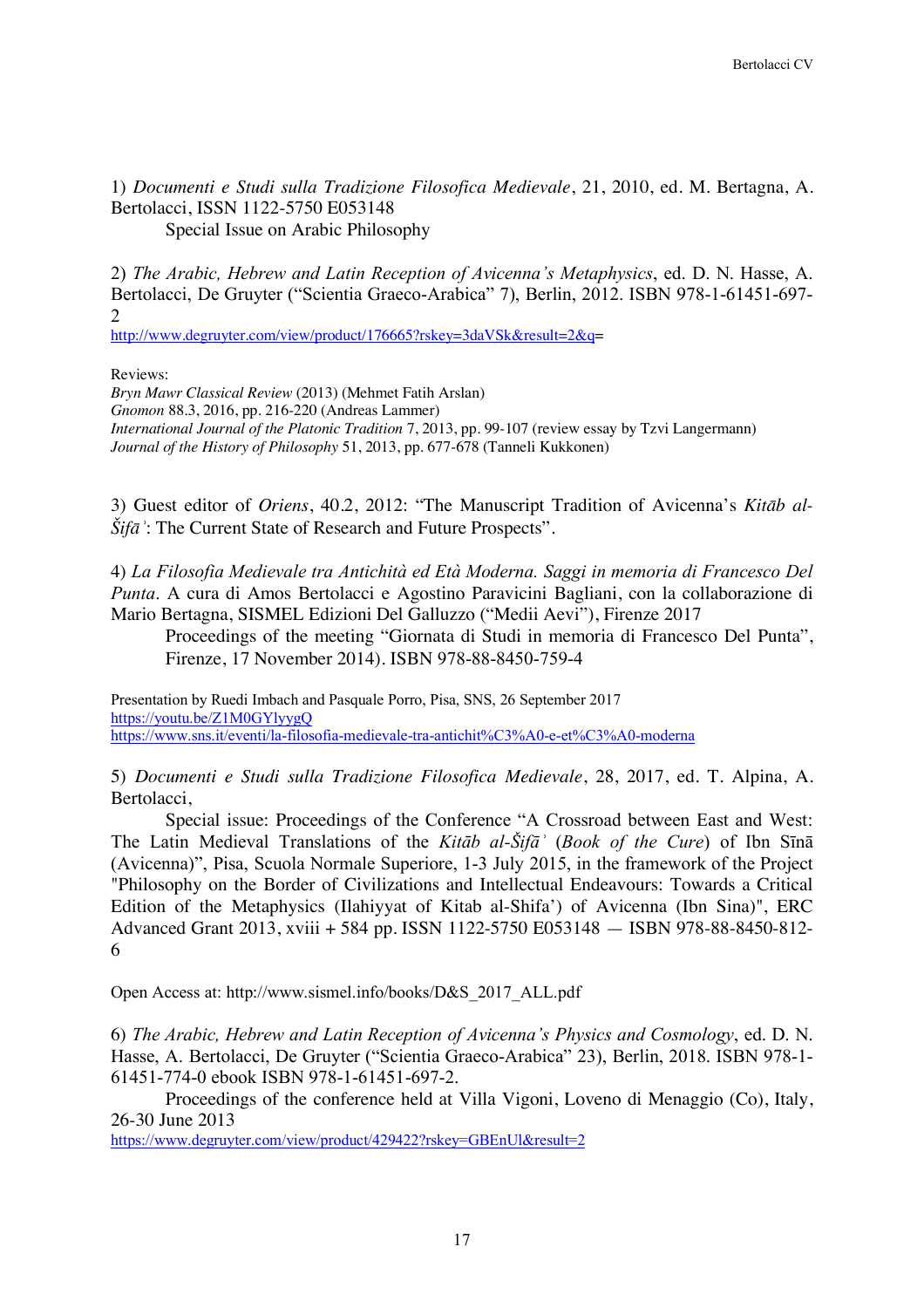Reviews:

*Bryn Mawr Classical Review* 2019.12.22 (Tzvi Langermann) *Revista Española de Filosofía Medieval*, 27/2, 2020, pp. 192-197 (Mustafa Yavuz) *Gnomon* 93.4, 2021, pp. 309-313 (Xin Liu) *Aestimatio: Sources and Studies in the History of Science*, 1, 2020, pp. 277-284 (Damien Janos)

7) *Documenti e Studi sulla Tradizione Filosofica Medievale*, 30, 2019, ed. A. Bertolacci, G. Galluzzo, with the assistance of M. Bertagna, 770 pp., ISSN 1122-5750 E053148 ISBN 978- 88-8450-951-2

Special Issue on Albert the Great

8) *Documenti e Studi sulla Tradizione Filosofica Medievale*, 31, 2020, ed. F. Amerini, M. Bertagna, A. Bertolacci, G. Galluzzo, vi + 459 pp., ISSN 1122-5750 E053148 ISBN 978-88- 9290-055-4

9) *Documenti e Studi sulla Tradizione Filosofica Medievale*, 32, 2021, ed. F. Amerini, M. Bertagna, A. Bertolacci, G. Galluzzo, vi + 360 pp., ISSN 1122-5750 E053148 ISBN 978-88- 9290-133-9

## **VII.9 - SHORT INTRODUCTIONS / PREFACES / AFTERWORDS / PUBLISHED ABSTRACTS**

- 1) "Introduction", *Oriens*, 40.2, 2012 ("The Manuscript Tradition of Avicenna's *Kitab al-Shifa'*: The Current State of Research and Future Prospects", Proceedings of the International Colloquium, Scuola Normale Superiore di Pisa, 22-24 September 2010, ed. A. Bertolacci), pp. 195-198. [RIVISTA CLASSE A]
- 2) (Dag. N. Hasse co-author) "Introduction", in *The Arabic, Hebrew and Latin Reception of Avicenna's Metaphysics*, ed. D. N. Hasse, A. Bertolacci, De Gruyter ("Scientia Graeco-Arabica" 7), Berlin 2012, pp. 1-5.
- 3) "Prefazione", in Vincenzo Moneta, *Berta di Toscana. Nel tempo di Berta di Lotaringia Contessa di Arles, Marchesa di Toscana*, Felici Editore, Lucca 2013, pp. 7-8.
- 4) "Introduzione", in *La Filosofia Medievale tra Antichità ed Età Moderna. Saggi in memoria di Francesco Del Punta*. A cura di Amos Bertolacci e Agostino Paravicini Bagliani, con la collaborazione di Mario Bertagna, SISMEL Edizioni Del Galluzzo ("Medii Aevi"), Firenze 2017 (Proceedings of the meeting "Giornata di Studi in memoria di Francesco Del Punta", Firenze, 17 November 2014), pp. XVII-XXI. ISBN 978-88- 8450-759-4
- 5) (Tommaso Alpina co-author) "Introduction", in *Documenti e Studi sulla Tradizione Filosofica Medievale*, 28, 2017 (Proceedings of the Conference "A Crossroad between East and West: The Latin Medieval Translations of the *Kitāb al-Šifāʾ* (*Book of the Cure/Healing*) of Ibn Sīnā (Avicenna)", org. A. Bertolacci, Scuola Normale Superiore, Pisa 1-3 July 2015), pp. vii-xviii. ISSN 1122-5750 [RIVISTA CLASSE A]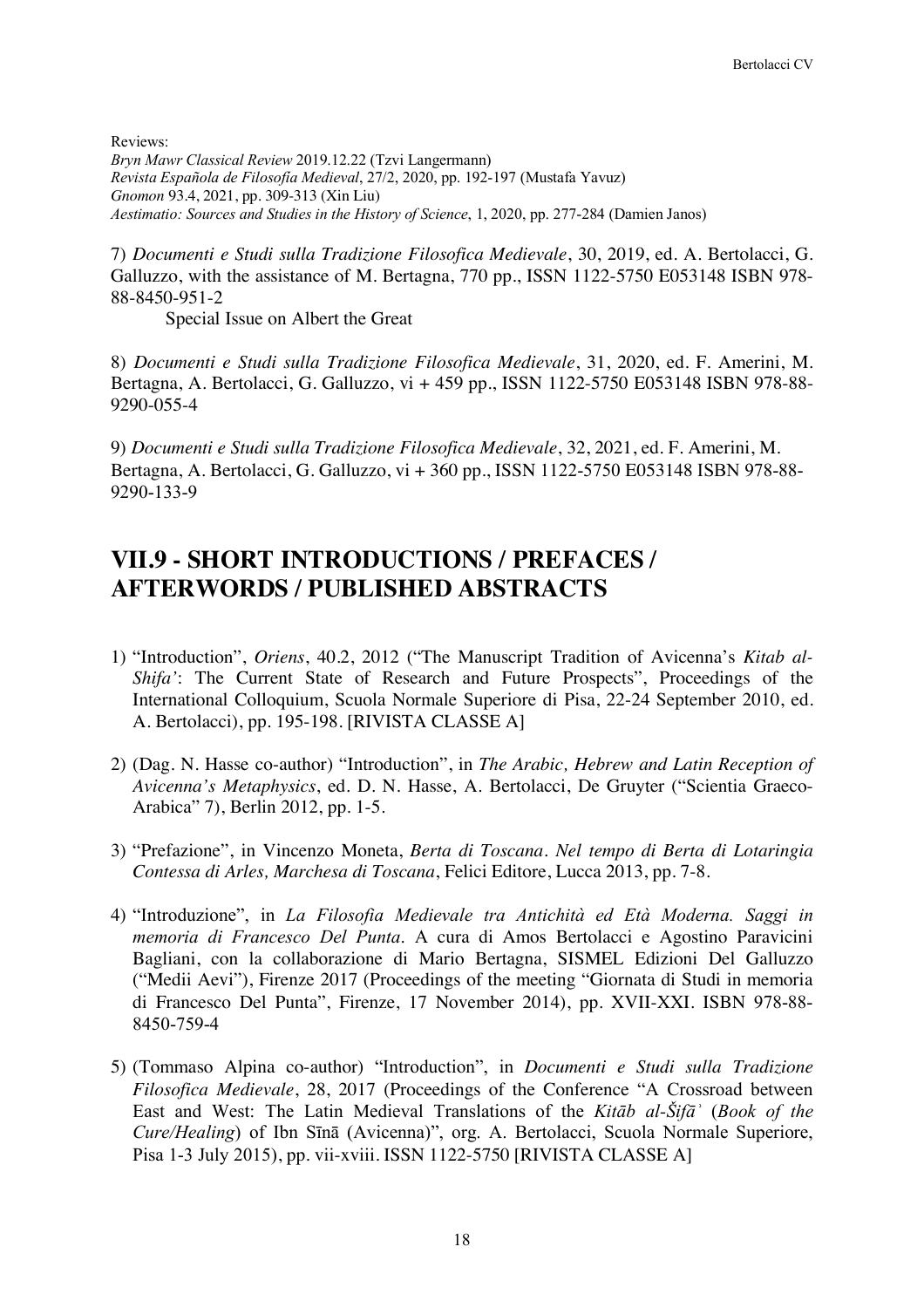Open Access at: http://www.sismel.info/books/D&S\_2017\_ALL.pdf

- 6) (Dag N. Hasse co-author) "Introduction", in *The Arabic, Hebrew and Latin Reception of Avicenna's Physics and Cosmology*, ed. D. N. Hasse, A. Bertolacci, De Gruyter ("Scientia Graeco-Arabica" 23), Berlin, 2018, pp. 1-5. ISBN 978-1-61451-774-0 ebook ISBN 978-1- 61451-697-2
- 7) S. Zenzaro, D. Marotta (co-authors), "CEED: a Cooperative Web-Based Editor for Critical Editions", in *AIUCD2018 - Book of Abstracts (Bari, 31st January to 2nd February, 2018)*, ed. D. Spampinato, 2018. DOI: 10.6092/unibo/amsacta/5997, http://amsacta.unibo.it/5997/.
- 8) "Ricomnciare dove tutto ha fine", in Sergio Talenti, *Un Post d'Occidente*. Con testi di Maurizio Vanni e Amos Bertolacci, Maria Pacini Fazzi Editore, Lucca 2021, pp. 127-131.

## **VII.10 - REVIEWS**

1) Sarah Stroumsa, *Freethinkers of Medieval Islam. Ibn al-Rāwandī, Abū Bakr al-Rāzī, and Their Impact on Islamic Thought*, Brill, Leiden 1999, pp. XI-262 (Islamic Philosophy, Theology and Science, XXXV), in *Studi Medievali*, 42.1, 2001, pp. 212-221.

2) *Eudemus of Rhodes* (Rutgers University Studies in Classical Humanities, Vol. XI), ed. I. Bodnár, W. W. Fortenbaugh, Transaction Publishers, New Brunswick and London 2002, in *The Classical Bulletin*, 79.2, 2003, pp. 305-310.

3) Dag Nikolaus Hasse, *Avicenna's* De anima *in the Latin West. The Formation of a Peripatetic Philosophy of the Soul*, *1160-1300*, London – Turin, The Warburg Institute – Nino Aragno Editore, 2000, pp. X-350 (Warburg Institute Studies and Texts, 1), in *Studi Medievali*, 45.1, 2004, pp. 271-275.

4) Averroès, *Commentaire Moyen sur le* De Interpretatione, Introduction, traduction et notes par Ali Benmakhlouf et Stéphane Diebler, Paris, J. Vrin 2000, pp. 206 (Sic et Non), in *Studi Medievali*, 45.2, 2004, pp. 1080-1081.

5) *Proclus et la théologie platonicienne*, *Actes du Colloque International de Louvain (13-16 mai 1998), En l'honneur de H. D. Saffrey et L. G. Westerink †*, édités par A. Ph. Segonds et C. Steel, avec l'assistance de C. Luna et A. F. Mettraux, Leuven University Press-Les Belles Lettres, Leuven-Paris 2000, in *Studi Medievali*, 45.2, 2004, pp. 1154-1155.

6) Roger Arnaldez, *Averroes. A Rationalist in Islam*, Translated by David Straight, Notre Dame, IN, University of Notre Dame Press, 2000, pp. VIII-158, in *Studi Medievali*, 46.1, 2005, pp. 403-405.

7) G. Strohmaier, *Avicenna*, Verlag C.H. Beck, Munich 1999, in *ISIS*, 96, 2005, p. 649.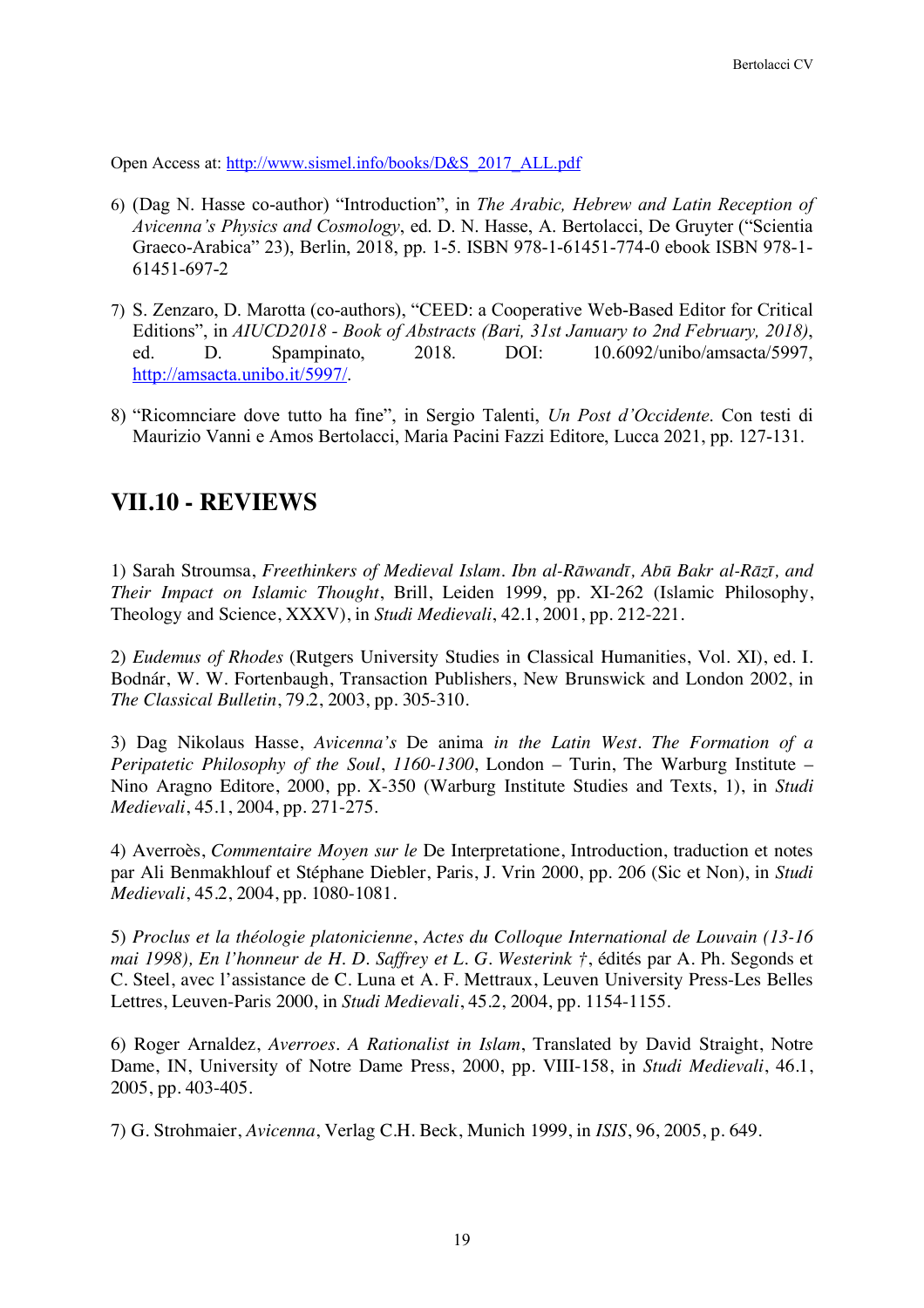8) J. Jolivet, *La teologia degli Arabi*, ISTEM-Jaca Book, Milano 2001, in *Studi Medievali*, 48.1, 2007, pp. 162-164.

9) R. Wisnovsky, *Avicenna's Metaphysics in Context*, Cornell University Press, Ithaca (New York) 2003, in *Journal of Near Eastern Studies*, 67.2, 2008, pp. 155-160.

10) R. Wisnovsky, *Avicenna's Metaphysics in Context*, Cornell University Press, 2003, in *Historia Philosophica*, 3, 2005, pp. 135-141 (Italian expanded version of the preceding).

11) G. Endress, *Der arabische Aristoteles und sein Leser: Physik und Theologie im Weltbild Alberts des Großen*, Aschendorff, Münster 2004, in *International Journal of the Classical Tradition* 13.4, 2007, pp. 640-643.

12) M. Abdel Haleem, *Understanding the Qur'an. Themes and Style*, I. B. Tauris, London-New York 1999 (paperback edition 2001), in *Studi Medievali*, 49.1, 2008, pp. 469-470.

13) *The Cambridge Companion to Arabic Philosophy*, ed. P. Adamson, R. Taylor, Cambridge University Press, Cambridge 2005, in *International Journal of the Classical Tradition*, 16.2, 2009, pp. 271-275.

14) *Contextualizing the Muslim Other in Medieval Christian Discourse*, ed. J. C. Frakes, Palgrave Macmillan, New York 2011, in *Studi Medievali*, 55, 2014, pp. 341-344.

15) *An Anthology of Philosophy in Persia, Volume 5: From the School of Shiraz to the Twentieth Century*, edited by S. H. Nasr & M. Aminrazavi, I.B. Tauris Publishers, London-New-York, in association with The Institute of Ismaili Studies, London 2015, xx + 544 pp. in *Ilahiyat Studies: A Journal on Islamic and Religious Studies*, 7.2, 2016, pp. 281-288. ISSN: 1309-1786

16) "Un libro per ... riscoprire il Medioevo" (S. Frederick Starr, *L'illuminismo perduto. L'età d'oro dell'Asia centrale dalla conquista araba a Tamerlano*, Einaudi, Torino 2017, ed. orig. inglese 2013).

https://www.facebook.com/ScuolaIMT/posts/3681491668574168

# **VIII - CONFERENCES AND WORKSHOPS**

## **VIII.1 - ORGANIZATION**

1) "The Arabic, Hebrew and Latin Reception of Avicenna's Metaphysics", Villa Vigoni, Loveno di Menaggio (Co), Italy, 2-6 July 2008 (co-organizer: Prof. Dag N. Hasse, University of Würzburg).

Proceedings published (see above Publications – Editions of Volumes)

2) "The Manuscript Tradition of Avicenna's *Kitab al-Shifa'*: The Current State of Research and Future Prospects"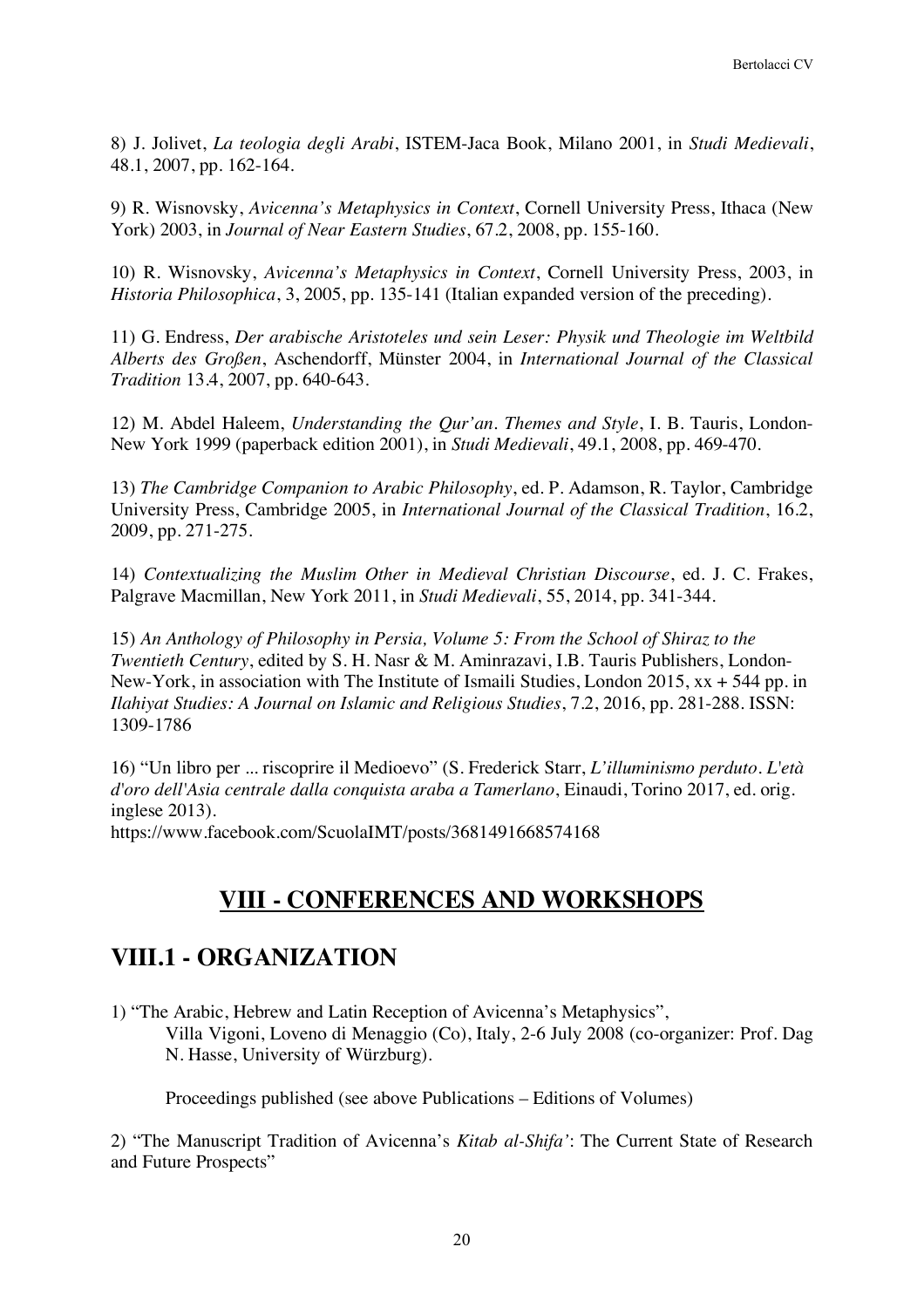SNS, 22-24 September 2010

Proceedings published (see above Publications – Editions of Volumes)

3) Graduate Workshop (joint program of Scuola Normale Superiore di Pisa – École Normale Supérieure de Paris, rue d'Ulm)

Paris, 19-20 April 2012 (co-organizer: Prof. Marwan Rashed, ENS Paris)

4) Graduate Workshop "Filosofia Islamica alle Scuole Normali" (joint program of Scuola Normale Superiore di Pisa - École Normale Supérieure de Paris - École Normale Supérieure de Lyon),

SNS, 16-18 May 2013 (co-organizers: Prof. Marwan Rashed, ENS Paris – Prof. Makram Abbes, ENS Lyon)

5) "The Arabic, Hebrew and Latin Reception of Avicenna's Physics and Cosmology", Villa Vigoni, Loveno di Menaggio (Co), Italy, 26-30 June 2013 (co-organizer: Prof. Dag N. Hasse, University of Würzburg)

Proceedings published (see above Publications – Editions of Volumes)

6) "Workshop européen sur la philosophie arabe: présentation de travaux d'étudiant-e-s devant les enseignant-e-s" (joint program of École Normale Supérieure de Lyon - Scuola Normale Superiore di Pisa - École Normale Supérieure de Paris - Albert-Ludwigs-Universität Freiburg),

ENS de Lyon, 23-24 May 2014 (co-organizers: Prof. Makram Abbes, ENS Lyon - Prof. Ziad Bou Akl, ENS Paris – Prof. Nadja Germann, Albert-Ludwigs-Universität Freiburg)

7) "Giornata di Studi in memoria di Francesco Del Punta",

Società Internazionale per lo Studio del Medioevo Latino, Firenze, 17 November 2014 (co-organizer: A. Paravicini Bagliani)

Proceedings published in *La Filosofia Medievale tra Antichità ed Età Moderna. Saggi in memoria di Francesco Del Punta* (see above Publications – Editions of Volumes)

8) "A Crossroad between East and West: The Latin Medieval Translations of the *Kitāb al-Šifāʾ* (*Book of the Cure*) of Ibn Sīnā (Avicenna)"

Scuola Normale Superiore, Pisa, 1-3 July 2015, in the framework of the Project "Philosophy on the Border of Civilizations and Intellectual Endeavours: Towards a Critical Edition of the Metaphysics (Ilahiyyat of Kitab al-Shifa') of Avicenna (Ibn Sina)", ERC Advanced Grant 2013 (see above, Fellowships and Grants)

Proceedings published in *Documenti e Studi sulla Tradizione Filosofica Medievale*, 28, 2017 (see above Publications – Editions of Volumes)

9) "Workshop européen de la philosophie arabe. Logos – Physis – Nomos" (joint program of Albert-Ludwigs-Universität Freiburg - Scuola Normale Superiore di Pisa - École Normale Supérieure de Paris - École Normale Supérieure de Lyon),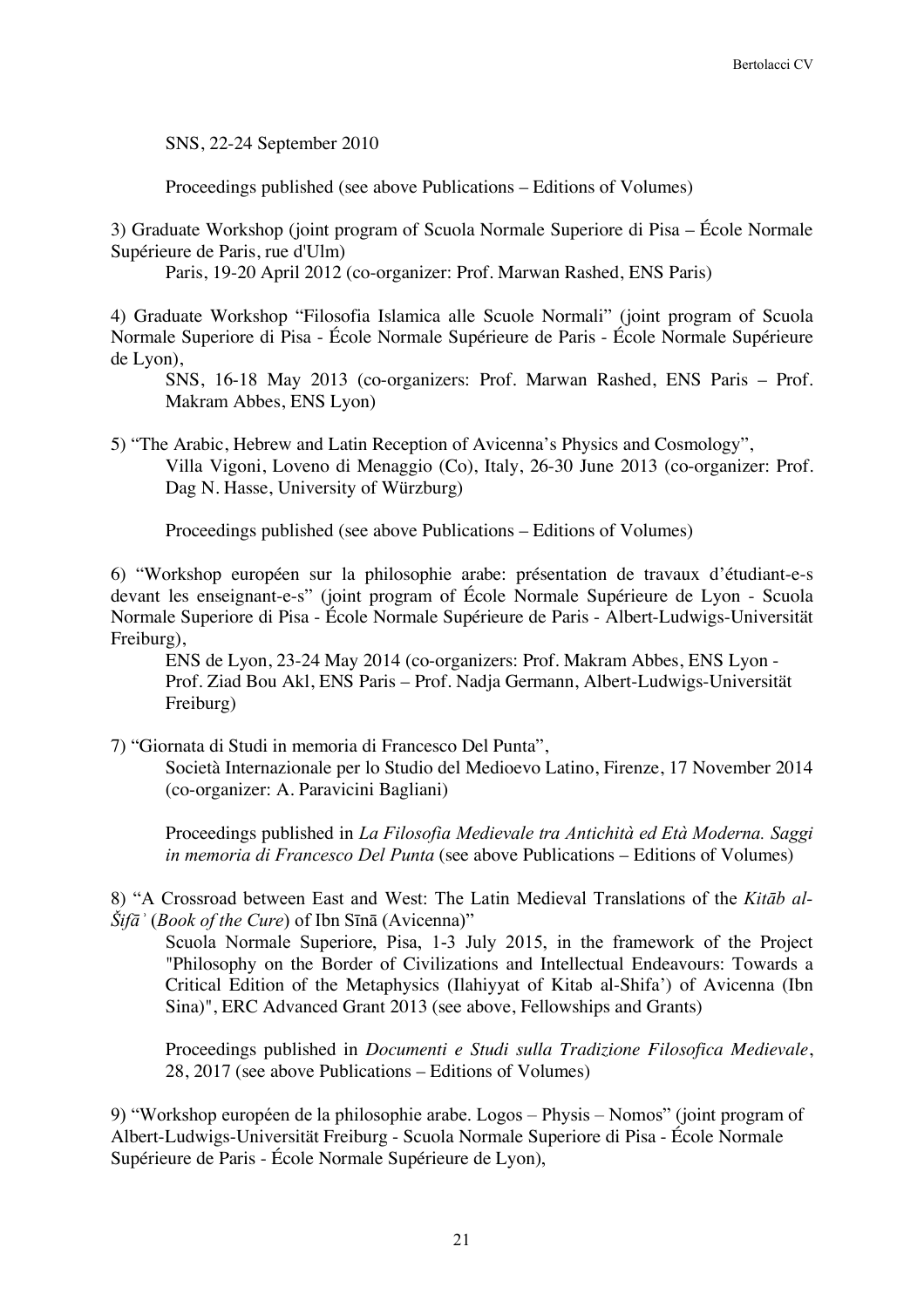Freiburg im Breisgau 21-22 September 2015 (co-organizers: Prof. Nadja Germann, Albert-Ludwigs-Universität Freiburg - Prof. Makram Abbes, ENS Lyon - Prof. Prof. Ziad Bou Akl, ENS Paris)

10) Colloque international de doctorants en histoire de la philosophie arabe, organisé par l'Institut Universitaire de France, l'Université Paris-Sorbonne (Ecole doctorale 5), l'UMR 8061 (Centre Léon-Robin) et l'UMR 7219 (Laboratoire SPHERE). En collaboration avec la Scuola Normale Superiore di Pisa, l'École Normale Supérieure de Lyon et l'Albert-Ludwigs-Universität Freiburg

Paris, Université Paris-Sorbonne, 7-8 octobre 2016, Maison de la Recherche, Salle D323, 28, rue Serpente, 75006.

11) *La Filosofia Medievale tra Antichità ed Età Moderna. In memoria di Francesco Del Punta* (Agostino Paravicini Bagliani, Ruedi Imbach; Pasquale Porro) Scuola Normale Superiore, Pisa, 26 September 2017

12) "*Falsafa* between φιλοσοφία and *philosophia*. International Graduate Workshop on Arabic philosophy" (Scuola Normale Superiore, in cooperation with Université Paris-Sorbonne - École Normale Supérieure de Lyon - CNRS Paris - Albert-Ludwigs-Universität Freiburg – Ludwig-Maximilians-Universität München),

Scuola Normale Superiore, Pisa, 6-7 October 2017 (co-organizers: Makram Abbès, Ziad Bou Akl, Jean-Baptiste Brenet, Cristina Cerami, Nadja Germann, Marwan Rashed)

13) "Making the Impossible Possible. On the Methodology for Editing Medieval Works with Massive Manuscript Tradition",

Scuola Normale Superiore di Pisa, IMT School for Advanced Studies Lucca, 27-29 June 2018, in the framework of the Project "Philosophy on the Border of Civilizations and Intellectual Endeavours: Towards a Critical Edition of the Metaphysics (Ilahiyyat of Kitab al-Shifa') of Avicenna (Ibn Sina)", ERC Advanced Grant 2013 (see above, Fellowships and Grants)

14) "Workshop européen sur la philosophie arabe: présentation de travaux d'étudiant-e-s devant les enseignant-e-s" (joint program of École Normale Supérieure de Lyon - Scuola Normale Superiore di Pisa - École Normale Supérieure de Paris - Albert-Ludwigs-Universität Freiburg),

ENS de Lyon, 4 October 2018 (co-organizer: Prof. Makram Abbes, ENS Lyon)

15) "International Graduate Workshop on Arabic Philosophy",

Ludwig-Maximilians-Universität München, 18-19 October 2019 (co-organizers: Peter Adamson, Paul Hullmeine, Peter Tarras et al.)

16) "La filosofia e l'arte tra mondo islamico e mondo cristiano: il caso di Lucca e la sua storia", con la partecipazione di Anna Contadini, University of London, School of Oriental and African Studies,

Bright Night 2020, online, 28 November 2020

https://www.bright-night.it/la-filosofia-e-larte-tra-mondo-islamico-e-mondo-cristiano il-caso-di-lucca-e-la-sua-storia/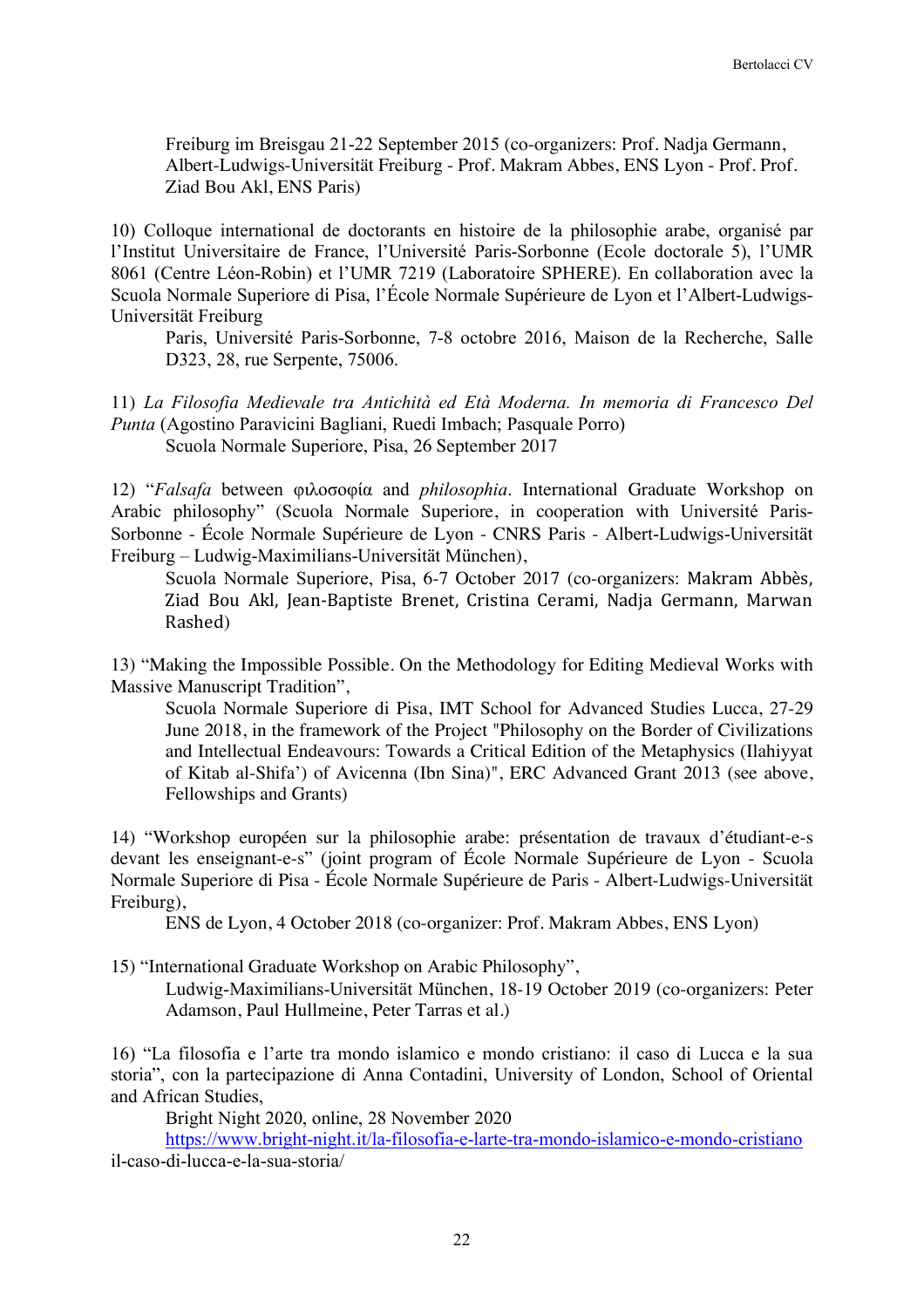17) "L'impegno delle università per la costruzione della pace",

Università di Pisa, Scuola Normale Superiore, Scuola Superiore Sant'Anna, Scuola IMT Alti Studi Lucca, 10 December 2020, 4:30 PM, online http://call.unipi.it/10dic2020runipace

#### Recording: https://unipiit-

my.sharepoint.com/personal/a008913\_unipi\_it/\_layouts/15/onedrive.aspx?id=%2Fpersonal%2Fa008913%5Funi pi%5Fit%2FDocuments%2FVideo%2FRete%20per%20la%20Pace%2Emp4&parent=%2Fpersonal%2Fa00891 3%5Funipi%5Fit%2FDocuments%2FVideo&originalPath=aHR0cHM6Ly91bmlwaWl0LW15LnNoYXJlcG9pb nQuY29tLzp2Oi9nL3BlcnNvbmFsL2EwMDg5MTNfdW5pcGlfaXQvRVJBOVBEd3N6ekJIcVoySUxySHFEd 01CR2FqTWQzUXhFX2FPWllKWDdvVnVkdz9ydGltZT1GTkJMUzdlZDJFZw

18) "Scienze, filosofia e letteratura nel mondo iranico. Da Gundishapur ai nostri giorni / Science, philosophy and literature in the Iranian world. From Gundishapur to the present day"

*VI Convegno Bolognese di Iranistica (VI CoBIran)*, Università di Bologna, 20-21 October 2022, org. Carlo Saccone (UniBo), Amos Bertolacci, Nahid Norozi (UniBo), Paolo Ognibene (UniBo), Ivana Panzeca (FSciRe Palermo-Bologna).

Proceedings forthcoming in the journal "Quaderni di Meykhane"

## **VIII.2 – PRESENTATIONS IN ACADEMIC MEETINGS (ON INVITATION)**

### **VIII.2.1 – PAPERS**

1) "Avicenna, Averroè ed Alberto Magno come interpreti della dottrina aristotelica dei trascendentali"

VI Convegno Nazionale dei Dottorati di Ricerca in Filosofia, Coordinamento Nazionale dei Dottorati in Filosofia and Istituto Banfi of Reggio Emilia, Reggio Emilia, Italy, September 1995.

2) "Albert the Great, *Metaph*. IV, 1, 5: From the *Refutatio* to the *Excusatio* of Avicenna's Theory of Unity"

X International Congress of Medieval Philosophy *Qu'est-ce que la philosophie au Moyen Âge?*, Société Internationale pour l'Étude de la Philosophie Médiévale, Erfurt, Germany, 25-30 August 1997.

3) "La divisione della filosofia nel primo capitolo del Commento di Alberto Magno alla *Fisica*: le fonti avicenniane"

VII Convegno di Studio *La divisione della filosofia e le sue ragioni*, Società Italiana per lo Studio del Pensiero Medievale, Assisi, Italy, 14-15 November 1997.

4) "Albert The Great and The Preface of Avicenna's *Kitāb al-Šifā*ʾ*" Avicenna and his Heritage*, Leuven-Louvain-la-Neuve, Belgium, 8-11 September 1999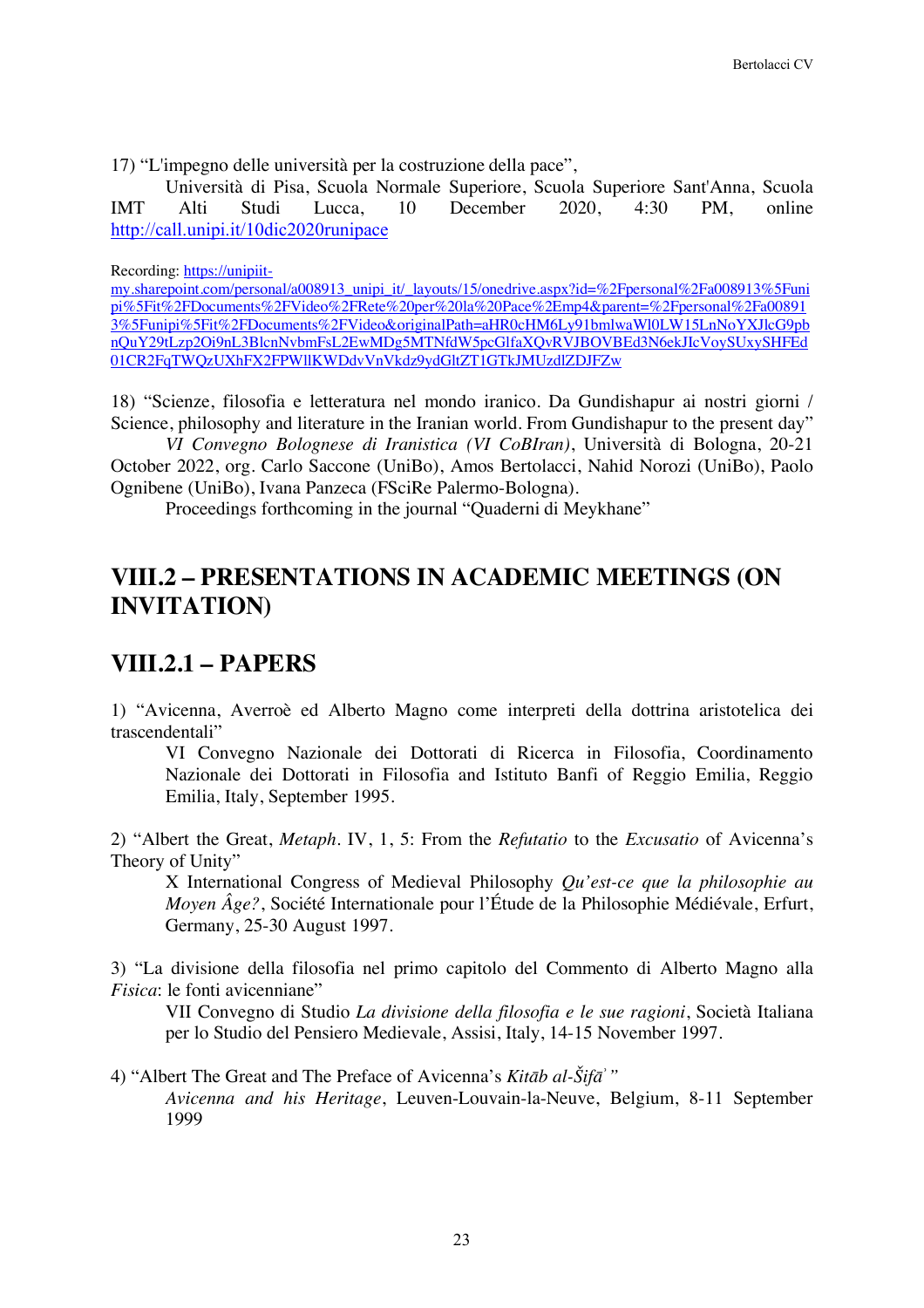- 5) "Some Remarks on the Doctrine of Being in Avicenna's *Ilāhiyyāt* of the *Šifā*ʾ" *The First Graduate Student Conference on Ibn Sina*, Yale University, New Haven, U.S.A., 17-18 March 2001 (org. D. C. Reismann).
- 6) "La ricezione del libro Γ della *Metafisica* nell'*Ilāhiyyāt* del *Kitāb al-Shifā*ʾ di Avicenna" *Aristotele e i suoi esegeti neoplatonici. Logica e ontologia nelle interpretazioni greche e arabe* (European Science Foundation, Network Late Antiquity and Arabic Thought; C.N.R., Centro di Studio del Pensiero Antico), Rome, Italy, 19-20 October 2001.

7) "The Reception of Book B (Beta) of Aristotle's *Metaphysics* in the *Ilāhiyyāt* of Avicenna's *Kitāb al-Šifā*ʾ"

Panel on Avicenna in the World Congress of Middle East Studies, University of Mainz, Germany, 8-13 September 2002.

8) "Ammonio ed al-Fārābī: le fonti della concezione avicenniana della metafisica", *Metaphysica – sapientia – scientia divina: soggetto e statuto della filosofia prima nel Medioevo*. Convegno della Società Italiana per lo Studio del Pensiero Medievale, Bari, Italy, 9-12 June 2004.

9) "From Athens to Iṣfahān, to Cordoba, to Cologne: On the Vicissitudes of Aristotle's *Metaphysics* in the Arab and Latin Worlds during the Middle Ages"

Colloque International SIHSPAI *Sciences et philosophie: Circulation des savoirs*  autour de la Méditerranée (IX<sup>*.*</sup>-XVI<sup>,</sup> siècles), Florence, Italy, 16-18 February 2006.

10) "Endless Beginning. The Current State of Reserarch on Arabic Philosophy", *Das Sein der Dauer. 35. Kölner Mediaevistentagung*, Thomas-Institut Universität zu Köln, Cologne, Germany, 12-15 September 2006.

11) "The «Andalusian Revolt Against Avicennian Metaphysics»: Averroes' Criticism of Avicenna in the Long Commentary on the *Metaphysics*",

*Averroès, l'averroïsme, l'antiaverroïsme* - xive symposium annuel de la SIEPM, Genève, Switzerland, 4-6 October 2006 (org. A. De Libera).

12) "The Latin Reception of Avicenna's *Philosophia prima* until Albertus Magnus", *Sources arabes de Thomas d'Aquin*, Centre d'histoire des sciences et de philosophies arabes et médiévales (CNRS-UMR 7062), Université Paris 7, ÉPHÉ, Paris, 18 November 2006.

13) "The «Ontologization» of Logic: Metaphysical Themes in Avicenna's Reworking of the *Organon*",

*Aristotelian Logic East and West 500-1500: Methods and Methodologies*, Cambridge University, U.K., 3-4 February 2007 (org. Margaret Cameron and John Marenbon).

14) "The Reception of Avicenna's *Science of Divine Things* and Averroes' Long Commentary on the *Metaphysics* in Latin Medieval Philosophy until Albertus Magnus",

XII International Congress of Medieval Philosophy *Universality of Reason, Plurality of Philosophies in the Middle Ages*, SIEPM, Palermo, Italy, 16-22 September 2007.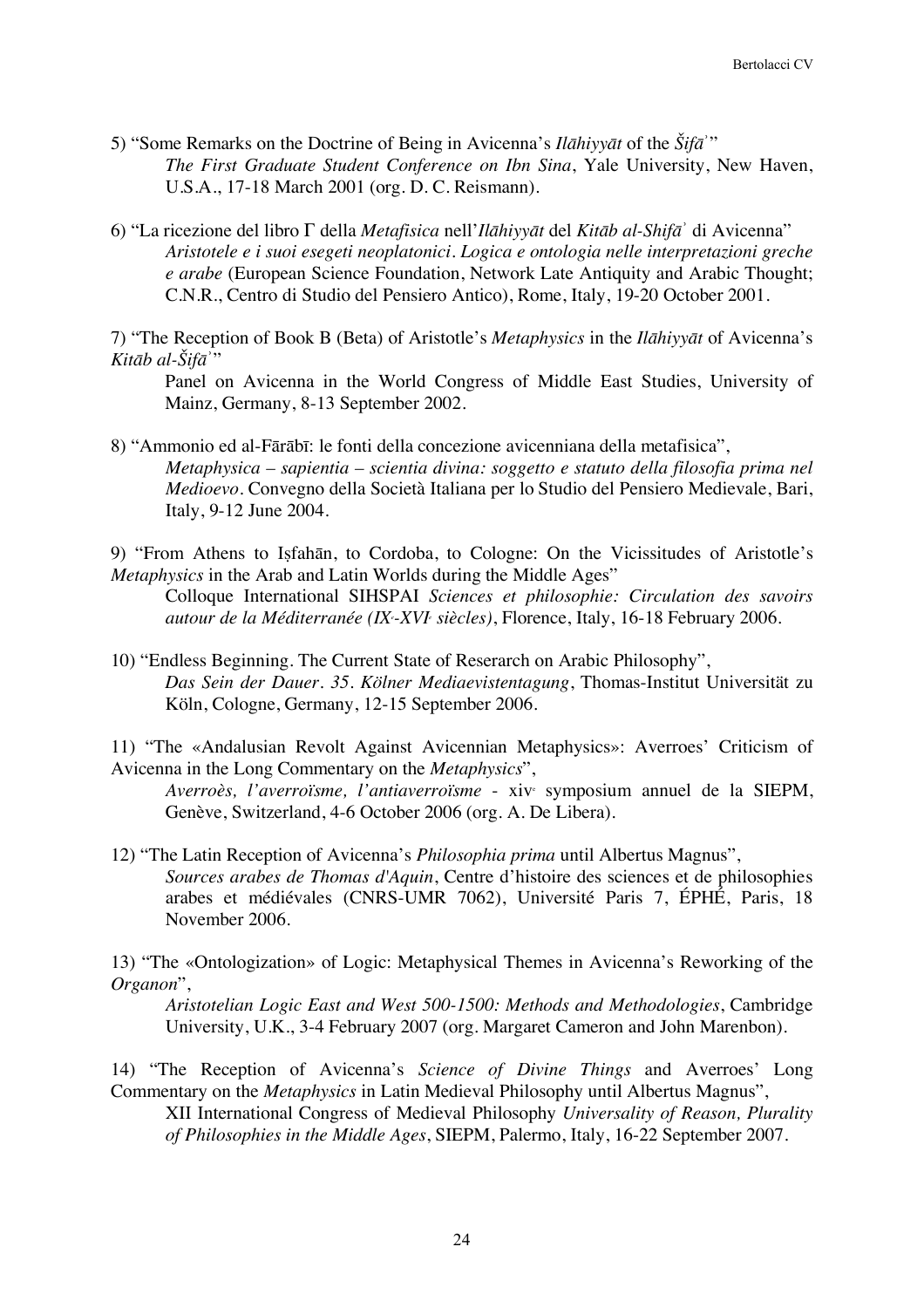15) "Averroes' *Long Commentary on the Metaphysics* and Albertus Magnus", *In the Age of Averroes. Arabic Thought at the End of the Classical Period*, Warburg Institute, London, 14-16 February 2008 (org. P. Adamson)

16) "Logic, metaphysics and Arabic philosophy: on Albertus Magnus' doctrine of transcendentals",

*Logique et métaphysique chez Albert le Grand*, Paris, 7-8 March 2008 (org. Julie Brumberg-Chaumont)

- 17) "Averroes' criticisms of Avicenna's philosophy in Latin philosophy and historiography", *Renaissance Averroism and its Aftermath: Arabic Philosophy in Early Modern Europe*, Warburg Institute, London, U.K. 20-21 June 2008 (org. A. Akasoy, G. Giglioni)
- 18) "The Latin Reception of Avicenna's Metaphysics until Albertus Magnus: Toledo, Paris, Oxford"

*The Arabic, Hebrew and Latin Reception of Avicenna's* Metaphysics, Villa Vigoni, Menaggio / Lago di Como, Italy, 2-6 July 2008 (org. D. N. Hasse, A. Bertolacci).

- 19) "Simplicius in Avicenna's reworking of Aristotle's *Categories*", *Les Catégories: la tradition arabe*, Australian Research Council, CNRS (Paris), Paris 3-4 April 2009 (org. A. Hasnaoui, P. Thom).
- 20) "The Metaphysics of Avicenna: Considerations on the Feasibility of a Critical Edition" *The Letter Before the Spirit. The Importance of Text Editions for the Study of the Reception of Aristotle*, Huygens Instituut, Den Haag (The Hague), The Netherlands, 2- 5 June 2009 (org. Aafke van Oppenraay).
- 21) "A New Phase of the Reception of Aristotle in the Latin West: Albertus Magnus and His Use of Arabic Sources in the Aristotelian Commentaries", *Bildung durch Wissenschaft. Die Geburt der Universitätsidee aus der Begegnung griechisch-hebräisch-arabischer Wissenschaft mit christlicher Gelehrsamkeit im lateinischen Westen des 13. Jahrhunderts*, Humboldt Universität zu Berlin, 8-10 April 2010 (org. L. Honnefelder)
- 22) "Albertus Magnus and "Avenzoreth" (Ibn Zurʿa, d. 1008): Legend or Reality?" *Les légendes des savants et philosophes (Moyen Âge et Renaissance)*, Tours, 16-18 septembre 2010, Centre d'Études Supérieures de la Renaissance (org. A. Paravicini Bagliani, J.P. Boudet).

See "Congrès terminés", *Bulletin de philosophie* médiévale, 52, 2010, pp. 353-362 (A. Robert).

23) "The Current Edition of Avicenna's *Kitab al-Shifa'*: State-of-the-Art", and "The Metaphysics of the *Shifa'*: Preliminary Works towards a Future Critical Edition", "Avicenn@. A Website on the Philosophy of Avicenna (Ibn Sina), with Digital Library of Manuscripts, Bibliography of Printed Publications, and Mailing-List"

*The Manuscript Tradition of Avicenna's Kitab al-Shifa': The Current State of Research and Future Prospects*, Scuola Normale Superiore di Pisa, 22-24 September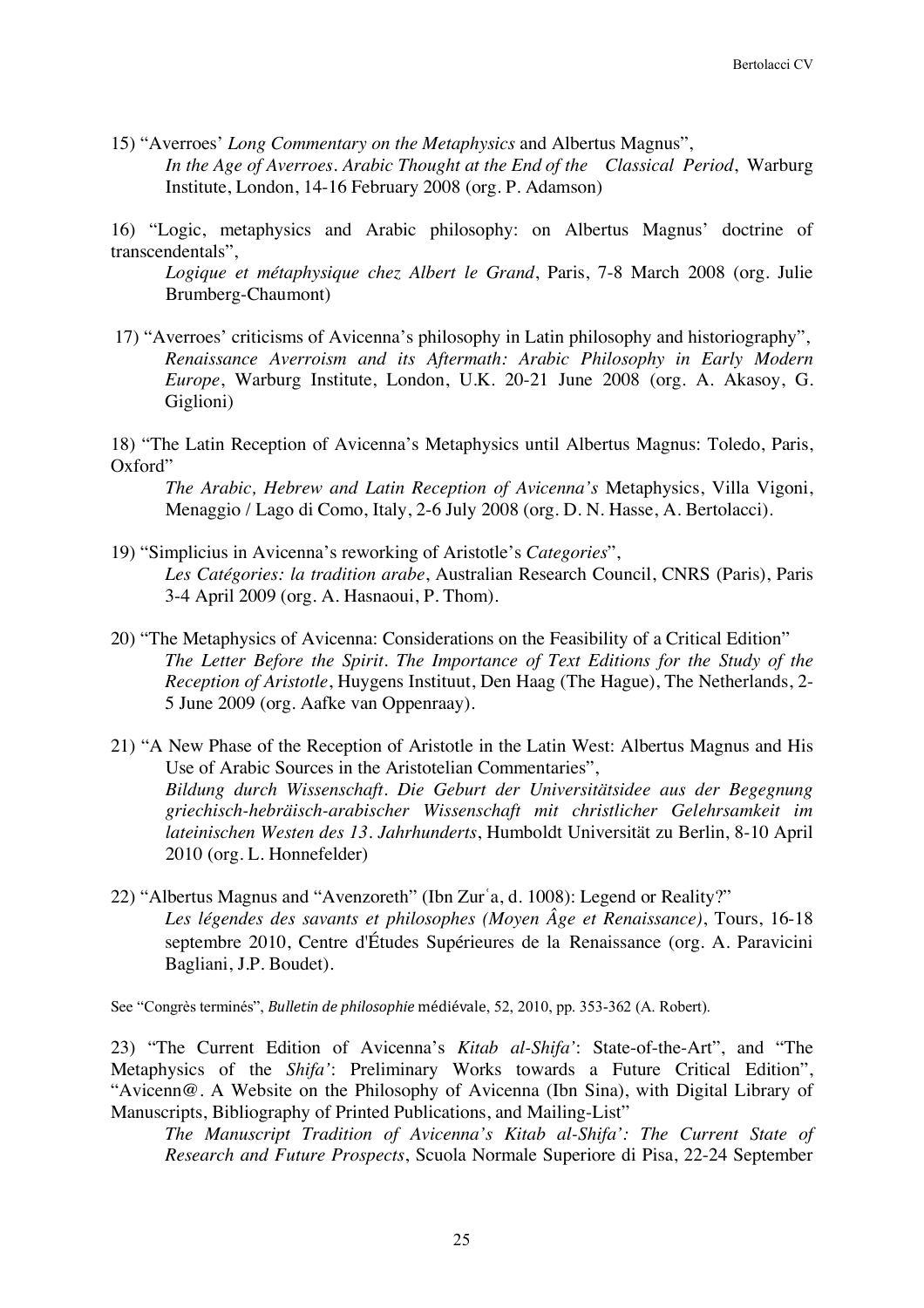2010 (org. A. Bertolacci)

24) "Being. Case Studies and Translations"

*On What There Was. Being, Relation, Facts and States of Affairs*, Università degli Studi di Bari, 13-14 June 2011 (org. P. Porro, L. Cesalli, N. Germann)

- 25) "The Reception of Avicenna's Doctrine of Essence in the First Half of the  $13<sup>*</sup>$  Century" *The Problem of Universals in the XIIIth Century*, Scuola Normale Superiore di Pisa, 5-7 September 2011 (org. G. Galluzzo)
- 26) "On the Latin Translation of Avicenna's Metaphysics and its Arabic Background" CNRS, Centre Jean Pepin (UPR 76), Journée d'étude dans le cadre du séminaire "Recherches en cours sur la falsafa", Villejuif, 21 November 2012 (org. M. Aouad, M. Sebti)
- 27) "The Arabic Translation of *Metaphysics* Γ" *The Arabic Version of the* Metaphysics: *A Two-Day Seminar*, University of Munich, 20-21 May 2013 (org. P. Adamson, O. Primavesi)

28) "Terminological, Conceptual, and Argumentative Analysis as a Tool of Metaphysics in Avicenna's *Book of the Cure*"

*Analysis and Synthesis. Philosophical Method and Scientific Methodology in Ancient and Medieval Thought*, 18-21 December 2013, VU University Amsterdam (org. W. Goris, T. Kobusch, M. Martijn)

29) "Pessimismo psicologico, ottimismo metafisico: possibilità e limiti della conoscenza metafisica in Avicenna"

*Il problema della conoscibilità di Dio e la riflessione gnoseologica medievale*, Università degli Studi Firenze, Dipartimento di Lettere e Filosofia, 10 dicembre 2014

30) "Arabic, Persian, and Hebrew Science in Medieval Latin Europe" *Europa e Mediterraneo Storia, Conflitti e Opportunità. Europa und Der Mittelmeerraum Geschichte, Konflikte und Chancen. Europa And Mediterranean Regions History, Emergencies, And Chances*, Convegno nazionale dell'Associazione Italiana Alexander von Humboldt,

Lecce, Scuola Superiore ISUFI, Università del Salento, 28-30 aprile 2015. org. L. Sturlese, A. Beccarisi

31) "The *Philosophia Prima* as a Witness of the original Arabic Text", *A Crossroad between East and West: The Latin Medieval Translations of the* Kitāb al-

Šifāʾ (Book of the Cure) *of Ibn Sīnā (Avicenna)*, org. A. Bertolacci, Scuola Normale Superiore, Pisa 1-3 July 2015.

32) "Avicenna's *Kitāb al-Šifāʾ* (*Book of the Cure*): The Manuscripts Preserved in Turkey and Their Significance",

*The Reception of the Arabic Philosophy in the Ottoman World*, Inaugural Workshop of the International Associated Laboratory (LIA), directed by M. Aouad, M. S. Özervarlı and associated with the Centre Jean Pépin (CNRS, Paris), Yıldız Teknik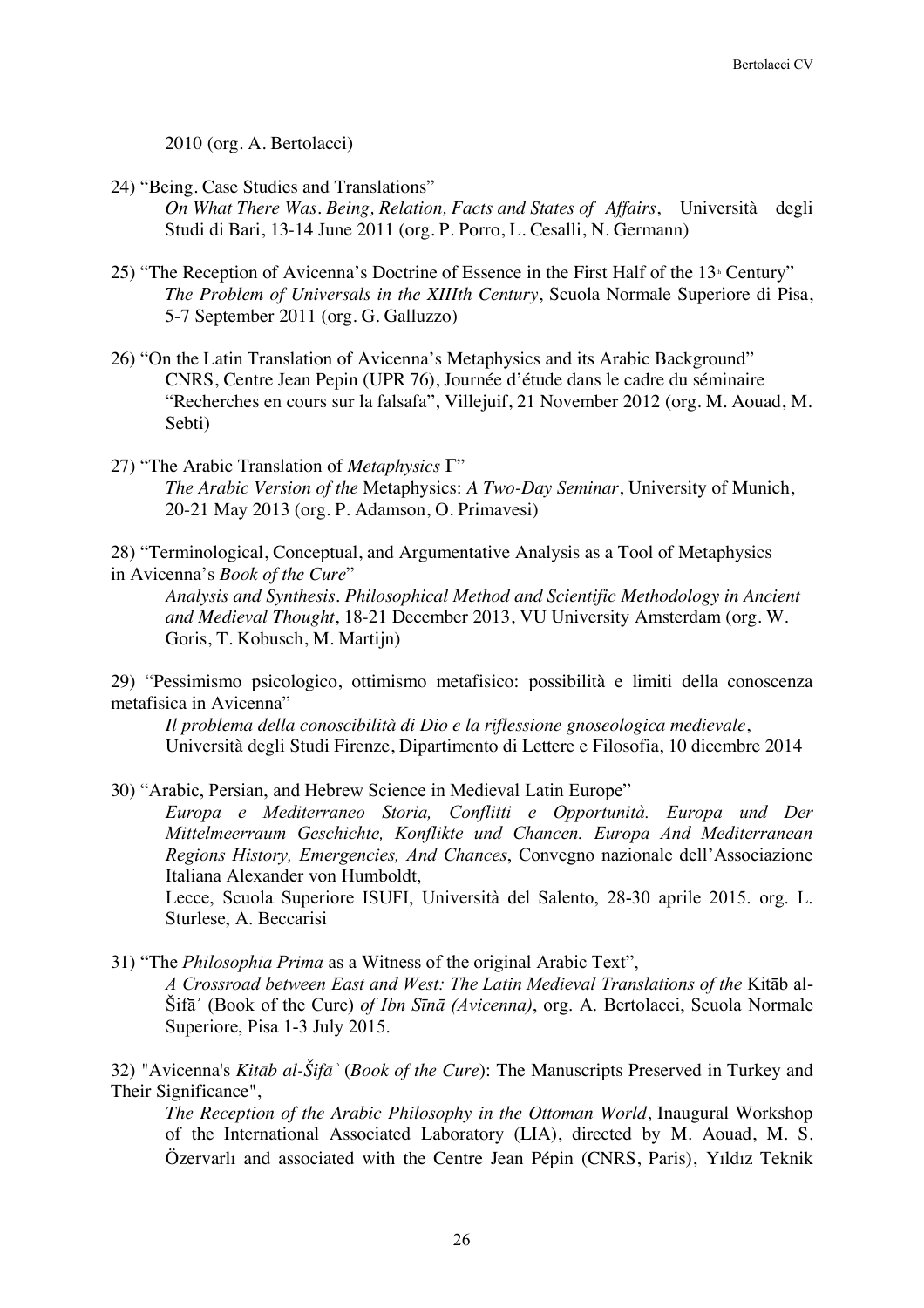Üniversitesi, İnsan ve Toplum Bilimleri Bölümü (Istanbul), the Institut Français d'Etudes Anatoliennes (Istanbul), and the Laboratoire d'étude sur les monothéismes (CNRS, Paris), Istanbul, 2-4 November 2015, org. J. Jabbour

33) "God as pure existence in chapter VIII, 4 of the Metaphysics of Avicenna's *Book of the Cure*: the text and the doctrine"

*Les traditions grecques, arabes et latines des Elements de Théologie et du Livre des causes*, org. Dragos Calma, avec les concours d'Olivier Boulnois, Ph. Hoffmann et Marc Geoffroy, Paris, 16 April 2016

See *Bulletin de philosophie médiévale*, forthcoming (E. King)

34) "On Andalusian Peripatetism in the Middle Ages: Aristotle, Avicenna, and al-Ghazali in the Background of Averroes' Talk with Abū Yaʿqūb Yūsuf" [in the conference program: "On Andalusian Peripatetism in the Middle Ages: did Averroes read Avicenna's Book of the Cure?"]

*Aristotle in Eastern Christianity, in Islamic, and in Jewish tradition*, Córdoba, 17-18 November 2016 (org. University of Córdoba in collaboration with the Center for Historical Ontology [CHO])

35) "Avicenna, universals, and the Latin translation: from the current edition to the author's original thought"

Presentation of the Project *Averroes und die arabische, hebräische und lateinische Rezeption der aristotelischen Naturphilosophie*, University of Cologne, 2 December 2016 (org. A. Speer, D. Wirmer)

36) "Tra *Categorie* e *Metafisica*: la dottrina della sostanza in Avicenna", *Giornate internazionali di studi di filosofia antica: la sostanza e il movimento in Aristotele con alcune riprese tardoantiche, arabe e medievali*, Università dell'Aquila, 29-30 May 2017 (org. Angela Longo)

37) "Il dialogo interculturale tra Europa e mondo islamico nel Medioevo: un modello per il presente?"

*European Academy of Religion 2017 - Ex Nihilo Zero Conference Hosted by Fscire*, Bologna, 18-22 June 2017

38) "Alessandro di Afrodisia nella Metafisica di Avicenna e l'origine del *De Causis* secondo Alberto Magno"

*Alessandro di Afrodisia nel Medioevo e nel Rinascimento.* Convegno internazionale in ricordo di Paolo Accattino*,* Torino, 27-28 ottobre 2017 (org. P. B. Rossi)

39) ""Desiring" or "Desired"? On a Key Passage of Alexander of Aphrodisias' Cosmology in the Arabic Tradition",

Séminaire GRAMATA (UMR 7219), *Le désir*, Université de Paris 1 Panthéon-Sorbonne, 16 February 2018 (org. J.-B. Brenet, P.-M. Morel)

40) "Migrazione in Occidente: sulle traduzioni arabo-latine di Avicenna (Ibn Sīnā, m. 1037)"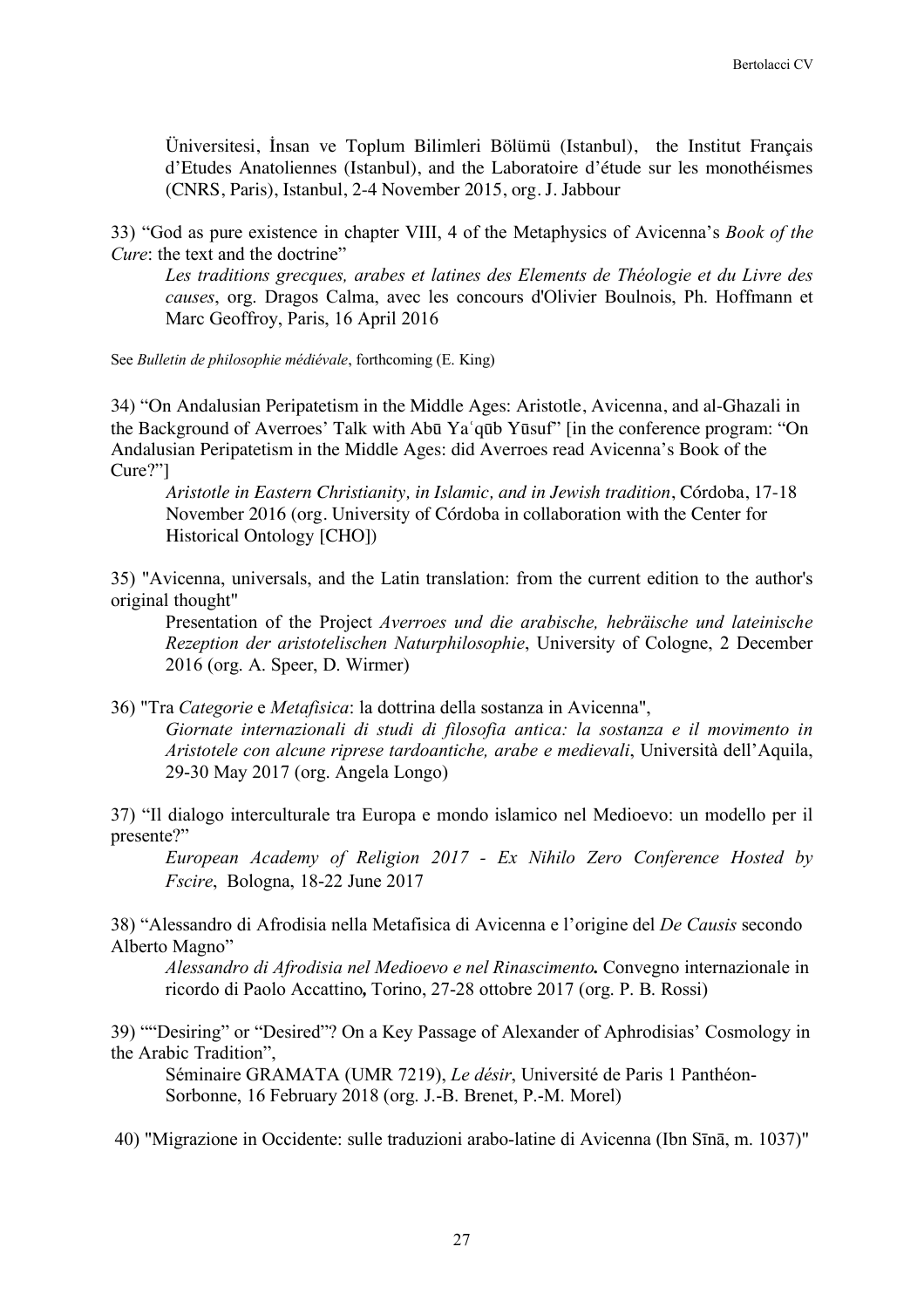*Le Migrazioni Nell'alto Medioevo*, LXVI Settimana di studio, CISAM, Spoleto, 5-11 April 2018

41) *"*Reading Aristotle with Avicenna: on the Doctrine of First Intelligibles in the *Summa Halensis*"

*Greek and Arabic Sources of the* Summa Halensis, All Soul's College, Oxford 15-17 April 2018 (org. L. Schumacher)

42) "Avicenna e il *De Caelo* di Aristotele" (together with Cristina Cerami, CNRS, Paris) *Il* De Caelo *di Aristotele. Esegesi greche, arabe e latine*, GrAL – Incontri di culture, XIII Settimana di Formazione Dottorale, Pisa 16-18 April 2018 (org. Elisa Coda)

43) "Avicenna's *Šifāʾ* from Safavid Iran to the Mughal Empire: On Ms. Rampur Raza Library, 3476"

*Safavid and Mughal Empires in Contact: Intellectual and Religious Exchanges between Iran and India in the Early Modern Period,* CERES, Ruhr-University of Bochum, 07-08 June 2018 (org. Reza Pourjavady, Kianoosh Rezania)

44) "Commenting on Aristotle Outside A Commentary: On Avicenna's Exegesis of the Arabic (and Persian?) Translations of the *Metaphysics* in some of His *summae*"

Workshop *Philosophy and Translation in the Islamic World*, Zurich, 21-22 June 2018, org. U. Rudolph, R. Wisnovsky

45) "Avicenna (Ibn Sīnā, D. 1037): Philosophy Across Cultures, Religions, and Disciplines" IMT Research Symposium, IMT School for Advanced Studies Lucca, 10-11 July 2018

46) "Disjointing an encyclopedia. The experience of the natural world by the early Latin translators of Avicenna (Ibn Sīnā)"

*Premodern Experience of the Natural World in Translation*, Berlin, Max Planck Institute for the History of Science, 26-27 June 2019, org. Maria Avxentevskaya, Katja Krause, Dror Weil

- 47) "Avicenna e la prova metafisica della profezia" Convegno di Studi *Il profeta e la profezia tra XI e XIV secolo*, Università degli Studi di Firenze, 10-11 October 2019, org. A. Rodolfi
- 48) "Immortality of the Soul and Resurrection of the Body in Ibn Sīnā (Avicenna)" International Workshop *Immortality of the Soul in Islam and Christianity*, Palermo, Biblioteca e Centro di Ricerca "La Pira" sulla storia e le dottrine islamiche, 14 October 2019

49) "Averroist or Anti-Averroist? On Albert the Great's Attitude towards Averroes in the Commentary on the Metaphysics"

*The Intercultural Roots Early Scholasticism: Greek, Hebrew, Arabic, Latin*, Goodenough College, Mecklenburgh Square, London WC1N 2AB, 23-24 January 2020, org. L. Schumacher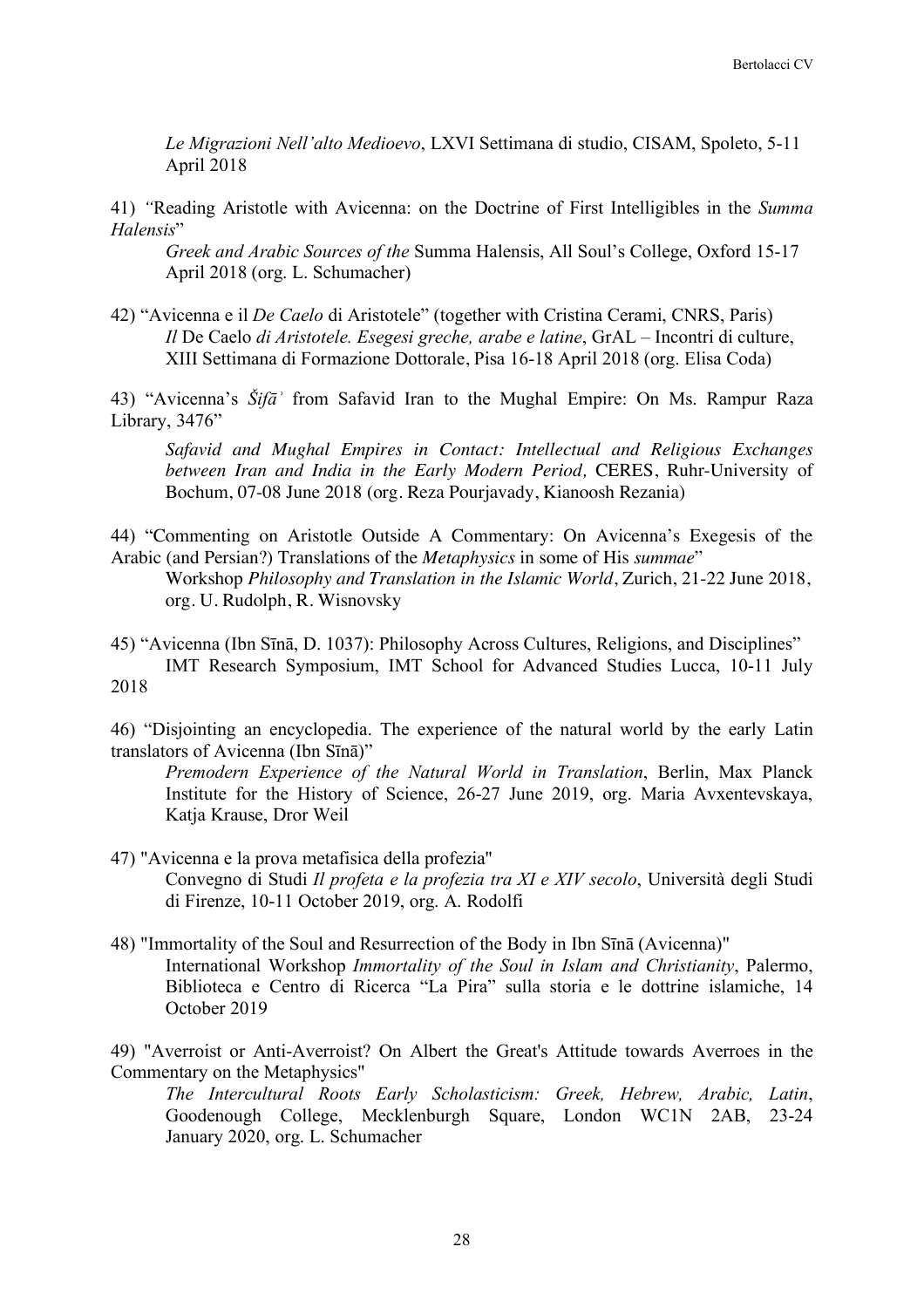50) "The Western Image of Avicenna: A Quantitative Approach" *Ibn Sina's Philosophy and Logic*, Tarbiat Modares University, Department of Philosophy, with the Cooperation of Avicenna Scientific and Cultural Foundation, org. M. Saeidi Mehr, 23 December 2020 online at https://vclass2.modares.ac.ir/b/dav-n20-eam-ach

51) "The Doctrine of Causality in the *Šifāʾ* and in Avicenna's Previous Summae: Dynamics of Selection and Appropriation"

*Avicenna Study Group III*, University of Trier, org. A. Lammer, 29 June 2021, online

52) "Poeti, politici, filosofi: considerazioni sui tre gruppi di spiriti magni nel canto IV dell'*Inferno*",

*La mente di Dante. Visioni, percezioni, rappresentazioni*, Convegno internazionale di studi, Università del Salento, Lecce, 30 settembre-3 ottobre 2021.

53) "Cura o guarigione? Sul significato e l'origine del titolo del capolavoro filosofico di Avicenna"

*Prospettive mediche e filosofiche sulla malattia nel Medioevo*, Università di Trento, 3- 4 November 2021, org. F. Bonini, A. Palazzo

54) "Between Avicenna and Averroes, from Arabic into Latin: Albert the Great and the 4th Proposition of the *Liber de causis*"

*Being the First of Created Things*, 5-6 November 2021, org. D. Calma, M. E. Malgieri, online

- 55) "L'anno 1070 a Lucca e altrove: al di fuori dalle mura, al di là dei muri" Convegno Internazionale *All'ombra di San Martino: storia, arte e devozione*, Ente Cattedrale di Lucca, Scuola IMT Alti Studi Lucca, 24-26 novembre 2021 (org. Annamaria Giusti, Emanuele Pellegrini)
- 56) "Da Talete ad Averroè: Dante storico della filosofia nel Canto IV dell'Inferno" *Quella druda della quale nullo amadore prende compiuta gioia» (Cv III 12 13). Dante e la filosofia,* XXV Convegno della Società italiana per lo studio del pensiero medievale (SISPM) (org. A. Tabarroni), Udine, 9-11 dicembre 2021

57) "Things That No Eye Has Ever Seen and No Ear Has Ever Heard: Avicenna and the Epistemic Limits of the Revealed Religion, Between Islam and Christianism",

*International Conference on Philosophical Anthropology in Ibn Sīnā*, Iranian Institute of Philosophy, Tehran 6-9 February 2022

# **VIII.2.2 – KEYNOTE LECTURES**

1) "Albert the Great in Front of Averroes' Criticisms of Avicenna" International Conference *Translation and Transformation in Philosophy. Albert Between Aquinas and the Arabs*, KU Leuven, 4-6 June 2012 (org. A. Robiglio, R. Taylor).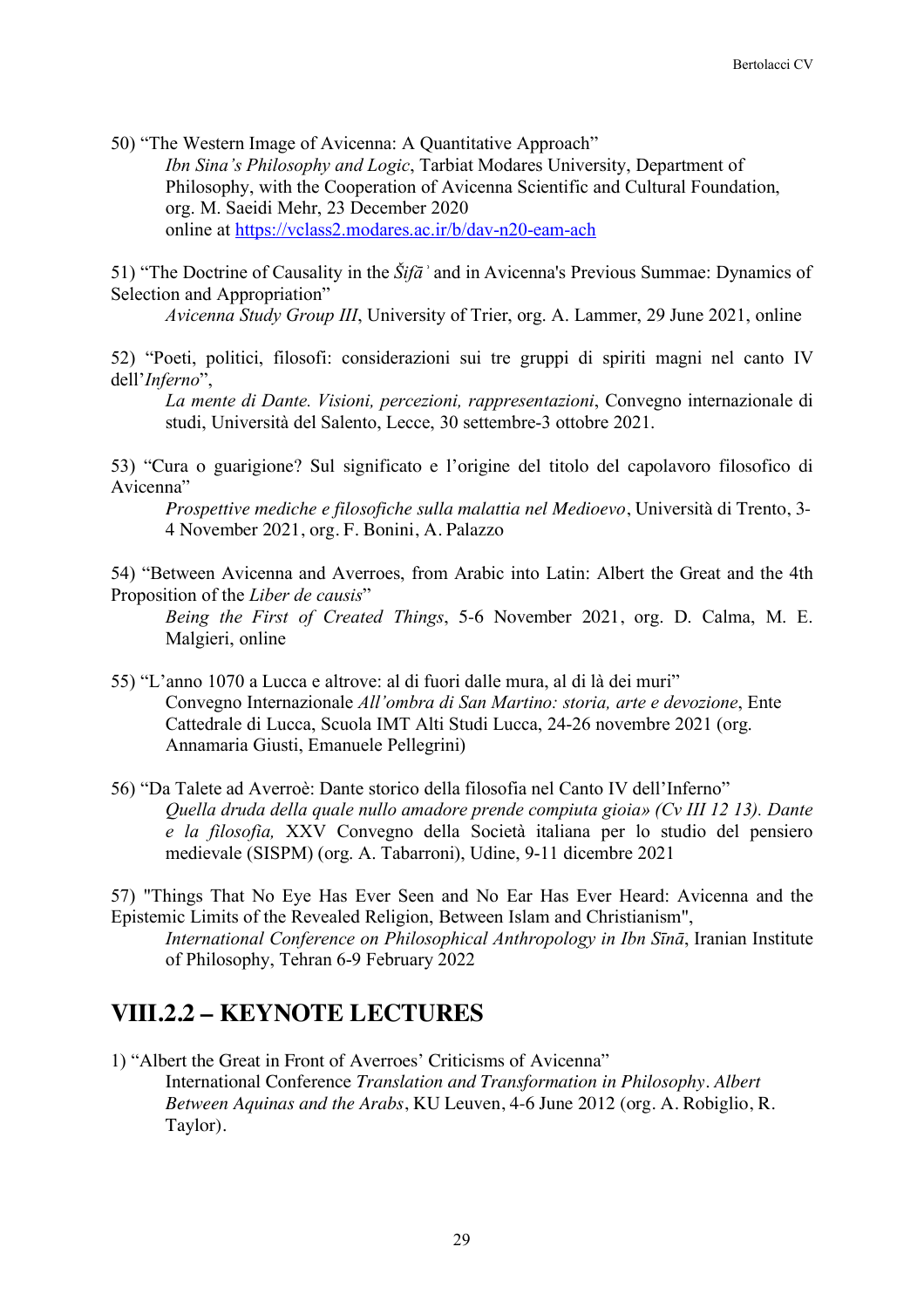2) "Is God a Substance According to Avicenna?"

International Conference of the Aquinas and the Arabs International Working Group, *Creation and Artifice in Medieval Theories of Causality*, The Warburg Institute, University of London, 1-2 June 2017 (org. C. Burnett, R. Taylor)

3) "The First Entrance of the Philosophy of Ibn Sina into European Universities: the Case of Paris in the 7th/13th Century"

2nd International Congress on Gundi-Shapur, Jundi-Shapur University of Technology, Dezful, Iran, 26-27 February 2019. http://icgsh.jsu.ac.ir/en/

4) "Multicultural Dynamics of Philosophy at Gundi Shapur in the VI century CE: Paul the Persian on the Name of Aristotle's *Metaphysics*"

3rd International Congress on Gundi-Shapur, Jundi-Shapur University of Technology, Dezful, Iran, 9-10 March 2021, online.

5) "Manuscripts and Readers of Avicenna's Šifā': Fahr al-Dīn al-Rāzī and Edward Pococke" *After Avicenna. Online conference on post-Avicennian Islamic philosophy and theology*, University of Jyväskylä, Finland, 2-3 June 2021, org. J. Kaukua, online.

## **VIII.2.3 – LECTIONES MAGISTRALES**

"Cultura in movimento: una mappa medievale" *Mappe*. Festival della Scienza, Genova, 21 ottobre-1 novembre 2021, 25 ottobre 2021, ore 18:00, Palazzo della Borsa, Sala delle Grida Online at https://www.festivalscienza.online/events/226 http://www.festivalscienza.it/site/home/programma/cultura-in-movimento-una-mappamedievale.html#tabs1

# **VIII.3 – INDIVIDUAL TALKS**

- 1) "La *Metafisica* di Avicenna: struttura e contenuto" Department of Philosophy, University of Pisa, Italy, 13 December 1999.
- 2) "The Reception of Avicenna's *Philosophia Prima* in Albert the Great's Commentary on Aristotle's *Metaphysics*: The Case of the Doctrine of Unity"

Near Eastern Languages and Civilizations Roundtable, Yale University, New Haven, U.S.A., 18 January 2001.

3) "Avicenna, Alberto Magno e il dialogo tra Islam e Cristianesimo" Pontificia Università Urbaniana, Rome, Italy, 9 January 2003.

4) "Avicenna as the Interpreter of Aristotle's *Metaphysics*: The Different Types of Quotations"

Near Eastern Languages and Civilizations Roundtable, Yale University, New Haven, U.S.A., 29 April 2003.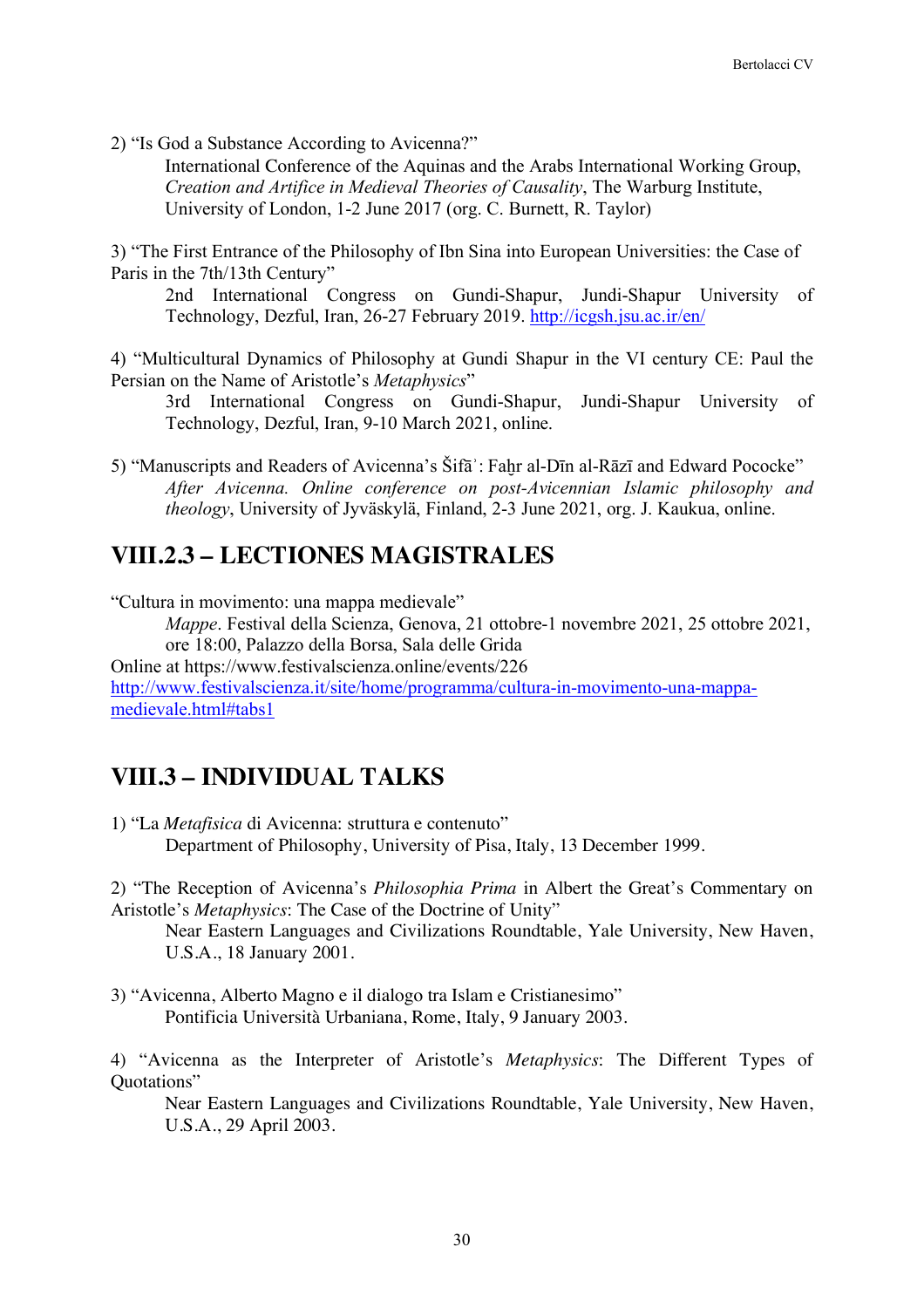5) "The Doctrine of Intellection in Avicenna"

Köln-Bonner Philosophisches Kolloquium, Bonn University, Bonn, Germany, 19 April 2006.

6) "The Doctrine of Intellection in Averroes", Köln-Bonner Philosophisches Kolloquium, Bonn University, Bonn, Germany, 10 May 2006.

7) "Avicenna, Averroes and Albertus Magnus on the Proof of God's Existence and the Subject-Matter of Metaphysics",

Foschungskolloquium, Thomas-Institut der Universität zu Köln, Cologne, Germany, 13 June 2006.

- 8) "The first treatise of Avicenna's *Ilāhiyyāt*", Séminaire "La *Métaphysique* d'Avicenne (2006-2007)", Centre d'histoire des sciences et de philosophies arabes et médiévales (CNRS-UMR 7062), École Normale Supérieure-Ulm, Paris, France, 17 November 2006.
- 9) "The Distinction of Essence and Existence in Avicenna's Metaphysics: A New Reading", Forschungskolloquium, Albert-Ludwigs-Universität Freiburg, Germany, 26 May 2007.
- 10) "The Animation of Heavens: Albertus Magnus' Use of Arabic Cosmology (Avicenna and Averroes) in his Commentary on the *Metaphysics*",

Seminaire de Philosophie Ancienne 2007-2008 *Puissance, Mouvement, Acte: L'Acte et le divin*, Paris I - CNRS - Lille III (M. Crubellier, A. Jaulin, P.-M. Morel, P. Pellegrin), Sorbonne, Salle Halbwachs, Paris, France, 29 March 2008.

11) "La dottrina della sostanza nella Metafisica di Avicenna: contesti teorici, problemi, orientamenti dottrinali",

Università degli Studi di Parma (F. Amerini), 30 November 2009

12) "Alberto Magno ed Avicenna",

Cycle de séminaires "Albert le Grand et le *Liber de causis*", CNRS Laboratoire d'études sur les monothéismes (M. Geoffroy), Paris, 12 March 2011

13) Presentation of the volume: *The Medieval Legends of Philosophers and Scholars. Micrologus. Nature, Sciences and Medieval Societies*, XXI (2013)

Società internazionale per lo studio del Medioevo latino, Via Montebello, 18 Firenze, 19 aprile 2013

- 14) "On Knowledge of God and His Providence According to Avicenna" Cycle de séminaires "La Providence, le destin, le mal et la matière. Un réseau de commentaires en amont et en aval d'Avicenne", LabEx Hastec, Programme collaboratif n° 5 "Commentaire / Comment-R" (M. Sebti), Paris 17 October 2014
- 15) "Alberto Magno lettore di Avicenna ed Averroè: tracce di una possibile evoluzione" Università del Salento, Lecce, 14 marzo 2016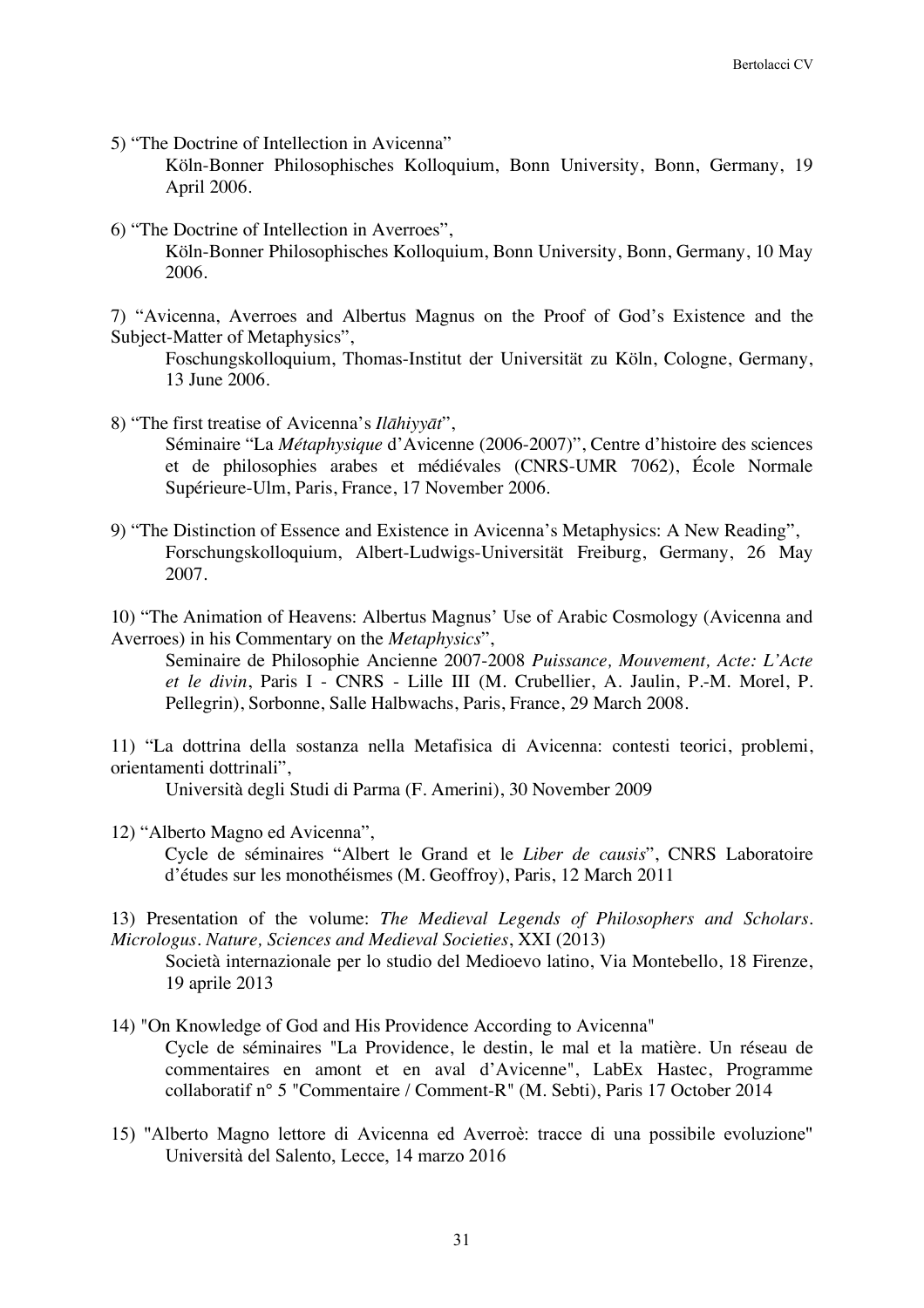16) "Spiriti magni o eretici? L'attitudine verso l'Islam nella cultura medievale latina e il dialogo interculturale odierno"

Università del Salento, Lecce, 15 marzo 2016 (CETEFIL, Programma "Intersezioni  $IV'$ 

- 17) "Towards a Critical Edition of the *Ilāhiyyāt* of the *Kitāb al-Šifāʾ* of Ibn Sīnā (Avicenna)", Iranian Institute of Philosophy, Tehran, 24 April 2016
- 18) "The New Aristotle, as a Bridge between East and West: Ibn Sīnā (Avicenna) and the *Ilāhiyyāt* (Metaphysics) of the *Kitāb al-Šifāʾ* (Book of the Cure)", Center for Strategic Research, Tehran, 24 April 2016
- 19) "Why did Ibn Sīnā (Avicenna) call his philosophical masterpiece *Kitāb al-Šifāʾ* (Book of the Cure)?" School of Traditional Medicine, Medical Sciences University, Tehran, 26 April 2016
- 20) "Ibn Sīnā (Avicenna) Among Western Theologians: The Case of Albert the Great (d. 1280AD)",

Bu Ali Sina Foundation, Hamadan University, Hamadan, 28 April 2016

21) "Filosofia islamica nella Divina Commedia? Sull'influenza di Averroè in Dante", Corso di formazione e aggiornamento per insegnanti delle scuole superiori organizzato dalla Scuola Normale in collaborazione con l'Accademia dei Lincei, 9 February 2017, Scuola Normale Superiore, Pisa

Sito Web SNS: http://www.sns.it/scuola/attivit%C3%A0-culturali/accademia-dei-lincei-e-normale-la-scuola/storia-dellafilosofia-gli-orizzonti-della-storia-della-filosofia20162017 http://www.sns.it/eventi/storia-della-filosofia Canale YouTube SNS: https://youtu.be/\_OWqj-4IZyI https://youtu.be/DC9Cf9IcmyU Play list SNS-Lincei: https://www.youtube.com/playlist?list=PL4eX8mtGxkAkfbwE4qualbHFbwzk1TqCk

22) "Walls, Shaky Grounds, Bridges: On Medieval Interactions among Civilizations and their Present Relevance",

Scuola Superiore Sant'Anna, Pisa, 3 February 2020 (respondents: Barbara Henry, Alberto Pirni)

23) "Muri, terreni instabili, ponti: Cristianesimo e Islam tra Dante Alighieri e il presente", Dantedì 2020, IMT School for Advanced Studies Lucca, 25 March 2020 (Facebook)

IMT website: http://www.imtlucca.it/it/eventonew/muri-terreni-instabili-ponti-cristianesimo-islam-dantealighieri-presente

Facebook: https://www.facebook.com/187139651342738/videos/1149553508733212/ Youtube: https://youtu.be/GNcpinMcLJE

Istituto Italiano di Cultura, Abu Dhabi: https://www.facebook.com/IICabudhab/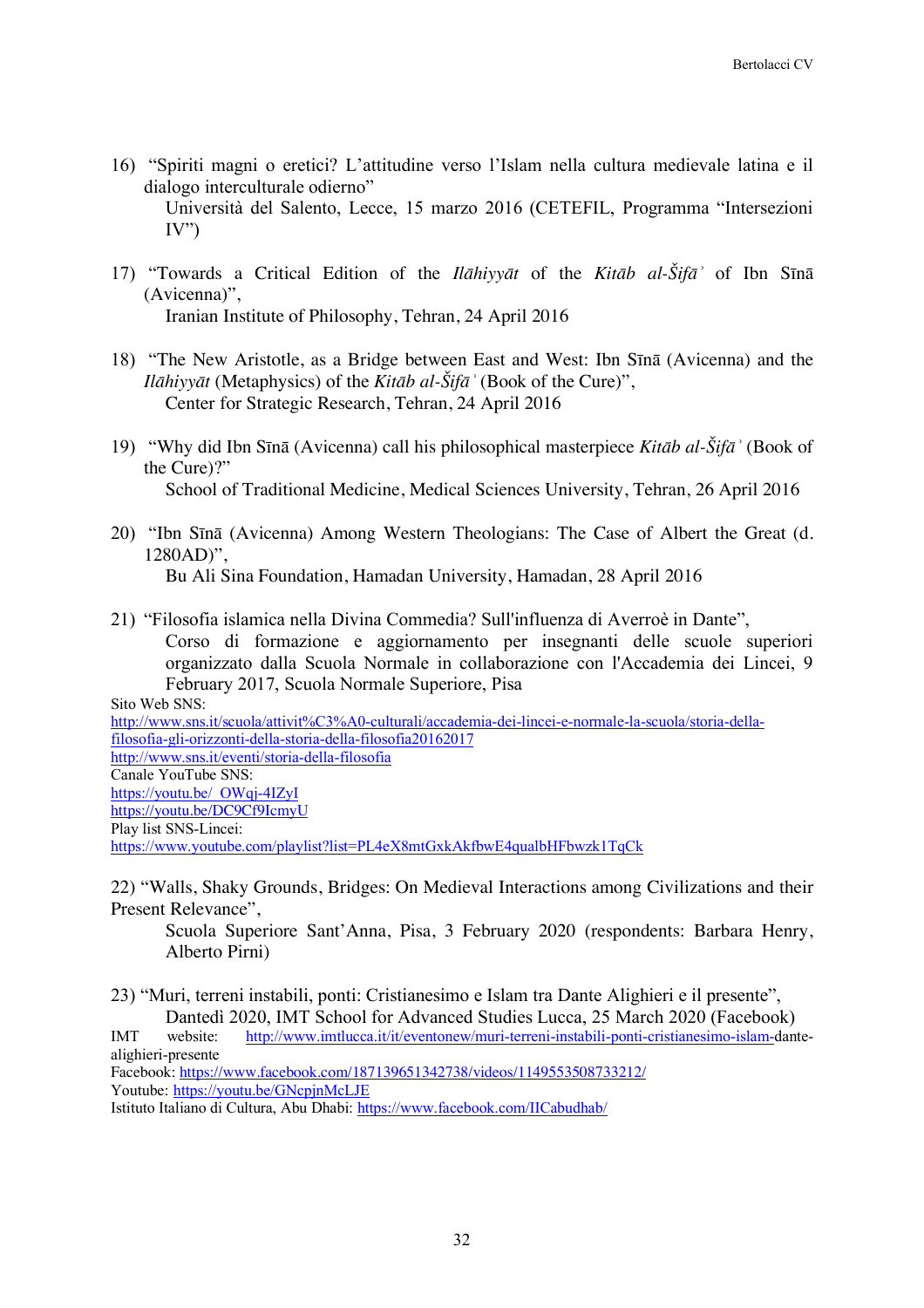24) "Aristotele 2.0: la rielaborazione del corpus aristotelico nel *Libro della Guarigione* di Avicenna"

Ciclo di seminari *Aristotele e la tradizione aristotelica*, Università di Padova, org. Cecilia Martini, Giovanni Catapano, Rita Salis, Maria Grazia Crepaldi, 26 March 2020, 10:30, Videoconference Zoom

25) "Prova ontologica o prova metafisica? Sulla natura della dimostrazione dell'esistenza di Dio in Avicenna"

Ciclo di seminari del Corso di Storia della Filosofia Medievale *Dimostrazioni medievali dell'esistenza di Dio* (Prof. F. Amerini), Università degli Studi Parma, 13 October 2020, 15:00, Videoconference Teams

26) "Avicenna Studies in Italian Universities", University of Isfahan (Iran), 31 May 2021, 17:00, online.

## **IX – DISSEMINATION**

# **IX.1 – NEWSPAPER ARTICLES**

1) "Le aule tornino «umane»" (co-author: Pietro Pietrini), *Il Sole 24 Ore*, 17 maggio 2020

2) "Alla pari ma non accanto. Scuola e «didattica virtuale»", *Avvenire*, 25 settembre 2020 https://www.avvenire.it/opinioni/pagine/alla-pari-ma-non-accanto-scuola-e-didattica-virtuale

3) "L'«immacolata» esecuzione nel giorno dell'Immacolata", *Avvenire*, 13 novembre 2020 https://www.avvenire.it/opinioni/pagine/limmacolata-esecuzione-nel-giorno-dellimmacolata

4) "Quando tutte le strade passavano da Lucca. Parola di un geografo arabo del XII secolo" (co-author: Nicola Lattanzi), *Il Tirreno*, 16 giugno 2021

5) "L'Italia dei suoi alfieri dice già diversità e unità", *Avvenire*, 9 dicembre 2021 https://www.avvenire.it/opinioni/pagine/l-italia-dei-suoi-alfieri-dice-gi-diversit-e-unit

6) "«Con rispetto parlando». La lezione di Mattarella", *Avvenire*, 22 gennaio 2022 https://www.avvenire.it/opinioni/pagine/con-rispetto-parlando-la-lezione-di-mattarella

# **IX.2 – EXTRA-ACADEMIC PRESENTATIONS**

1) "La cultura islamica"

Zona Pastorale di Moriano, San Cassiano a Vico, Lucca, 29 May 2008

2) "L'uomo nell'Islam"

Incontro MEIC (Movimento Ecclesiale di Impegno Culturale), Lucca, 31 March 2011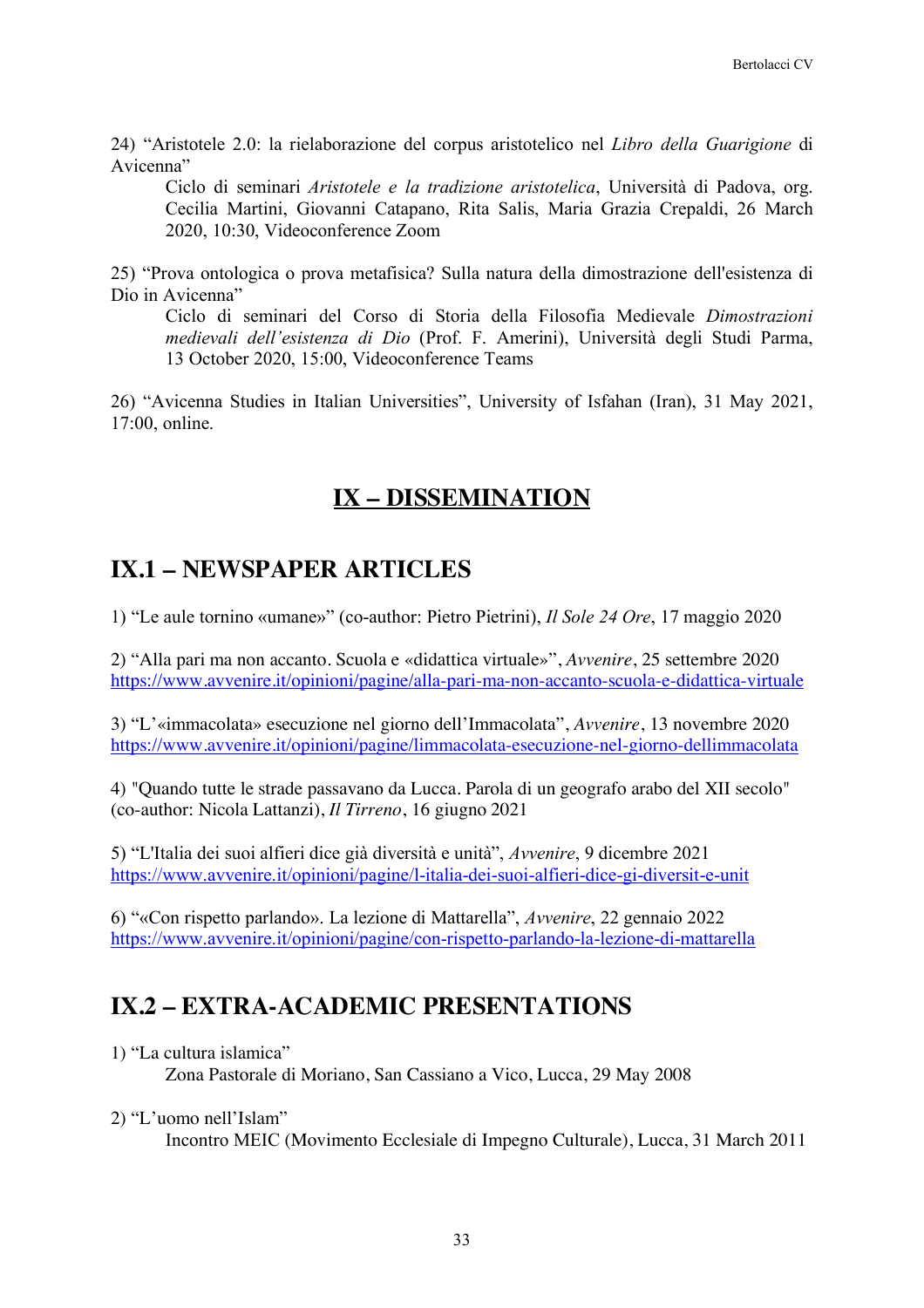3) "Dialogo fra religioni: l'incontro tra Islam e Cristianesimo"

Programma "Ad occhi aperti" CESVOT (Centro Servizi Volontariato Toscana), Lucca 21 March 2012

4) "Quando le culture si parlano: filosofia greca, araba e latina in dialogo, ed il recupero odierno dell'interculturalità"

Giornata *"Quando le culture si parlano". Il dialogo interculturale tra passato e presente. Come vivere la propria esperienza di fede in una società pluralista* (org. Azione Cattolica Italiana, Movimento Ecclesiale di Impegno Culturale, Comune di Lucca, Scuola della Pace, Provincia di Lucca, Ufficio Diocesano per l'Ecumenismo ed il Dialogo Interreligioso), Lucca, 24 November 2012.

http://www.vincenzomoneta.com/index.php?option=com\_content&view=article&id=33&Itemid=138

5) "I principi della fede islamica"

Programma "Le religioni del volontariato" CESVOT (Centro Servizi Volontariato Toscana), Lucca 3 April 2013

### 6) "La donna nell'Islam"

Programma "Le religioni del volontariato" CESVOT (Centro Servizi Volontariato Toscana), Lucca 10 April 2013

7) "La traduzione dell'Enciclopedia Filosofica di Ibn Sina e il ruolo del Cairo e degli studiosi egiziani nell'analisi dell'opera"

*1813 – 2014. Celebrazione dei 200 anni delle Relazioni Scientifiche tra Egitto e Italia, dagli anni di Mohammad Ali ad oggi, in concomitanza con la Terza Edizione della Settimana della Lingua araba e della Cultura egiziana in Italia: Le relazioni scientifiche, didattiche e culturali tra Egitto e Italia*, Roma, Ufficio Culturale e Scientifico Egiziano, 11 December 2014 (Panel "Contributi individuali e istituzionali alla Traduzione dall'Arabo all'Italiano e viceversa")

8) Tavola rotonda "Popoli in movimento - Quando gli immigrati eravamo noi" (with Lorenzo Casini, Massimo Riccaboni, Pietro Luigi Biagioni)

BRIGHT – La Notte Europea delle Ricercatrici e dei Ricercatori 2018, Lucca, Palazzo Ducale, 28 September 2018

- 9) "Ritornare al Medioevo? L'insegnamento della storia e le sfide del presente" Incontro MEIC (Movimento Ecclesiale di Impegno Culturale), Lucca, 12 October 2018
- 10) "Have a good time! Riconsiderare la qualità del tempo sul filo della storia" Festival di filosofia "Sophia – La filosofia in festa", Pietrasanta, Lucca, 16-17 November 2019.

https://www.festivalsophia.it/2019/09/20/amos-bertolacci-a-sophia-2019-i-secoli-bui-sono-tuttaltro-che-bui/ https://www.toscanatoday.it/toscana-today-clip-festival-sophia-2019-intervista-ad-amos-bertolacci

11) "La filosofia e l'arte tra mondo islamico e mondo cristiano: il caso di Lucca e la sua storia" (with Anna Contadini)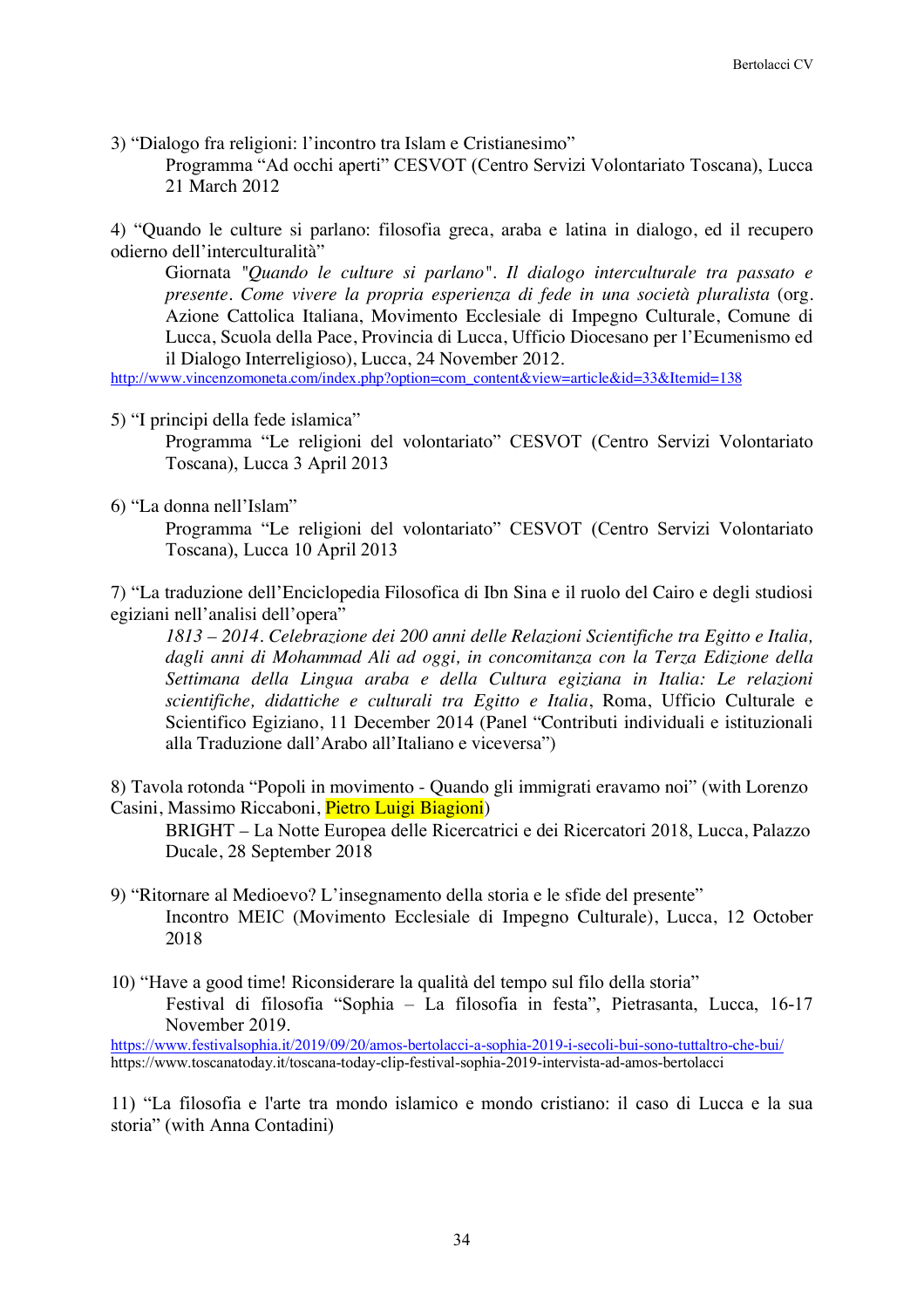BRIGHT-NIGHT – La Notte Europea delle Ricercatrici e dei Ricercatori 2020, Scuola IMT Alti Studi Lucca, 28 November 2020 https://www.youtube.com/watch?v=yjkzol6kzkk

12) "Negazionismo: Una battaglia da combattere" (with Pietro Pietrini) Giornata della Memoria 2021, "Carpe Diem", Noi TV, 26 gennaio 2021 http://www.noitv.it/programmi/carpediem-26-01-2021/

# **IX.3 – INTERVIEWS**

1) "Viaggio intorno al mondo con filosofia", *Living Tuscany*, 28, 2010, pp. 20-21

2) The Islamic Republic of Iran Broadcast (IRIB), Channel 4, 26 April 2016, 6:40PM

3) "Avicenna, l'Ilāhiyyāt e la metafisica dell'Islam. Intervista a Amos Bertolacci", EXǎgère Rivista, V.1-2, 2020, online https://www.exagere.it/avicenna-l-ilahiyyat-e-la-metafisica-dellislam-intervista-a-amos-bertolacci/

4) "Esplorando "La mente di Dante": due domande ad Amos Bertolacci", UniSalento, 30 settembre 2021 https://youtu.be/899XAqMpmzQ

5) "Parlando Con: Il Sultano e il Frate", NoiTv 17/010/21 https://www.noitv.it/programmi/parlando-con-il-sultano-e-il-frate-17-010-21/

6) "Parlando Con: Ma i Talebani non sono l'Islam", Noi Tv 24/010/21 https://www.noitv.it/programmi/parlando-con-ma-i-talebani-non-sono-lislam-24-010-21/

# **X – TEACHING ACTIVITY**

# **X.1 - CLASSES**

### **IMT School for Advanced Studies Lucca (IMT)**

East and West, Present and Past: The Cultural and Political Interplays between the Arabic World and Europe, 2018- Introduction to East and West: Language, History, Challenges of Islam, 2019-

### **Scuola Normale Superiore, Pisa (SNS)**

History of Medieval Philosophy (Islamic Philosophy), 2010-18 Philosophical Arabic: Elementary-Intermediate-Advanced (complementary teaching), 2010-18 History of Ancient Philosophy, 2018-2020 (come professore a contratto) See http://homepage.sns.it/bertolacci/corsi.html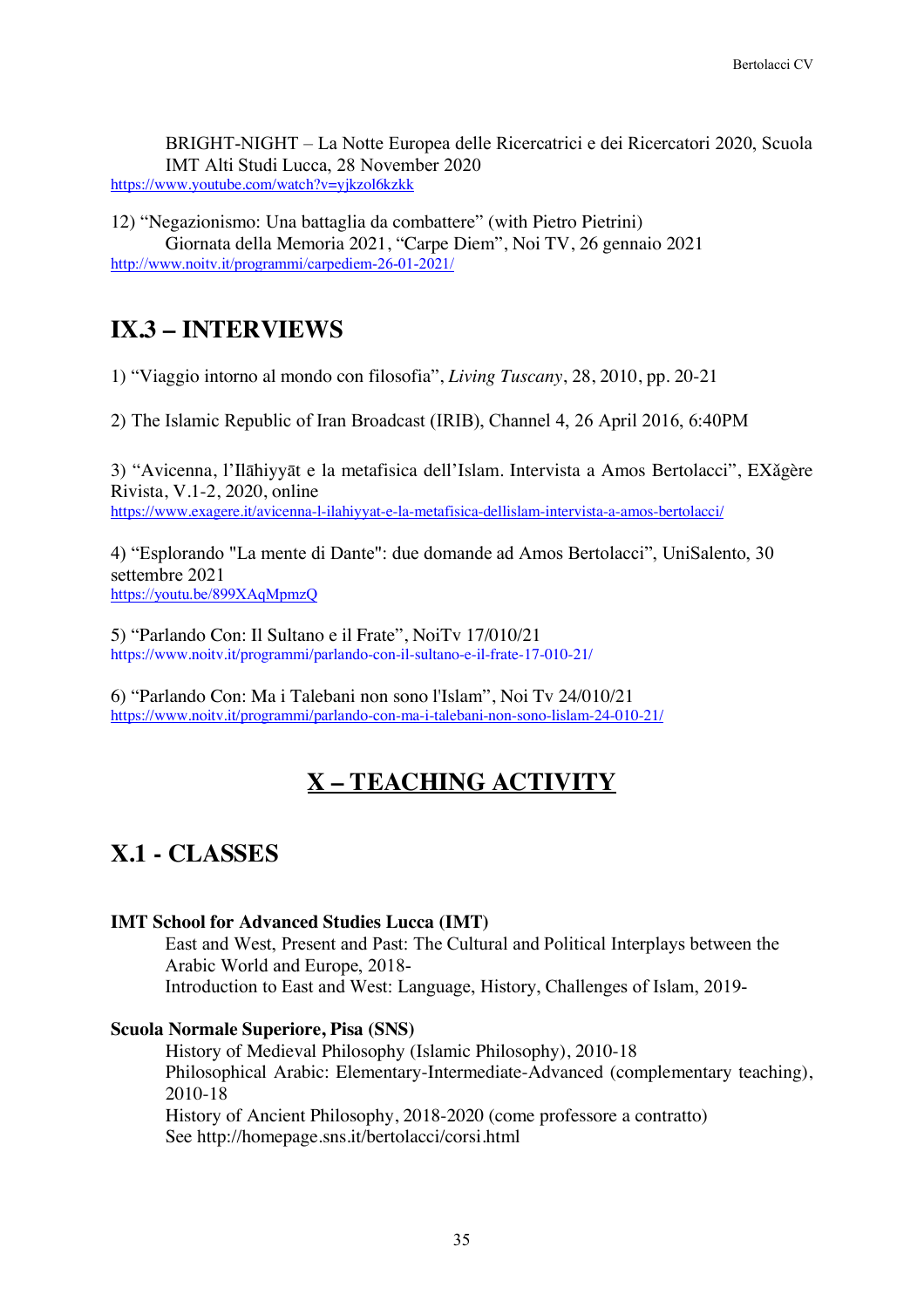### **Yale University, Graduate School of Arts and Sciences, Department of Near Eastern Languages and Civilizations**

Teaching Assistant, *Greek into Arabic into Latin: Foundations of Western Culture* (D. Gutas), Spring Semester 2002.

Part-Time Acting Instructor, *Arabic Seminar: Avicenna's Metaphysics. The Fundamental Doctrines of the* Ilāhiyyāt ([Science of] Divine Things*) of the* Kitāb al-Šifāʾ (Book of the Cure), Spring Semester 2004

### **Yale University, Graduate School of Arts and Sciences, Department of Italian** Part-Time Acting Instructor, Intermediate Italian, Fall Semester 2003

**Yale University, Center for International and Area Studies** Instructor, Elementary Arabic, Academic Year 2003-4 Instructor, Advanced Italian, Academic Year 2003-4

# **X.2 - TRAINING**

### **Arabic Codicology, Palaeography, Textual Criticism**

"Arabic Manuscript Studies: An Introduction" (Prof. Adam Gacek, McGill University), SNS, 2-6 June 2008

"Reading Arabic Manuscript: The Witness and the Text" (Prof. Adam Gacek, McGill University), SNS, 8-12 June 2009

#### **International Graduate Workshops**

See above, VII.1, nrs. 3), 4), 6), 9), 10), 12), 14), 15)

### **X.3 - STUDENT SUPERVISION**

#### **PhD Research (SNS):**

2010-2016: Tommaso Alpina 2011-2016: Maria Scermino (Ancient Philosophy) 2013-2018: Silvia Di Vincenzo 2014-2019: Niccolò Caminada 2015-2020: Alfonso Quartucci 2011-2021: Alessia Astesiano 2016-2021: Francesco Omar Zamboni 2011-: Gaia Celli 2017-: Marco Signori, Teymur Malikov

### **PhD Research (IMT):**

2017-: Beyza Uzun (co-supervisor) 2018-: Arturo Mariano Iannace 2020-: Ginevra Tozzi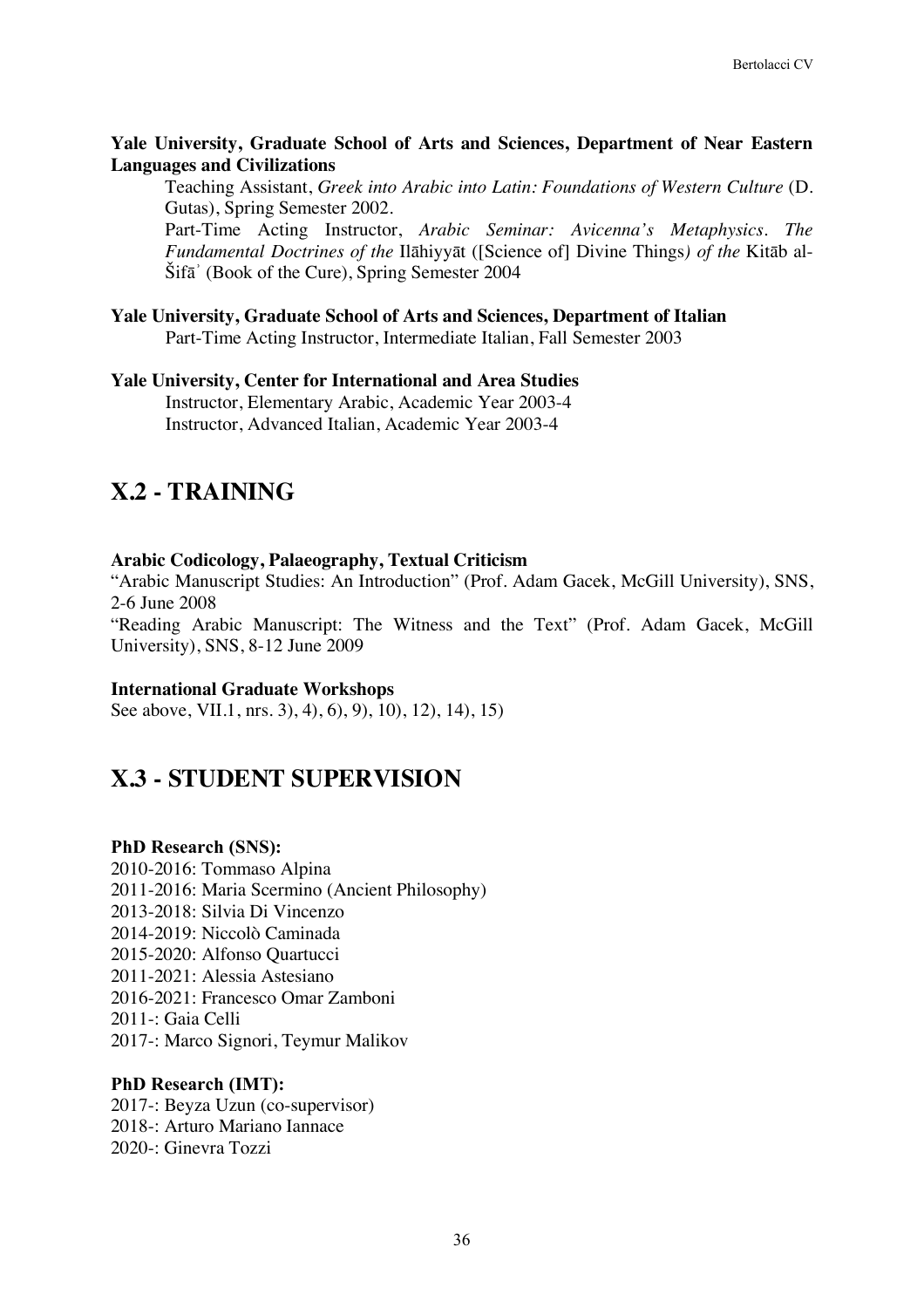### 2021-: Germano Gorga

### **PhD Commissions**

2020: Giovanni Mandolino (University of Padova)

### **MA Thesis (University of Pisa)**

2009-10: Tommaso Alpina 2010-11: Alessia Astesiano, Gaia Celli 2012-13: Silvia Di Vincenzo 2013-14: Niccolò Caminada 2014-15: Alfonso Quartucci 2016-17: Marco Signori 2017-18: Caterina Pavoni

### **MA Commissions**

2009: Carlo Alberto Fucilli (co-supervisor) (University of Roma La Sapienza) 2020: Ginevra Tozzi (University of Firenze)

### **Tesi di licenza (SNS):**

2010-11: Tommaso Alpina, Ilaria Gaspari 2011-12: Alessia Astesiano, Gaia Celli 2013-14: Silvia Di Vincenzo 2014-15: Niccolò Caminada

### **Colloqui di passaggio d'anno (SNS):**

2009-10: Gaia Celli 2010-11: Alice Casagni, Silvia Di Vincenzo, Alfonso Quartucci 2011-12: Niccolò Caminada, Alice Casagni, Silvia Di Vincenzo, Alfonso Quartucci 2012-13: Niccolò Caminada, Alice Casagni, Alfonso Quartucci 2013-14: Alice Casagni, Alfonso Quartucci, Marco Signori, Rosario Croce 2014-15: Marco Signori 2015-16: Marco Signori 2016-17: Germano Gorga 2017-18: Germano Gorga, Elia Perotti 2018-19: Germano Gorga

### **Visiting students/scholars (SNS):**

Farhana Ahmed (University of North Carolina at Chapel Hill), Spring 2011 Melina Costa Sousa (Universidade Federal de Minas Gerais, Brasil), Spring 2013 Anna-Katharina Strohschneider (Universität Würzbug), Spring 2014 Dustin Klinger (École Normale Supérieure de Paris), Spring 2015 Hosein Azimi (Allameh Tabataba'i University, Tehran), Spring 2018 Monika Michałowska (Medical University of Lodz, Poland), Spring 2018

### **Visiting students (IMT):**

István Lánczky (Péter Pázmány Catholic University, Budapest, Hungary), Fall 2018 Sina Salari (Tarbiat Modares University, Tehran, Iran): Fall 2021